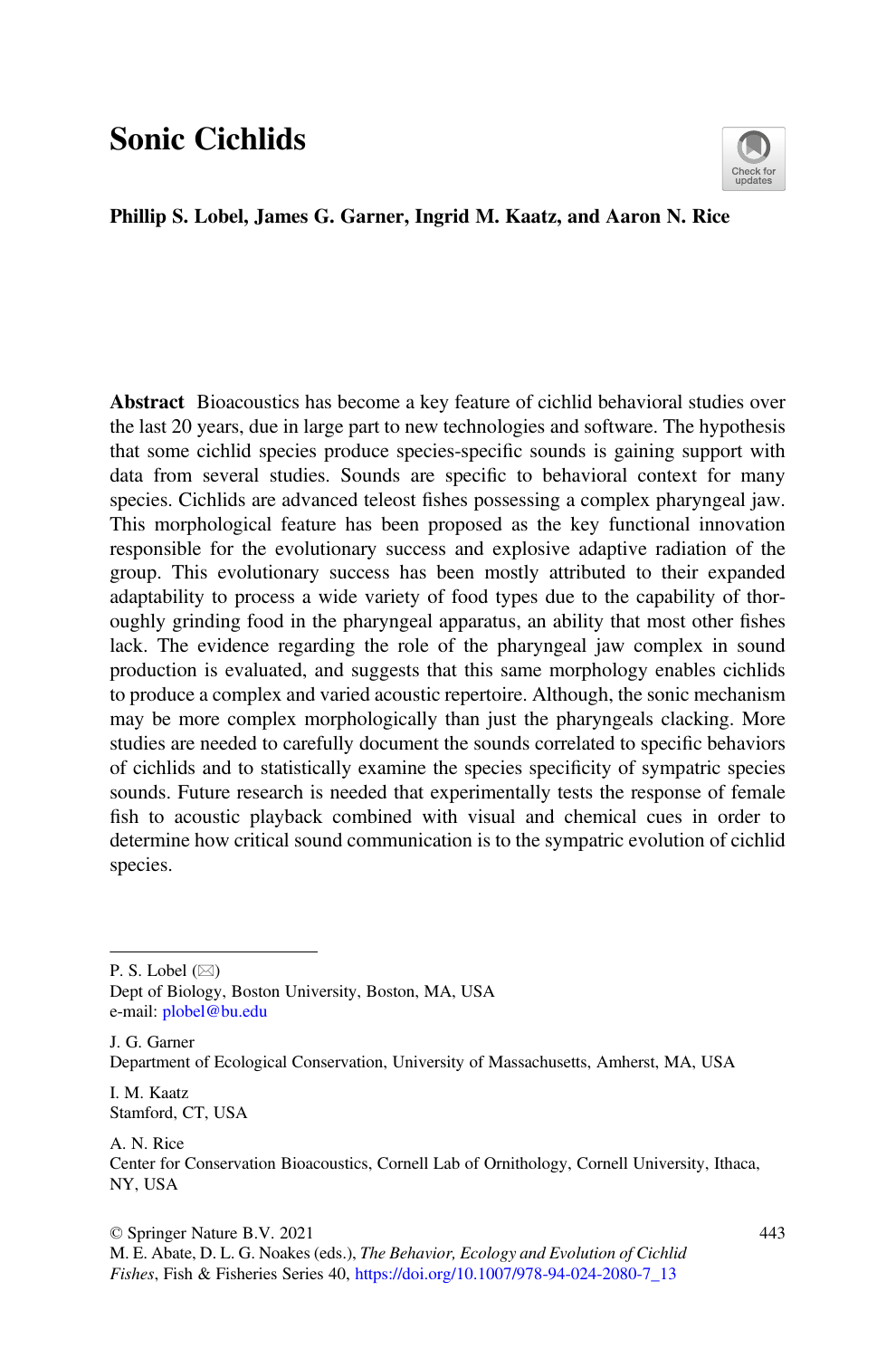**Keywords** Cichlidae · Fish bioacoustics · Fish sounds · Fish reproduction · Fish communication · Soundscape

#### 1 Introduction

It has been almost 60 years since the first reports on the sonic behavior of cichlids. Fryer and Iles (1972) reviewed the discoveries by Bauer (1963), Myrberg et al. (1965), and Rodman (1966) and suggested that the use of sounds by cichlids may be important as a means of species recognition and mate location. However, research on cichlid bioacoustics progressed slowly until about the year 2000 (Fig. 1, earlier reviews of cichlid sounds include Lobel 2001; Amorim et al. 2004 and Longrie et al. 2013).

Historically, research was hindered by the expense and difficulty of using hydrophones and the technology for acoustic analyses, but these former obstacles have been eliminated by modern video camcorders, personal computers, and especially new software for acoustic analysis. The first underwater study of the sonic behavior by cichlids in the wild showed that cichlids were indeed quite acoustically active in Lake Malawi and sounds differed among neighboring species (Lobel 1998). Since then, cichlid bioacoustics has become an active topic for research. Another field study, also in Lake Malawi, documented possible population variation in cichlids calls over a geographic range (Danley et al. 2012). The nature/nurture question was examined in *Oreochromis niloticus*, and suggested that the ontogeny of sound production in juveniles was innate and not learned (Longrie et al. 2008). Acoustic features that could provide signature differences were examined by Bertucci et al. (2012a, b). The Tanganyikan cichlid, Neolamprologus pulcher, has been proposed

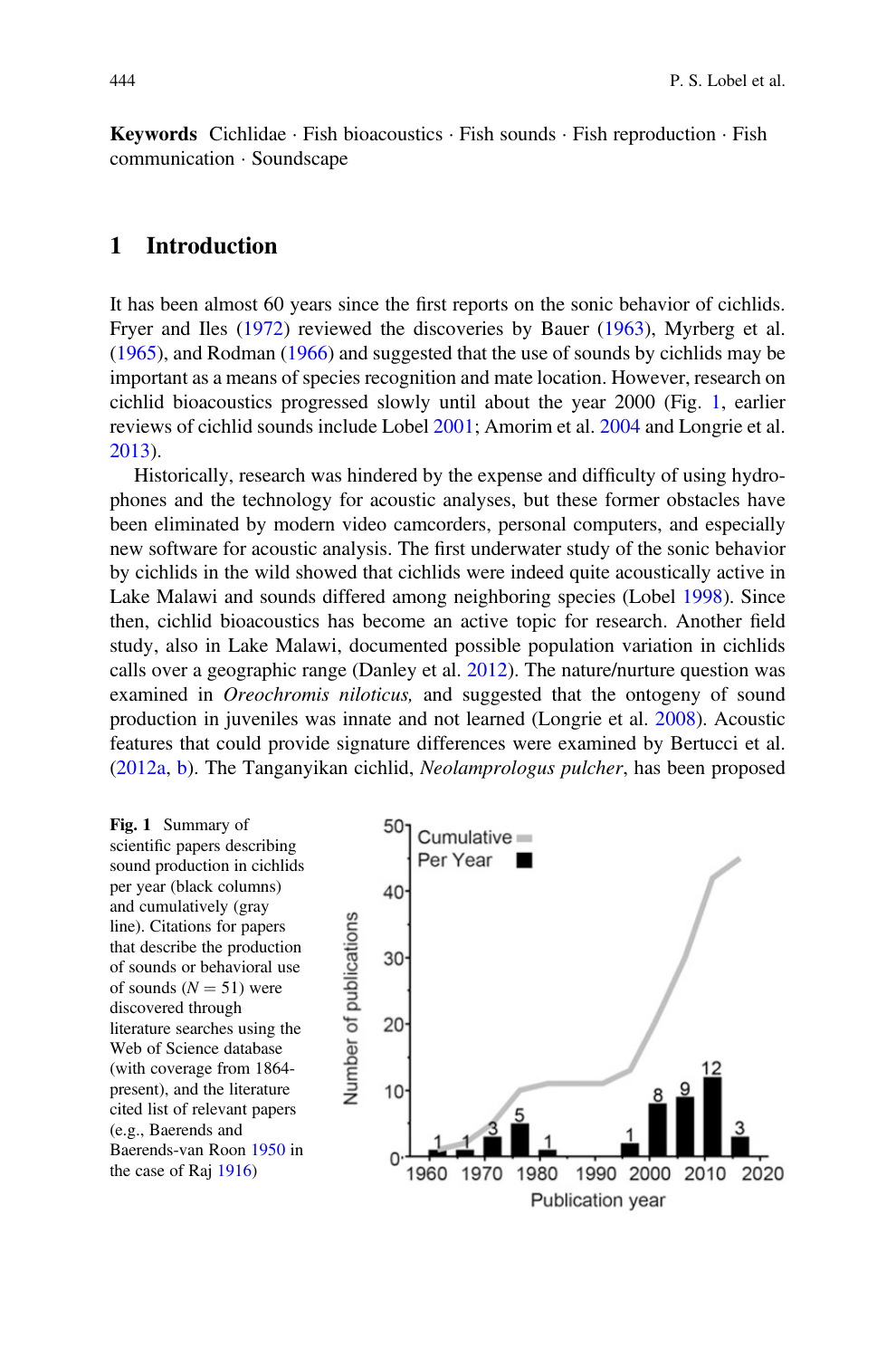as a silent species based on the lack of sounds recorded under laboratory conditions (Pisanski et al. 2015), prompting a need for closer investigation of acoustic activity in other species. Laboratory experiments have shown using acoustic playback experiments that increases in noise can impact behavior by reducing behavioral activity levels that normally coincide with sound production (Slabbekoorn et al. 2012).

It has been well known for a long time that cichlids display complex behaviors during the behavior of mate selection (Baerends and Baerends-van Roon 1950; Keenleyside 1991; Barlow 2000). Cichlids are clearly multi-modal in their communication (Rosenthal and Lobel 2006; Amorim et al. 2008; Verzijden et al. 2010). Vision and coloration are key in the mate selection process for the Pseudotropheus zebra species complex of Lake Malawi (Couldridge and Alexander 2002). But visual cues are not necessarily the sole communication modality, nonvisual cues are implicated in experimental studies (Blais et al. 2009). Recent reviews have focused on the importance of visual cues and color patterns in the evolution of cichlid and other fishes (Rowland 1999; Seehausen et al. 1999). While visual cues are undoubtedly important, olfactory and acoustics cues also play significant roles. For example, Chien (1973) determined that the combination of visual and olfactory cues presented together increased spawning rates in the cichlid, Pterophyllum spp., above the rates observed when only one cue was presented; i.e., the effects of the various stimuli are additive (Rowland 1999). Visual cues are apparently not the primary cue in all species examined. Furthermore, chemical cues have received attention as being important in cichlid communication (Maruska and Fernald 2012). The exact role of acoustics in this mate selection process by cichlids is an ongoing hot topic today. During courtship, females prefer acoustic over silent males but the visual presence of the male is required (Estramil et al. 2014). Sounds and visual cues are synchronous during agonistic encounters (Bertucci et al. 2010). Blais et al. (2009) determined experimentally that visual signals alone cannot explain mate choice and that other signals must also be involved as a factor in female choice. However, they did not assess other cues such as olfaction or acoustics.

Cichlid fishes are widely studied with regard to understanding the processes of speciation (e.g., Sturmbauer 1998; Kornfield and Smith 2000; Salzburger and Meyer 2004; Kocher 2004; Salzburger 2009). The rapid and extensive species radiation ("species flocks") seen in cichlids is unrivaled in other vertebrate groups (Liem 1973; Echelle and Kornfield 1984; Barlow 2000; Kornfield and Smith 2000; Salzburger and Meyer 2004; Turner 1999; Turner et al. 2001). One underlying mechanism for this evolutionary success is the cichlid's complex pharyngeal jaw, a highly adaptable morphological feature (Liem 1973, 1991) coupled with the cichlid's complex mating behavior, short generation time with numerous offspring. Cichlids provide an opportunity to observe speciation at different stages of progression, allowing investigation of the process and mechanisms of evolution (Kornfield and Smith 2000; Kocher 2004). Species divergence in closely related sympatric cichlids, especially in the Great Lakes of Africa has been hypothesized to have occurred, in part, due to assortative mating. Cichlid mate choice studies confirm that assortative mating does occur in several species in the field and in captivity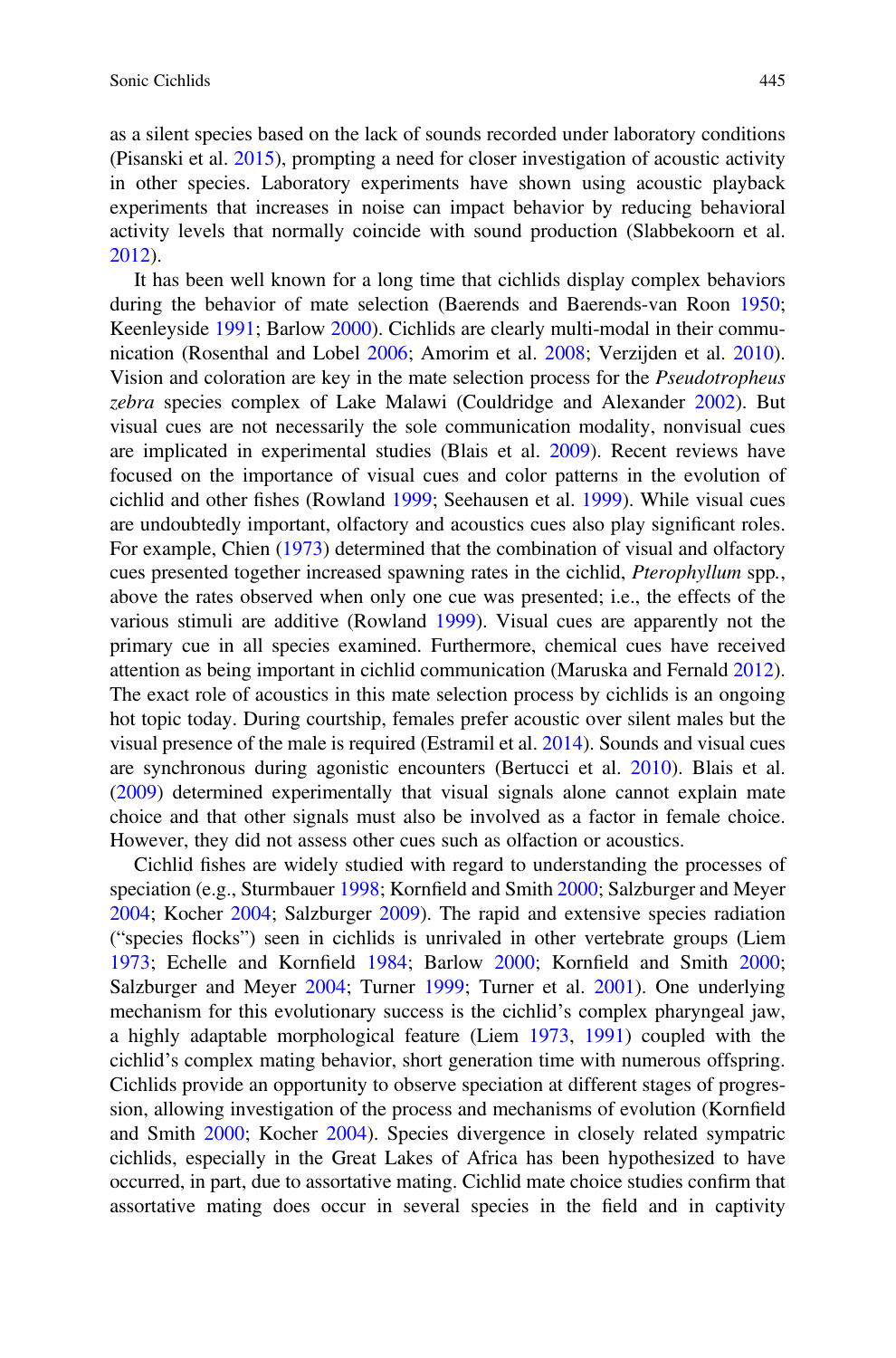(Blais et al. 2009; Egger et al. 2008; Knight and Turner 2004; Salzburger et al. 2006). The key to understanding this process is to decipher the factors involved in cichlid mate selection. The influences of visual and chemical cues as prezygotic isolating mechanisms have been examined (Couldridge and Alexander 2002; Blais et al. 2009; Kidd et al. 2006; Maan et al. 2004; Plenderleith et al. 2005). Acoustic signals have not yet been similarly investigated.

This review will highlight the possible morphological mechanisms and biological significance for the occurrence and variability of sounds produced by cichlid species during aggression and courtship. Sounds are also associated with other behaviors, particularly feeding and swimming, which are not necessarily intentionally produced. The essential scientific question is whether certain sound patterns produced by cichlids are ethologically meaningful. For reviews of fish bioacoustics and communication including terminology (see Moulton 1960; Demski et al. 1973; Ladich 1997; Kasumyan 2009; Ladich 2015; Blaxter 1981; Fine et al. 1977; Hawkins 1986; Hawkins and Myrberg 1983; Myrberg 1980, 1981; Myrberg et al. 1978; Popper and Fay 1973, 1993; Schwarz 1985) for cichlid communication (see Nelissen 1991; Lobel 2001; Amorim et al. 2004; and Longrie et al. 2013) and for animal communication in general (see Bradbury and Vehrencamp 1998). Sound production is widespread throughout the phylogeny of fishes with evidence of sound production from 72 families (Rice et al. 2020).

#### 2 Checklist of Sound Producing Cichlid Species

There are now a total of 39 cichlid species identified as sound producers (Table 1), and this represents an increase of an additional 19 species since Lobel (2001). One of the most conspicuous results is that all the recent studies have been on African species. Surprisingly, the last acoustic study of a Central/South American cichlid species was by Schwarz in 1980! The primary literature for cichlid acoustic biology numbers 55 publications (as of 2019). Table 1 lists the documented sound producing cichlids using the scientific name as published; and it cross-references to the most recent scientific name in current usage in FishBase ([http://www.Fishbase.org\)](http://www.Fishbase.org), which is cross-linked to the definitive reference for current fish taxonomy, the Eschmeyer Catalog of Fishes ([http://www.calacademy.org/scientists/projects/cata](http://www.calacademy.org/scientists/projects/catalog-of-fishes) [log-of-](http://www.calacademy.org/scientists/projects/catalog-of-fishes)fishes). Cichlid species nomenclature is frequently changing and is the subject of a great deal of scientific discussion. In this review, we will try to use the most referenced names or the name cited in the original literature. Our purpose is not to update the taxonomy but only to clearly specify which species is being referenced.

The six specific questions regarding cichlid bioacoustics include:

- 1. Are specific sounds associated with specific behaviors?
- 2. What are the temporal patterns of calling activity?
- 3. What morphological structures produce the sounds?
- 4. What are the key characteristics of sound patterns that distinguish species?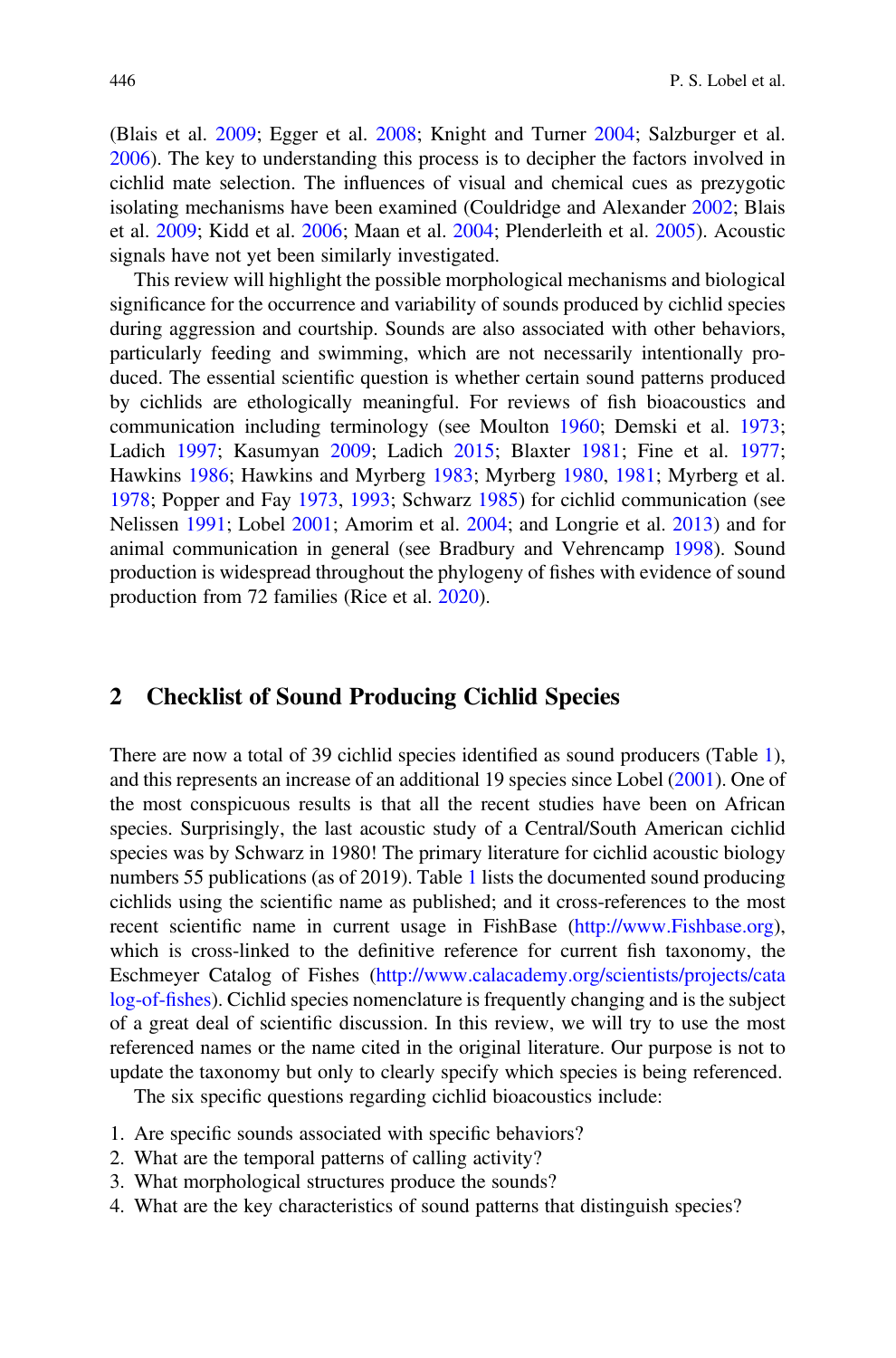| Species $(n = 39)^{a}$ Name in                                         |                                                                       |                                                                                                                                                                    |
|------------------------------------------------------------------------|-----------------------------------------------------------------------|--------------------------------------------------------------------------------------------------------------------------------------------------------------------|
| publication                                                            | Current name                                                          | Literature cited ( $n = 54$ )                                                                                                                                      |
| Cichlasoma nigrofasciatum                                              | Amatitlania nigrofasciata<br>(Günther, 1867)                          | $(1)$ Myrberg et al. $(1965)$                                                                                                                                      |
| Cichlasoma citrinellum                                                 | Amphilophus citrinellus<br>(Günther, 1864)                            | $(1)$ Schwartz $(1974a)$                                                                                                                                           |
| Cichlasom centrarchus                                                  | Archocentrus centrarchus<br>(Gill, 1877)                              | (3) Schwartz (1974a, b, 1980)                                                                                                                                      |
| Haplochromis burtoni                                                   | Astatotilapia burtoni<br>(Günther, 1894)                              | $(5)$ Fernald $(1975)$ , Hirata and<br>Fernald (1975), Nelissen (1977,<br>1978), Maruska and Fernald (2010,<br>2012), Nelissen (1977, 1978)                        |
| Pseudotropheus elongatus                                               | Chindongo elongatus<br>(Fryer, 1956)                                  | $(1)$ Lobel $(2001)$                                                                                                                                               |
| Aequidens portalegrensis                                               | Cichlasoma<br>portalegrense (Hensel,<br>1870)                         | $(1)$ Brown and Marshall $(1978)$                                                                                                                                  |
| Cynotilapia afra (Günther,<br>1894)                                    |                                                                       | $(1)$ Danley et al. $(2012)$                                                                                                                                       |
| Pundamilia nyererei                                                    | Haplochromis nyererei<br>(Witte-Maas & Witte,<br>1985)                | $(3)$ Verzijden et al. $(2010)$ ,<br>Slabbekoorn et al. (2012), Estramil<br>et al. (2014)                                                                          |
| Pundamilia pundamilia                                                  | Haplochromis<br>pundamilia (Seehausen &<br>Bouton, 1998)              | $(1)$ Verzijden et al. $(2010)$                                                                                                                                    |
| Hemichromis bimaculatus<br>(Gill, 1862)                                |                                                                       | $(2)$ Myrberg et al. $(1965)$ , Rowland<br>(1978)                                                                                                                  |
| Herotilapia multispinosa<br>(Günther, 1867)                            |                                                                       | $(2)$ Baylis $(1974)$ , Brown and Mar-<br>shall (1978)                                                                                                             |
| Labeotropheus fuelleborni<br>(Ahl, 1926)                               |                                                                       | $(1)$ Danley et al. $(2012)$                                                                                                                                       |
| Labidochromis caeruleus<br>(Fryer, 1956)                               |                                                                       | $(1)$ Higgs et al. $(2011)$                                                                                                                                        |
| Maylandia aurora (Burgess<br>1976)                                     |                                                                       | $(1)$ Danley et al. $(2012)$                                                                                                                                       |
| Metriaclima callainos.<br>Pseudotropheus callainos                     | Maylandia callainos<br>(Stauffer & Hert, 1992)                        | (7) Amorim et al. (2004, 2008),<br>Simoes et al. (2006), Smith (2007),<br>Smith and Van Staaden (2009), Van<br>Staaden and Smith (2011), Danley<br>et al. $(2012)$ |
| Pseudotropheus emmiltos<br>(MCP Amorim pers. com.<br>2018 M. emmiltos) | Maylandia emmiltos<br>(Stauffer, Bowers, Kel-<br>logg & McKaye, 1997) | $(2)$ Amorim et al. $(2008)$ , Simoes<br>et al. (2008a)                                                                                                            |
| Pseudotropheus fainzilberi                                             | Maylandia fainzilberi<br>(Staeck, 1976)                               | $(2)$ Amorim et al. $(2008)$ , Simoes<br>et al. (2008a)                                                                                                            |
| Metriaclima lombardoi                                                  | Maylandia lombardoi<br>(Burgess, 1977)                                | $(3)$ Smith $(2007)$ , Smith and Van<br>Staaden (2009), Van Staaden and<br>Smith (2011)                                                                            |

Table 1 Sound producing cichlids list of synonymies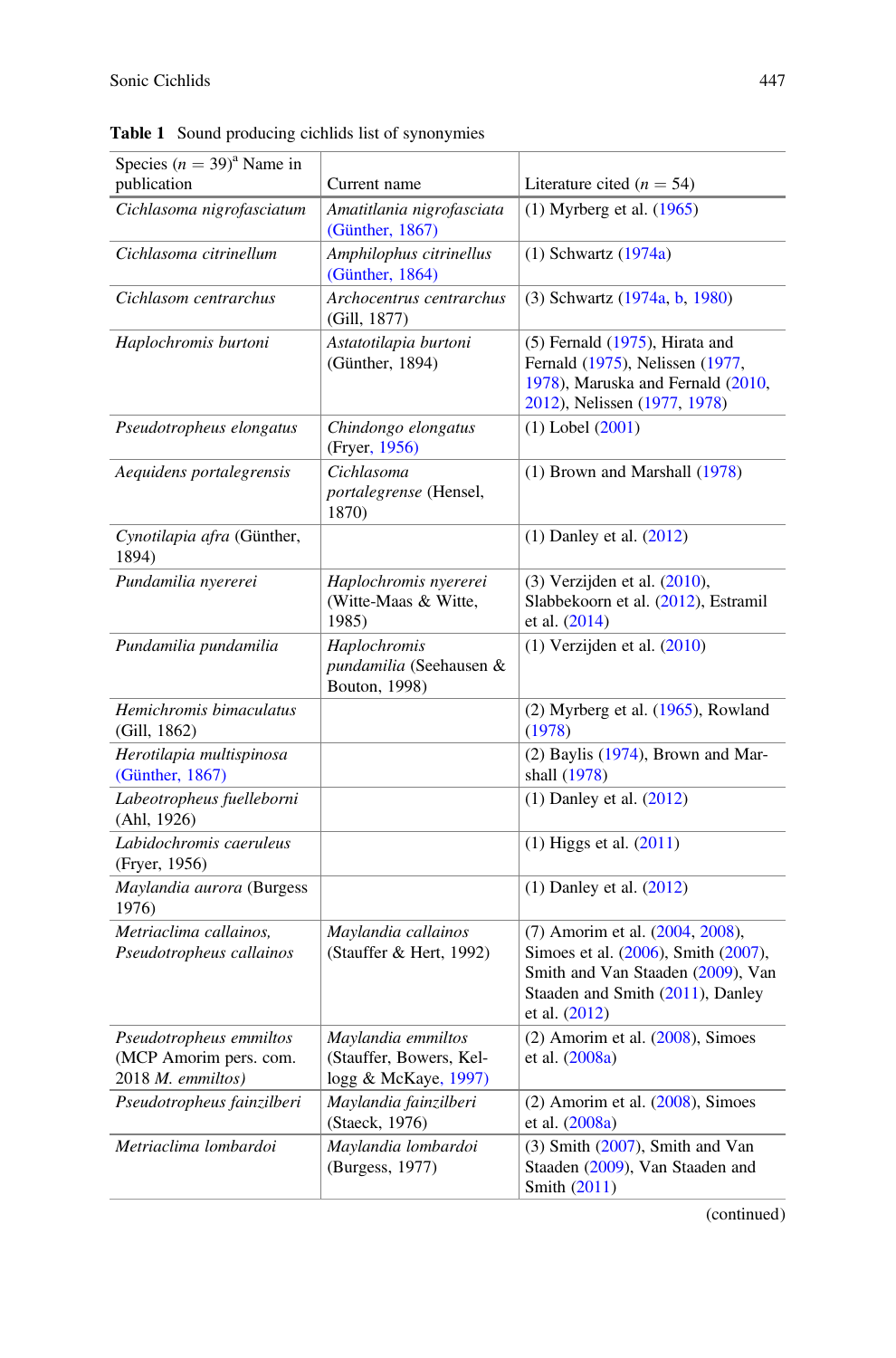| Species $(n = 39)^{a}$ Name in<br>publication               | Current name                                                  | Literature cited ( $n = 54$ )                                                                                                                                                                                                       |
|-------------------------------------------------------------|---------------------------------------------------------------|-------------------------------------------------------------------------------------------------------------------------------------------------------------------------------------------------------------------------------------|
| Metriaclima zebra,<br>Pseudotropheus zebra                  | Maylandia zebra<br>(Boulenger, 1899)                          | (11) Amorim et al. (2004, 2008),<br>Simoes et al. (2006); Simoes et al.<br>(2008a, b), Bertucci et al. (2010),<br>Van Staaden and Smith (2011),<br>Danley et al. (2012), Bertucci et al.<br>$(2012a, b)$ , Bertucci et al. $(2013)$ |
| Copadichromis conophorus                                    | Mchenga conophoros<br>(Stauffer, LoVullo and<br>McKaye, 1993) | (2) Lobel (1998, 2001)                                                                                                                                                                                                              |
| Melanochromis auratus<br>(Boulenger, 1897)                  |                                                               | $(3)$ Smith $(2007)$ , Smith and Van<br>Staaden (2009), Van Staaden and<br>Smith (2011)                                                                                                                                             |
| Neochromis omnicaeruleus<br>(Seehausen and Bouton,<br>1998) |                                                               | $(1)$ Verzijden et al. $(2010)$                                                                                                                                                                                                     |
| Neolamprologus pulcher<br>(Trewavas and Poll, 1952)         |                                                               | (2) Spinks et al. (2017); Pisanski<br>et al. (2015)                                                                                                                                                                                 |
| Tilapia mossambicus                                         | <b>Oreochromis</b><br>mossambicus (Peters,<br>1852)           | (9) Rodman (1966), Konstantinova<br>et al. (1979), Amorim et al. (2003),<br>Amorim and Almada (2005),<br>McPherson (2012), Pujiyati et al.<br>(2016), Lanzing (1974), Marshall<br>(1971, 1972)                                      |
| Tilapia nilotica                                            | Oreochromis niloticus<br>(Linnaeus, 1758)                     | $(4)$ Bauer $(1963)$ , Longrie et al.<br>(2008, 2009, 2013)                                                                                                                                                                         |
| Tilapia nilotica $\times$ Tilapia<br>macrocephala           | Hybrid                                                        | $(1)$ Bauer $(1963)$                                                                                                                                                                                                                |
| Tilapia mariae                                              | Pelmatolapia mariae<br>Boulenger, 1899                        | (2) Kottege et al. (2015), Albrecht<br>(1966)                                                                                                                                                                                       |
| Petrotilapia nigra (Marsh,<br>1983)                         |                                                               | $(1)$ Danley et al. $(2012)$                                                                                                                                                                                                        |
| Simochromis babaulti                                        | Pseudosimochromis<br>babaulti (Pellegrin, 1927)               | $(1)$ Nelissen $(1978)$                                                                                                                                                                                                             |
| Melanochromis<br>cyaneorhabdos                              | Pseudotropheus<br>cyaneorhabdos (Bowers<br>& Stauffer, 1997)  | $(3)$ Smith $(2007)$ , Smith and Van<br>Staaden (2009), Van Staaden and<br>Smith (2011)                                                                                                                                             |
| Melanochromis johannii                                      | Pseudotropheus johannii<br>(Eccles, 1973)                     | $(3)$ Smith $(2007)$ , Smith and Van<br>Staaden (2009), Van Staaden and<br>Smith (2011)                                                                                                                                             |
| Pseudotropheus "zebra<br>gold"                              | Species undescribed                                           | (3) Amorim et al. (2004, 2008),<br>Simoes et al. (2006)                                                                                                                                                                             |
| Pseudotropheus "zebra<br>gold" x Maylandia zebra            | Hybrid                                                        | $(1)$ Simoes et al. $(2008a)$                                                                                                                                                                                                       |
| Pterophyllum sp. (probably<br>scalare) (Schultze, 1823)     |                                                               | $(1)$ Myrberg et al. $(1965)$                                                                                                                                                                                                       |
| Psuedetroplus maculatus<br>(Bloch 1795)                     | Etroplus maculatus                                            | $(2)$ Raj 1916 cited in Baerends and<br>Baerends-van Roon (1950)                                                                                                                                                                    |

Table 1 (continued)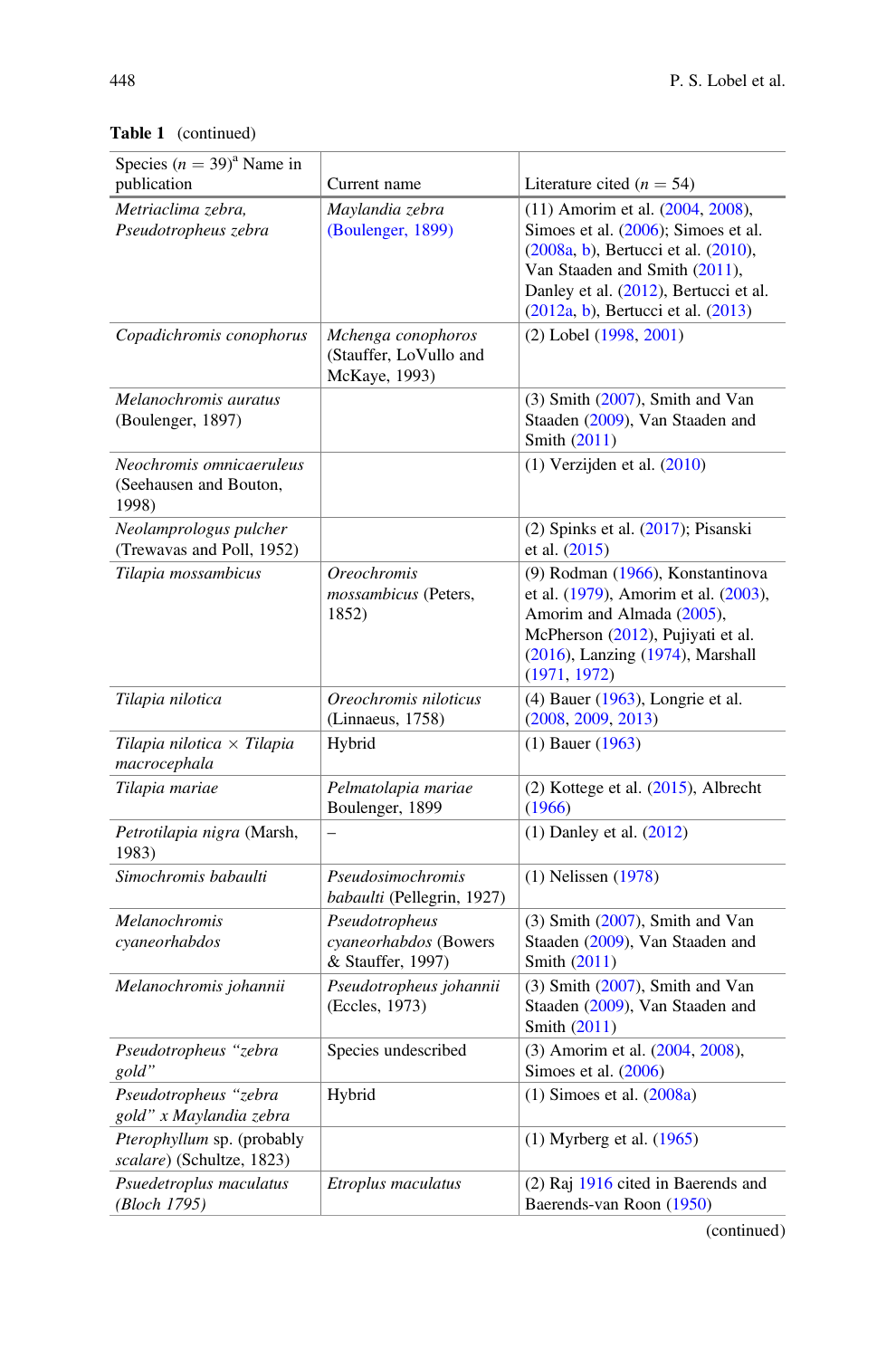| Species $(n = 39)^{a}$ Name in<br>publication                       | Current name                               | Literature cited ( $n = 54$ )                                                                                                              |
|---------------------------------------------------------------------|--------------------------------------------|--------------------------------------------------------------------------------------------------------------------------------------------|
| Tilapia galilaea                                                    | Sarotherodon galilaeus<br>(Linnaeus, 1758) | $(1)$ Brown and Marshall $(1978)$                                                                                                          |
| Simochromis diagramma<br>(Günther, 1894)                            |                                            | (2) Nelissen (1975, 1978)                                                                                                                  |
| <i>Tramitichromis intermedius</i><br>(Trewavas, 1935)               |                                            | (7) Lobel (1998, 2001), Rice et al.<br>$(2001)$ , Rice and Lobel $(2002, 2003)$ ;<br>Ripley et al. $(2002)$ , Ripley and<br>Lobel $(2004)$ |
| Tropheus brichardi<br>(Nelissen & Thys van den<br>Audenaerde, 1975) |                                            | $(1)$ Nelissen $(1978)$                                                                                                                    |
| Tropheus duboisi (Marlier,<br>1959)                                 |                                            | $(1)$ Nelissen $(1978)$                                                                                                                    |
| Tropheus moorii<br>(Boulenger, 1898)                                |                                            | $(2)$ Nelissen $(1977, 1978)$                                                                                                              |

Table 1 (continued)

<sup>a</sup>Fishbase [https://www.](https://www.fishbase.de/)fishbase.de/

5. Is there any relationship between body size and call characteristics?

6. How might an increase in ambient noise confound acoustic communication?

#### 2.1 Calling Activity and Caller Sex

The behavioral processes of courtship and spawning are similar across cichlid species, often involving approach, leading, circling, and quivering (Baerends and Baerends-van Roon 1950; Barlow 2000; Ripley and Lobel 2004, 2005). Although the specifics of circling behavior may differ between genera (Stauffer et al. 1993), "quivering" is associated with circling and courtship in many cichlids as they swim around each other and ripple their abdominal muscles. Sound production correlates with quivering in Tramitichromis intermedius, Copidichromis conophoros (Lobel 1998; Ripley and Lobel 2004), Simochromis diagramma (Nelissen 1975), and in Pseudotropheus species (Amorim et al. 2004, 2008). It is likely that many cichlids that share this quiver behavior will also produce sounds. One known exception, Oreochromis mossambicus, does not produce sound during the specific quiver behavior but it does produce sounds during other courtship behavior (Amorim et al. 2003). Whether a fish produces sound during quivering or other behaviors, sound production appears to be regularly associated with cichlid courtship (Lobel 1998; Amorim et al. 2003, 2004, 2008). The hypothesis is that female fish could use these courtship-associated sounds as one cue to assess a potential mate's identity and quality. Actual spawning associated sounds are hypothesized to coordinate reproductive timing synchronizing gamete release.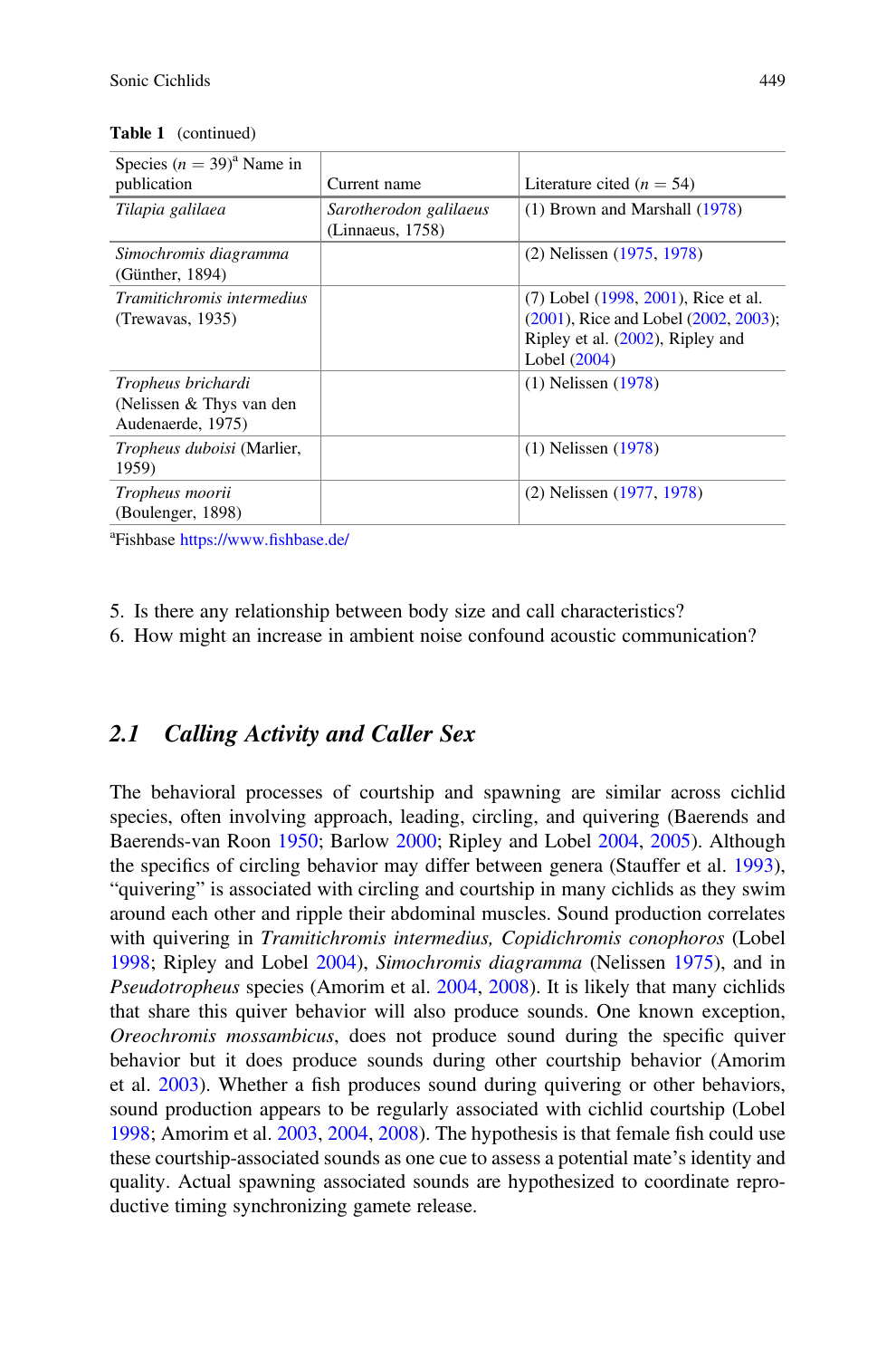Diel patterns of sound production in cichlids have been suggested for two cichlid species, both exhibiting a diurnal peak (Brown and Marshall 1978; Longrie et al. 2013). For Herotilapia multispinosa, sounds were enumerated during reproductive and agonistic behaviors during different stages of the reproductive period. Spawning is reported to be restricted to daylight hours (Brown and Marshall 1978), but no monitoring of sounds was done nocturnally. In Oreochromis niloticus, direct acoustic sampling of fishes over a 24-h period found peak diurnal calling activity (Longrie et al. 2013). This is an aspect of future research well worth examining in more detail. Early pre-dawn calling by males could be a stimulus for spawning. The courtship sound produced by male *Oreochromis mossambicus* was reported to facilitate oviposition in females (Marshall 1972). It is possible that some cichlids may be sonically active before daylight. Smith (2007) recorded cichlid-like sounds in the field in areas where cichlid species were present and found nocturnal peaks in the production of these sounds. On coral reefs, damselfishes (Pomacentridae) were once thought to be only acoustically active during daytime until 24-h recordings revealed pre-dawn peaks in chorus activity (Mann and Lobel 1995). It makes sense that acoustic signals would be used in low light periods, possibly as an early cue to stimulate females to initiate egg hydration prior to spawning. The technology and software for underwater acoustics have greatly advanced in recent years and allows for documenting the natural cycle of sound production for sonic fishes in the wild as well as assessing the impacts from noise pollution (Lindseth and Lobel 2018).

For species whose social behavioral context for sound production are known  $(N = 39;$  Table 2) as of the year 2019, 20 species produced sounds during agonistic intraspecific encounters and 30 spp. in reproductive display context (Table 2). For studies of reproductive behaviors, in all species the callers were male when sex was identified in all except Pelmatolapia mariae where the caller was female. Acoustic male courtship displays are known or proposed in 21 (55%) of these (Table 2). For reproduction-associated contexts monitored with a hydrophone, 30 species (79%) produce sounds in reproductive context during various aspects of nest visiting male calling in association with nest, or male courtship display to female ( $n = 20$ , 53%) or courtship encounters with unspecified sex ( $n = 5, 13\%$ ). Female calling in *Pelmatolapia mariae* was recorded in the vicinity of the nest area  $(n = 1, 3\%)$ . Of these, the males of four species (11%) were observed to engage in courtship with a visiting female but no sounds were observed before the recordings began which were limited to passive recording of sounds (no video) from the focal male's nest after the field observations. Both male and female cichlids have been observed to produce sounds in some species (see Table 2) although sound production by both sexes may not be universal. It should be noted that acoustic studies in fishes have largely focused on male behaviors even though in many fishes a mechanism of known sound production is present in males and females of the species (Ladich 2015). Among those cichlids where males and females have been noted to produce sounds in the context of aggression: 50% of species with specifically identified sex of caller in agonism were female and 70% were male  $(N = 20$ species).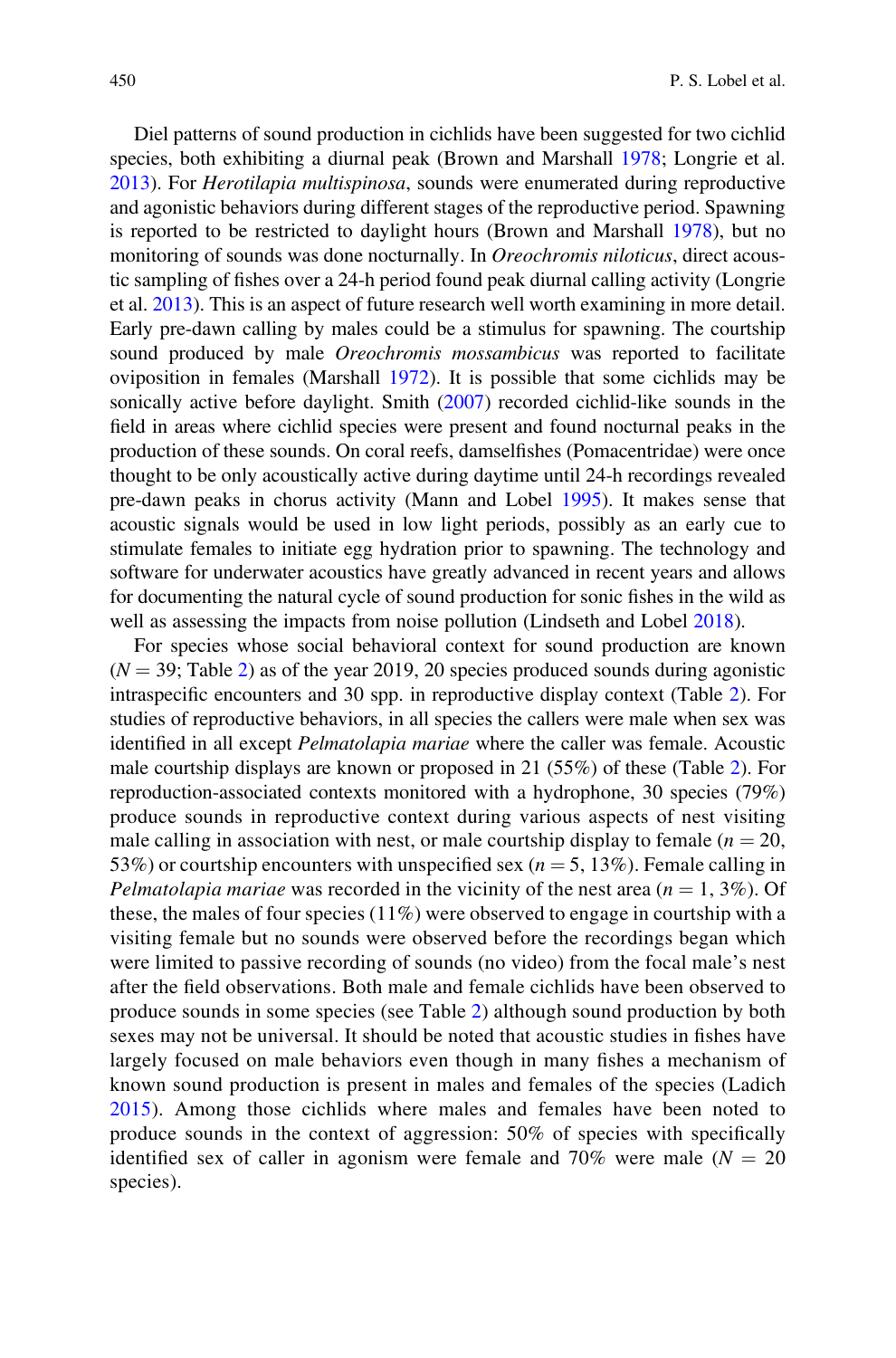|                                      | Agonism <sup>c,d</sup> (sex of |                             |                                 |
|--------------------------------------|--------------------------------|-----------------------------|---------------------------------|
| Species <sup>a,b</sup> (Total = 39)  | sound producer)                | Reproduction <sup>b,d</sup> | Literature                      |
| SOUTH AMERICAN CICHLIDS $(n = 6)$ :  |                                |                             |                                 |
| Amatitlania                          | A (female)                     |                             | Myrberg et al. $(1965)$         |
| nigrofasciata                        |                                |                             |                                 |
| Amphilophus                          | A (male)                       |                             | Schwartz (1974a)                |
| citrinellus                          |                                |                             |                                 |
| Archocentrus                         | A (male & female)              | $\equiv$                    | Schwartz (1980)                 |
| centrarchus                          |                                | $\equiv$                    |                                 |
| Cichlasoma<br>portalegrense          | A (unknown)                    |                             | Brown and Marshall<br>(1978)    |
| Herotilapia                          | A (male and female)            | Cd, Cf                      | <b>Brown and Marshall</b>       |
| multispinosa                         |                                |                             | (1978)                          |
|                                      | $\overline{A}$                 | Cd                          | <b>Baylis</b> (1974)            |
| Pterophyllum                         | A (adult pair, sex             | $\overline{\phantom{0}}$    | Myrberg et al. (1965)           |
| sp. (possibly scalare)               | unknown)                       |                             |                                 |
| $AFRICAN CICHLIDS (n = 32 species):$ |                                |                             |                                 |
| Astatotilapia burtoni                | A (male and female)            | Cc "sexual quiver"          | Nelissen (1977, 1978)           |
|                                      |                                | Cd                          | Maruska et al. (2012)           |
| Chindongo elongatus                  | No context                     | No context                  | Lobel (2001)                    |
| Cynotilapia afra                     |                                | Cd hypothesized             | Danley et al. $(2012)$          |
| Haplochromis nyererei                | A (male)                       | $_{\rm Cd}$                 | Verzijden et al. (2010)         |
| Haplochromis                         |                                | $_{\rm Cd}$                 | Verzijden et al. (2010)         |
| pundamilia                           |                                |                             |                                 |
| Hemichromis                          | A (male and female)            |                             | Myrberg et al. (1965)           |
| bimaculatus                          |                                |                             |                                 |
|                                      | No context                     | No context                  | Lobel (2001)                    |
| Labeotropheus                        |                                | Cd hypothesized             | Danley et al. (2012)            |
| fuelleborni                          |                                |                             |                                 |
| Labidochromis                        |                                | Cd male "quiver"            | Higgs et al. $(2011)$           |
| caeruleus                            |                                | paired with female          |                                 |
| Maylandia aurora                     | $\overline{\phantom{0}}$       | Cd hypothesized             | Danley et al. $(2012)$          |
| Maylandia callainos                  | $\overline{a}$                 | C <sub>d</sub>              | Amorim et al. (2008)            |
|                                      | $\overline{\phantom{0}}$       | Cd hypothesized             | Danley et al. (2012)            |
| Maylandia emmiltos                   | $\overline{a}$                 | Cd                          | Amorim et al. (2008)            |
| Maylandia fainzilberi                | $\overline{\phantom{0}}$       | $_{\rm Cd}$                 | Amorim et al. (2008)            |
| Maylandia lombardoi                  | $\overline{a}$                 | Cd                          | van Staaden and Smith<br>(2011) |
| Maylandia zebra                      | A (male)                       | $\overline{a}$              | Bertucci et al. (2012a, b)      |
|                                      | A (male and female)            | $\overline{a}$              | Simoes et al. (2008b)           |
|                                      | L.                             | Cd                          | Amorim et al. (2008)            |
|                                      |                                | Cd hypothesized             | Danley et al. $(2012)$          |
|                                      | A (male) irregular             | C <sub>d</sub>              | Lobel (2001, 1998)              |
| Mchenga conophoros                   | noisy pulses                   |                             |                                 |
| Melanochromis                        |                                | C <sub>d</sub>              | van Staaden and Smith           |
| auratus                              |                                |                             | (2011)                          |

Table 2 Behavioral context of sound production in cichlids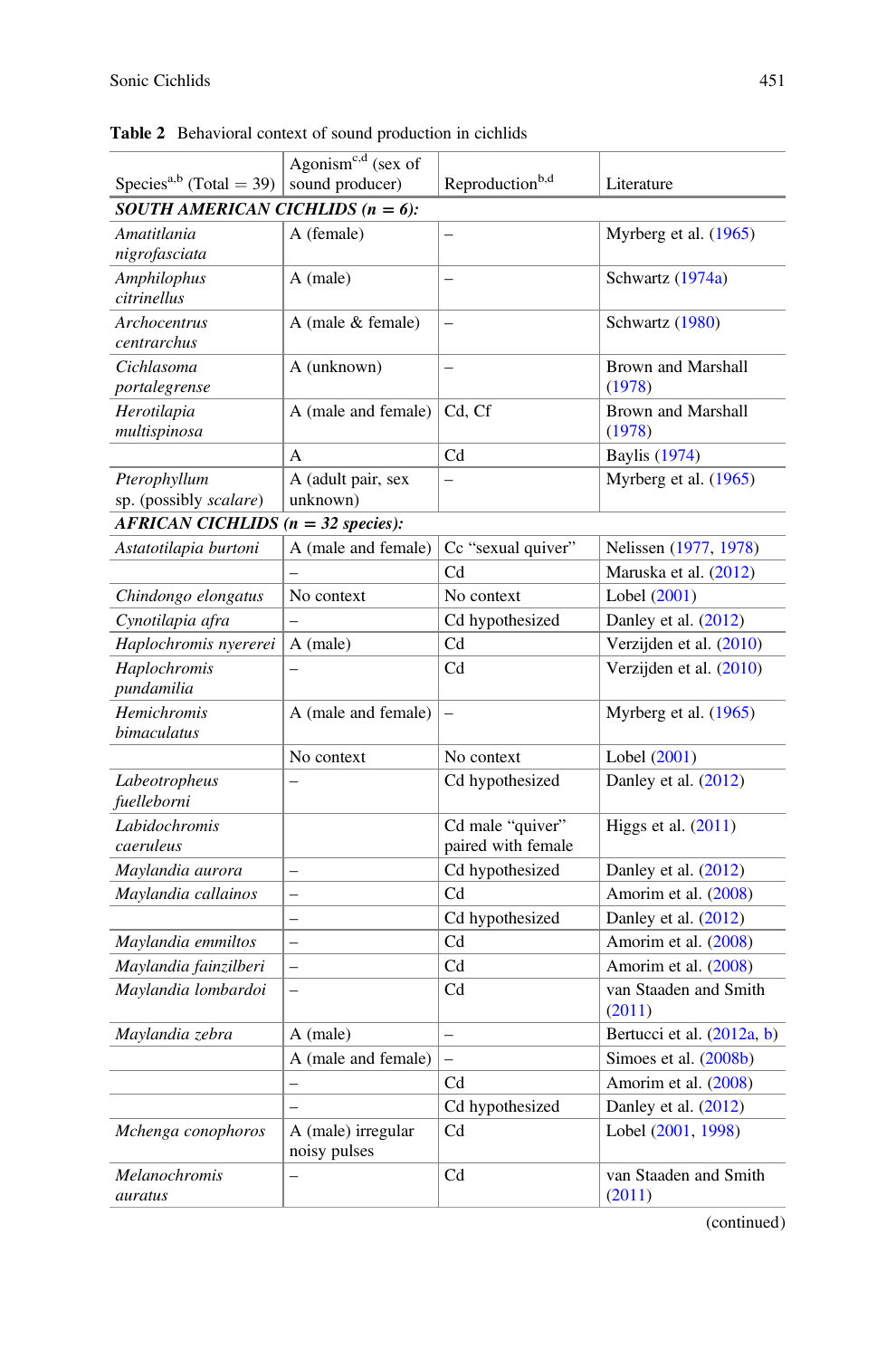| Species <sup>a,b</sup> (Total = 39)          | Agonism <sup>c,d</sup> (sex of<br>sound producer)   | Reproduction <sup>b,d</sup>        | Literature                                     |
|----------------------------------------------|-----------------------------------------------------|------------------------------------|------------------------------------------------|
| <b>Neochromis</b><br>omnicaeruleus           |                                                     | C <sub>d</sub>                     | Verzijden et al. (2010)                        |
| Neolamprologus<br>pulcher                    | A (male and female)                                 | $\qquad \qquad -$                  | Spinks et al. $(2017)$                         |
| <b>Oreochromis</b><br>mossambicus            | A (male-male,<br>male-female groups<br>male caller) | Cd, Cs                             | Amorim et al. (2003)                           |
| Oreochromis niloticus                        | A (male and female)                                 |                                    | Longrie et al. $(2013)$                        |
|                                              |                                                     | C <sub>d</sub>                     | Bauer (1963)                                   |
| Tilapia nilotica x Tila-<br>pia macrocephala | $\overline{\phantom{0}}$                            | Cd                                 | Bauer (1963)                                   |
| Pelmatolapia mariae                          | A (male)                                            |                                    | Albrecht (1966)                                |
|                                              |                                                     | Female sound<br>producer nest area | Kottege et al. (2015)                          |
| Petrotilapia nigra                           | $\overline{\phantom{0}}$                            | Cd hypothesized                    | Danley et al. (2012)                           |
| Pseudosimochromis<br><b>babaulti</b>         | $\overline{A}$                                      | Cc "sexual quiver"                 | Nelissen (1978)                                |
| Pseudotropheus<br>cyaneorhabdos              | $\overline{\phantom{0}}$                            | C <sub>d</sub>                     | van Staaden and Smith<br>(2011)                |
| Pseudotropheus<br>johannii                   |                                                     | Cd                                 | van Staaden and Smith<br>(2011)                |
| Pseudotropheus 'zebra<br>gold'               | $\qquad \qquad -$                                   | Cd                                 | Amorim et al. (2008)                           |
| Sarotherodon galilaeus                       | $\qquad \qquad -$                                   | Cd, Cf                             | <b>Brown and Marshall</b><br>(1978)            |
| <b>Simochromis</b><br>diagramma              | A (male and female)                                 | Cc "sexual quiver"                 | Nelissen (1975, 1978)                          |
| <b>Tramitichromis</b><br>intermedius         | -                                                   | Cd                                 | Lobel (1998), Ripley and<br>Lobel (2004, 2005) |
| Tropheus brichardi                           | A                                                   | Cc "sexual quiver"                 | Nelissen (1978)                                |
| Tropheus duboisi                             | A                                                   | Cc "sexual quiver"                 | Nelissen (1978)                                |
| Tropheus moorii                              | A (male and female)                                 | Cc "sexual quiver"                 | Nelissen (1977, 1978)                          |

#### Table 2 (continued)

<sup>a</sup>Lake Malawi *Pseudotropheus* "zebra gold" (Amorim et al. 2008)<sup>b</sup>No Context: Undetermined context either agonism or courtship C

<sup>b</sup>No Context: Undetermined context either agonism or courtship *Chindongo elongatus* ( $n = 1$ ); No social contexts, agonistic-like and courtship-like displays to model *Hemichromis bimacultus*  $(n = 1)$ ; No social context, jaw clicking sounds produced in distress on land *Pseudetroplus* maculatus ( $n = 1$ )

<sup>c</sup>Agonism total ( $n = 20$ ), female caller specified ( $n = 10$ ), male caller specified ( $n = 14$ ), sex could not be verified  $(n = 5)$ 

<sup>d</sup>Reproductive sounds  $n = 31$ ; Cf = female in courtship display ( $n = 2$ ); Cd = courtship call to female by male detected with a hydrophone ( $n = 20$ ); Cd = proposed as male display human audition no data analysis Bauer (1963) (1);  $Cc =$  male courtship call inferred from reproductive display "sexual quiver" ( $n = 6$ ); Cs = spawning ( $n = 1$ ); Cd hypothesized ( $n = 6$ ) hydrophone recording of a male courting a female at his breeding cave by means of passive acoustics ( $n = 6$ ); Female calling in the vicinity of nest paired with a male *Pelmatolapia mariae*  $(n = 1)$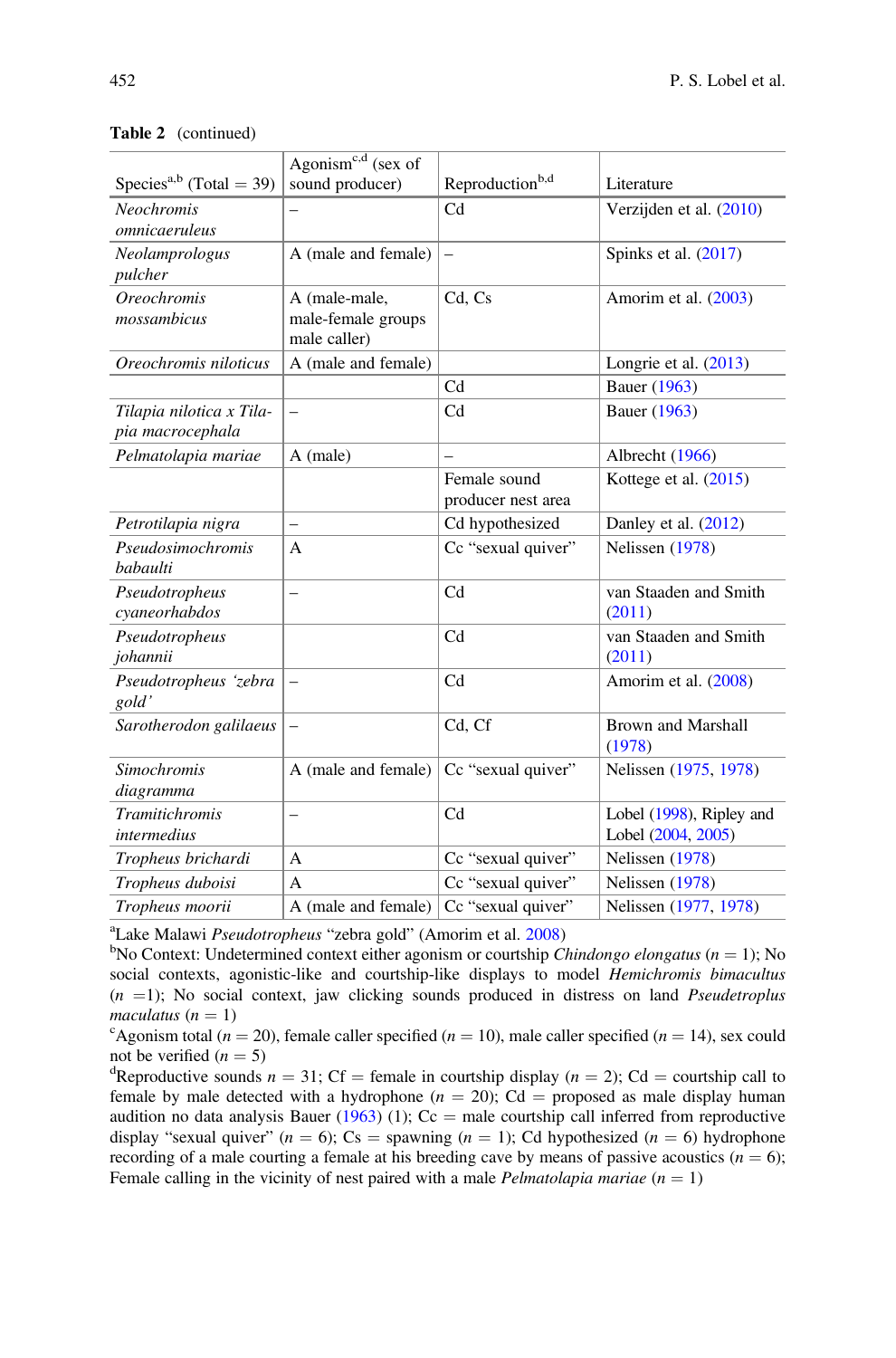The pattern of sound production with reproductive behavior has not always been clear and more research is needed to define if such sounds are meaningful to the fishes. For example, in *Oreochromis niloticus* females and males produced agonistic sounds but no sounds were detected during courtship from either sex (Longrie et al. 2013). Males of H. multispinosa produced abundant sounds in both agonistic and reproductive contexts (Brown and Marshall 1978). In this species, males and females produced sounds throughout the egg, larval, and free-swimming young stages of offspring development during agonistic encounters with intruders. There are only five studies that statistically describe the temporal characteristics of female sounds and associated behavior in detail. These include pulsed sounds while mouthbrooding embryos for Oreochromis niloticus (Longrie et al. 2013); broadband frequency 2-pulsed sound in agonism for Neolamprologus pulcher (Spinks et al. 2017), interpulsed sounds in agonism for Maylandia zebra (Simoes et al. 2008b); and single-pulse sounds in the vicinity of nest with males for Pelmatolapia mariae (Kottege et al. 2015). Myrberg et al. (1965) described the pulse rate for Hemichromis bimaculatus female agonistic sounds during the parental care period.

Agonistic sounds between females were also described for Maylandia zebra (Simoes et al. 2008b). Female sounds were shorter in duration and consisted of fewer pulses than males (Simoes et al. 2008b). Males produce sounds during courtship-associated displays to females, and females seem to be silent in this context for video documented studies (e.g., Ripley and Lobel 2004). M. zebra juveniles are active sound producers during agonistic interactions, producing isolated pulses early in development (Bertucci et al. 2012a, b). There were two species (6%) where the callers also included a female although their sounds were observed anecdotally and not digitally recorded ( $n = 22$  species; sex of caller specifically examined). Females of Tramitichromis intermedius, Archocentrus centrarchus, Oreochromi mossambicus, and Astatotilapia burtoni were observed as silent (Lanzing 1974; Ripley and Lobel 2004; Maruska et al. 2012). It is important to note that the sex of the caller is often difficult to determine exactly when recording fishes in groups and with omnidirectional hydrophones. Thus, this aspect deserves closer study.

Sounds of Juvenile Cichlids The ontogeny of sound production in cichlids has only received limited study to date. The Malawi cichlid, M. zebra juveniles are active sound producers during agonistic interactions, producing isolated pulses early in development (Bertucci et al. 2012a, b). Young Oreochromis niloticus, also produce sounds, supporting the hypothesis that sound production is not learned in cichlids (Longrie et al. 2008). The onset of vocal ability in young males of Tramitochromis intermedius was detected at about 7 months of age (Ripley and Lobel 2004).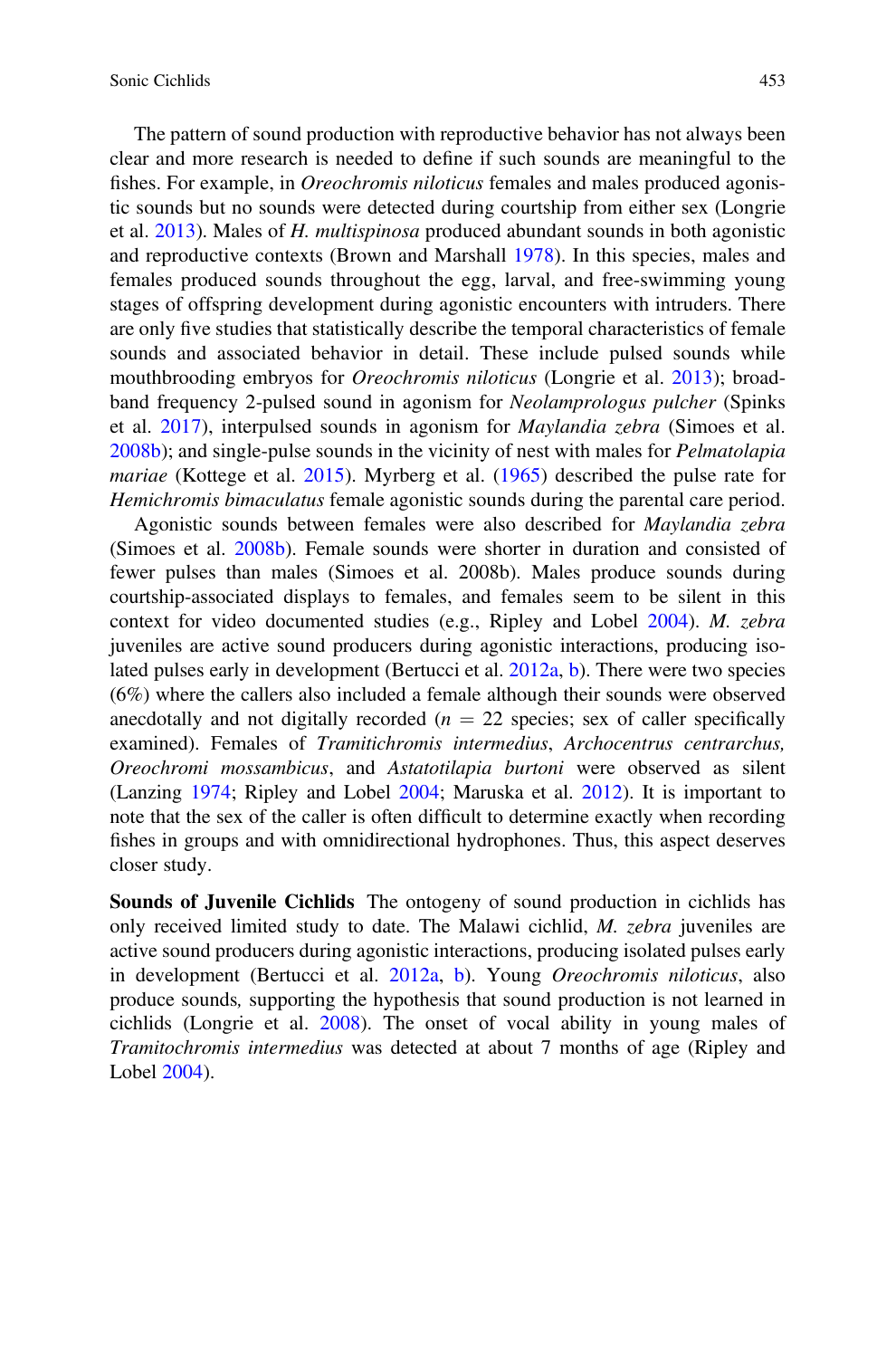#### 3 Sound Producing Mechanism

Definitive experiments have not yet demonstrated which muscles and bones are used for sound production by cichlid fishes. The pharyngeal bones of some fishes have been implicated as the sound-producing instrument (Darwin 1874; Marshall 1962) and the same has been proposed for cichlids (Lanzing 1974; Rice et al. 2001; Rice and Lobel 2002, 2003; Marshall 1962; Nelissen 1977). Sounds produced by the pharyngeal apparatus are presumably amplified by the swimbladder (Rowland 1978; Marshall 1962). Cichlids produce a clear and distinct sound while feeding and grinding food in the pharyngeal mill, as well as during courtship and agonistic behavior (Lobel 2001; Lanzing 1974; Nelissen 1977; Rodman 1966). However, an alternative mechanism called the "buckling method" (an indirect swimbladder associated muscle mechanism) has been proposed by Longrie et al. (2009), and is discussed below. Not all sounds may be volitional, and any behavioral significance has not yet been demonstrated. For example, the agonistic "thump" described for Herotilapia multispinosa by Brown and Marshall (1978) coincides with a head jerking upward and downward but also coincided with well-established agonistic frontal displaying suggesting a possible volitional nature to the sounds. Sounds were also produced during jaw snapping during agonistic behaviors (Baylis 1974; Brown and Marshall 1978). Brown and Marshall (1978) described non-pulsed "thump" sounds as most likely incidental to behaviors and not communicative. Jaw snapping is proposed as a mechanism for the reproductive season of sound production in females for Tilapia mariae (Kottege et al. 2015). These sounds could be incidental to body movements or intentional acoustic components of displays. The specific context for these sounds was less ritualized and less tightly linked to a specific body posture or behavioral display than is typically found in other cichlids.

If cichlid pharyngeal jaws are involved in sound production, as preliminary evidence indicates, then perhaps it is possible that different pharyngeal tooth morphologies may produce different types of sounds (i.e., sounds with different individual pulse waveforms, e.g., Lobel 2001). Of course, the key experiment would be to determine if such different pulse waveforms produce different sound qualities that are directly detectable by a fish. It is possible that the simplest type of acoustic signal produced is the specific sound of individual pulses, which are then frequently repeated (Fig. 2). It may be the perceived sound of the pulse in combination with pulse rate timing that may contribute to species recognition. Prior studies in other fishes, especially the damselfishes (Pomacentridae), show that pulse number and/or repetition rate is closely correlated with the behavioral context of sounds (Hawkins 1986; Myrberg 1981, 1997; Olivier et al. 2015; Spanier 1979). Pomacentrids that produce similar sounds to cichlids have had their sound production mechanism described as including jaw element movements similar to the feeding process (Olivier et al. 2015; Parmentier and Fine 2016).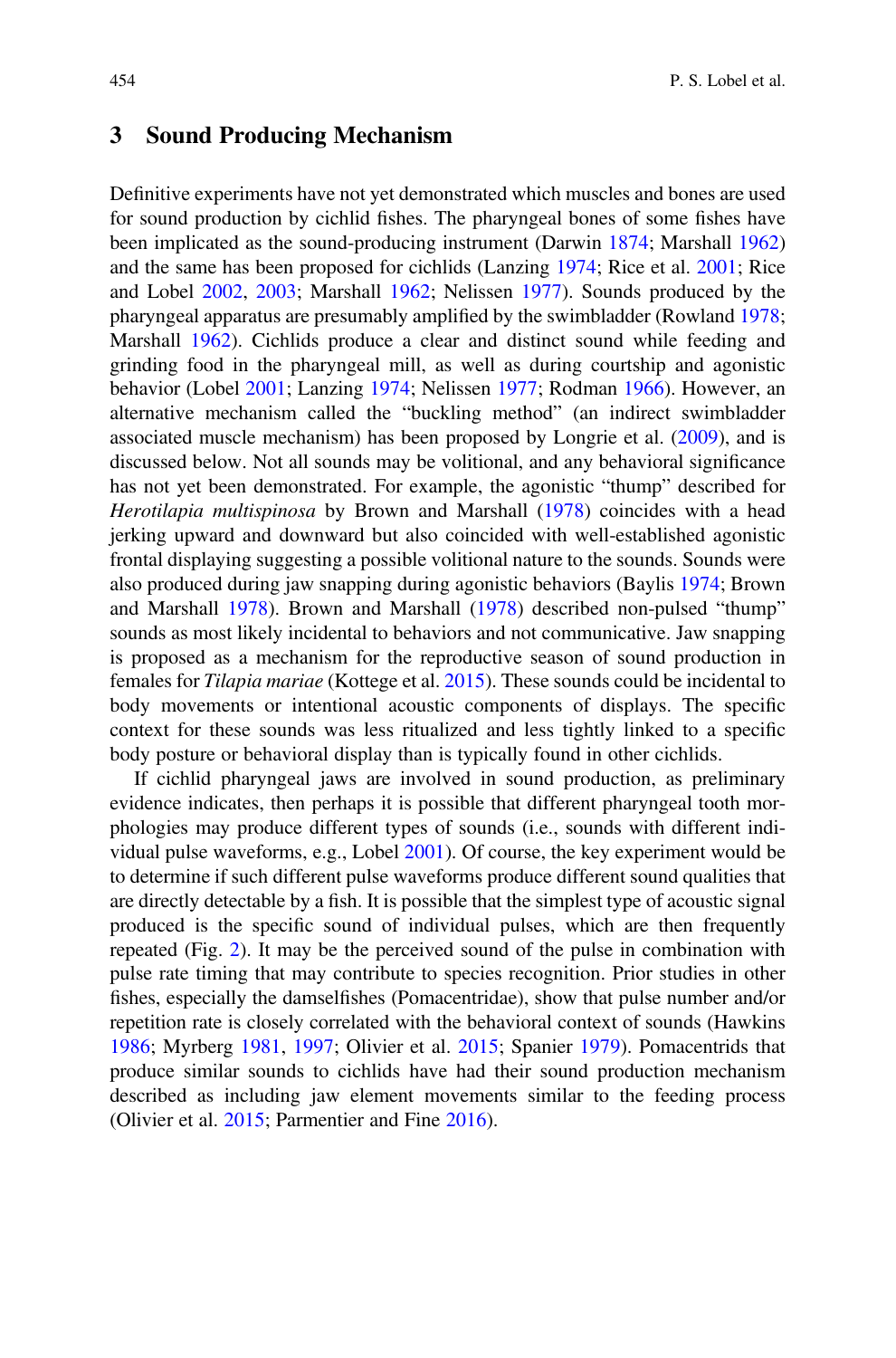

Fig. 2 Example of the waveform patterns from three cichlids in Lake Malawi. (a) Maylandia zebra,  $(b)$  Mchenga conophorus, and  $(c)$  Tramitochromis intermedius. The simplest type of acoustic signal produced is the specific sound of individual pulses, which are then frequently repeated. Field recordings made underwater of free-living fishes in their natural habitat (depth 3–8 m) at Cape McClear, Lake Malawi National Park offshore of the World Wildlife Fund Education Center and at Otter Point, August 5–27, 1990 (Lobel 1998)

Pharyngeal jaws in cichlids are well known for their advanced capability for complex muscle modulation and bone movement (Liem 1973, 1991). Four cichlid species (Tables 3 and 4) produce sounds that exhibit more complex amplitude modulation patterns and pulse repetition rates than ones produced by many other fish families with simpler and probably less manipulatable pharyngeal apparatuses. For example, the morphology of the pharyngeal jaw complex suggested a close relationship between pomacentrids (damselfishes) and cichlids within Labroidei (Wainwright et al. 2012; Lauder and Liem 1983), although this close relationship has been overturned in recent molecular phylogenies (e.g., Betancur-R et al. 2017). Cichlids differ significantly from other fishes in the muscle and bone architecture of their pharyngeal apparatus (Liem and Greenwood 1981; Kaufman and Liem 1982; Seehausen et al. 1999; Stiassny and Jensen 1987).

If this difference in pharyngeal morphology is a basis for sound production, then presumably pomacentrids may not be able to forcibly occlude or grind the pharyngeal jaws in the way that the cichlids do. The pomacentrid sound production mechanism has been described as resulting from jaw element movements similar to the feeding process (Parmentier et al. 2007; Parmentier and Fine 2016; Olivier et al. 2017). Sound production in pomacentrids has been extensively described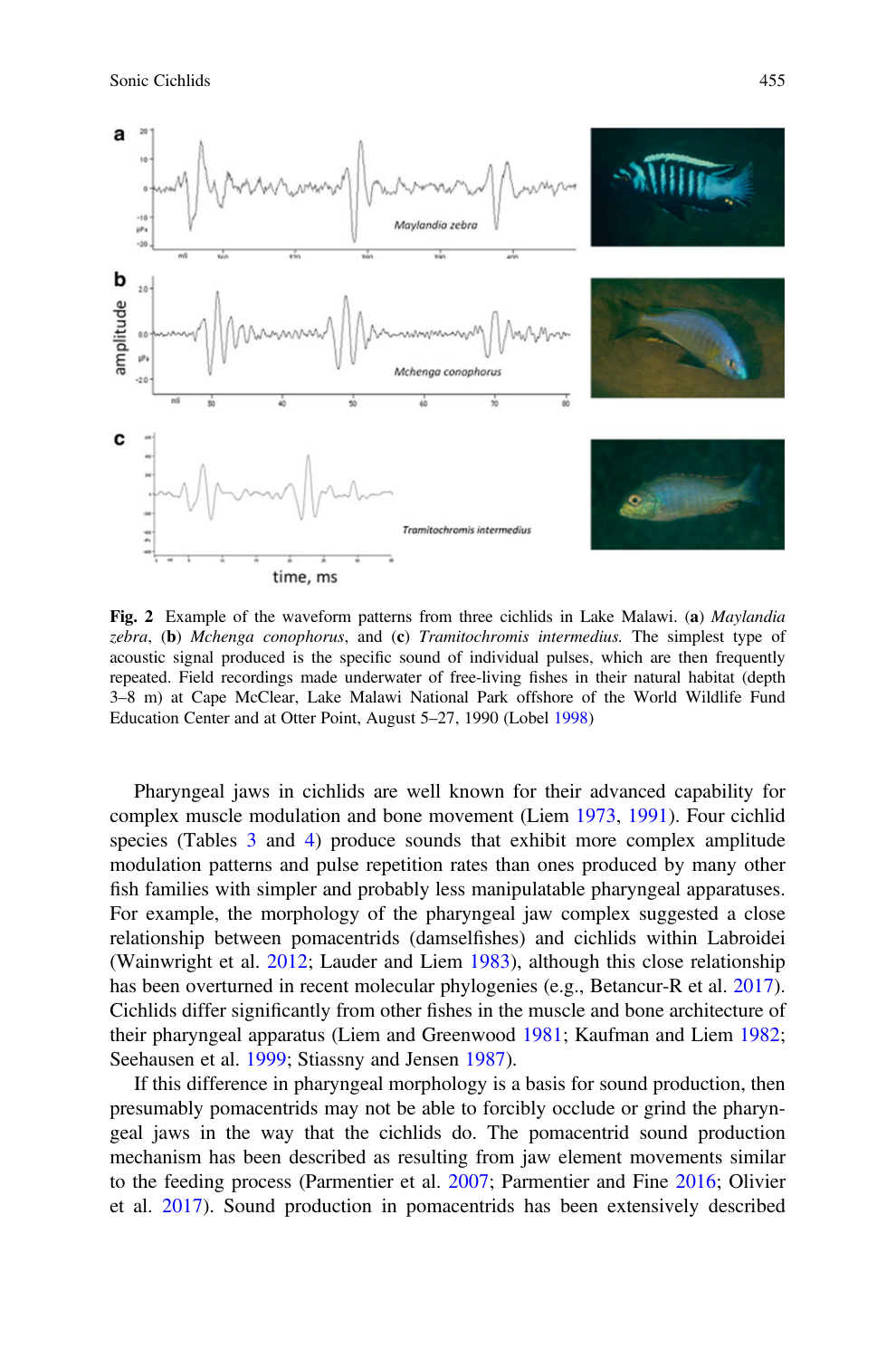|                                                                                                                                                                     | Literature cited                                                                                                                                                                                                    |                                     |                                                    | Schwartz<br>(1974a)                                                   | Brown and<br>Marshall                                 | Brown and<br>Marshall               | Brown and<br>Marshall              |
|---------------------------------------------------------------------------------------------------------------------------------------------------------------------|---------------------------------------------------------------------------------------------------------------------------------------------------------------------------------------------------------------------|-------------------------------------|----------------------------------------------------|-----------------------------------------------------------------------|-------------------------------------------------------|-------------------------------------|------------------------------------|
|                                                                                                                                                                     |                                                                                                                                                                                                                     |                                     | (1965)                                             |                                                                       | (1978)                                                | (1978)                              | (1978)                             |
| Table 3 Acoustic traits of cichlid species sounds associated with agonistic and reproductive behavior. Frequency range was reported if no other frequency data were | "FUND" = fundamental<br>"PEAK" = dominant or<br>$"RANGE" = minimum$<br>peak; "Main, Principle,<br>$MIDDLE" = middle$<br>Maximum intensity,<br>$Primary' = peak;$<br>Frequency (Hz):<br>Instantaneous;<br>to maximum |                                     | 480 MIDDLE (no sample   Myrberg et al.<br>size)    | RANGE (no samples<br>$100 - 700$ maximum<br>energy, 100-1300<br>size) | (no sample size);<br>80-300 principle<br>80-600 RANGE | 85-1250 RANGE,<br>100-300 principle | 105-300 principle<br>85-1400 RANGE |
|                                                                                                                                                                     | $IPI =$ Interpulse<br>$PP = pulse$<br>Intra-call<br>interval<br>interval<br>period;                                                                                                                                 |                                     | Ê                                                  | Ê                                                                     | £                                                     | £                                   | g                                  |
|                                                                                                                                                                     | duration                                                                                                                                                                                                            |                                     | $\Xi$                                              | Ê                                                                     | g                                                     | £                                   | £                                  |
|                                                                                                                                                                     | Pulse #; pulse   Pulse<br>rate                                                                                                                                                                                      |                                     | 20 pulses/sec<br>(no sample<br>pulse rate<br>size) | Ê                                                                     | g                                                     | Non-pulsed                          | Non-pulsed                         |
|                                                                                                                                                                     | duration (ms)<br>traits: Sound<br>Bioacoustic                                                                                                                                                                       |                                     | $\Xi$                                              | (no sample<br>500-4000<br>size)                                       | $\Xi$                                                 | 93 (27-225)                         | 211 (87-348)                       |
|                                                                                                                                                                     | Sound pattern                                                                                                                                                                                                       |                                     | Pulsed                                             | Pulsed                                                                | Single pulse<br>"dunuh"                               | Single pulse<br>"dunup"             | Single pulse<br>"yoot"             |
|                                                                                                                                                                     | Behavioral<br>Context                                                                                                                                                                                               |                                     | ⋖                                                  | ⋖                                                                     | ≺                                                     | ⋖                                   | ≺                                  |
| available                                                                                                                                                           | Species $(n = 35)$<br>(current name)                                                                                                                                                                                | $\dot{5}$ :<br>South America $(n =$ | nigrofasciata<br>Amatitlania                       | Archocentrus<br>centrarchus                                           | portalegrens<br>Cichlasoma                            | multipinos a<br>Herotilapia         |                                    |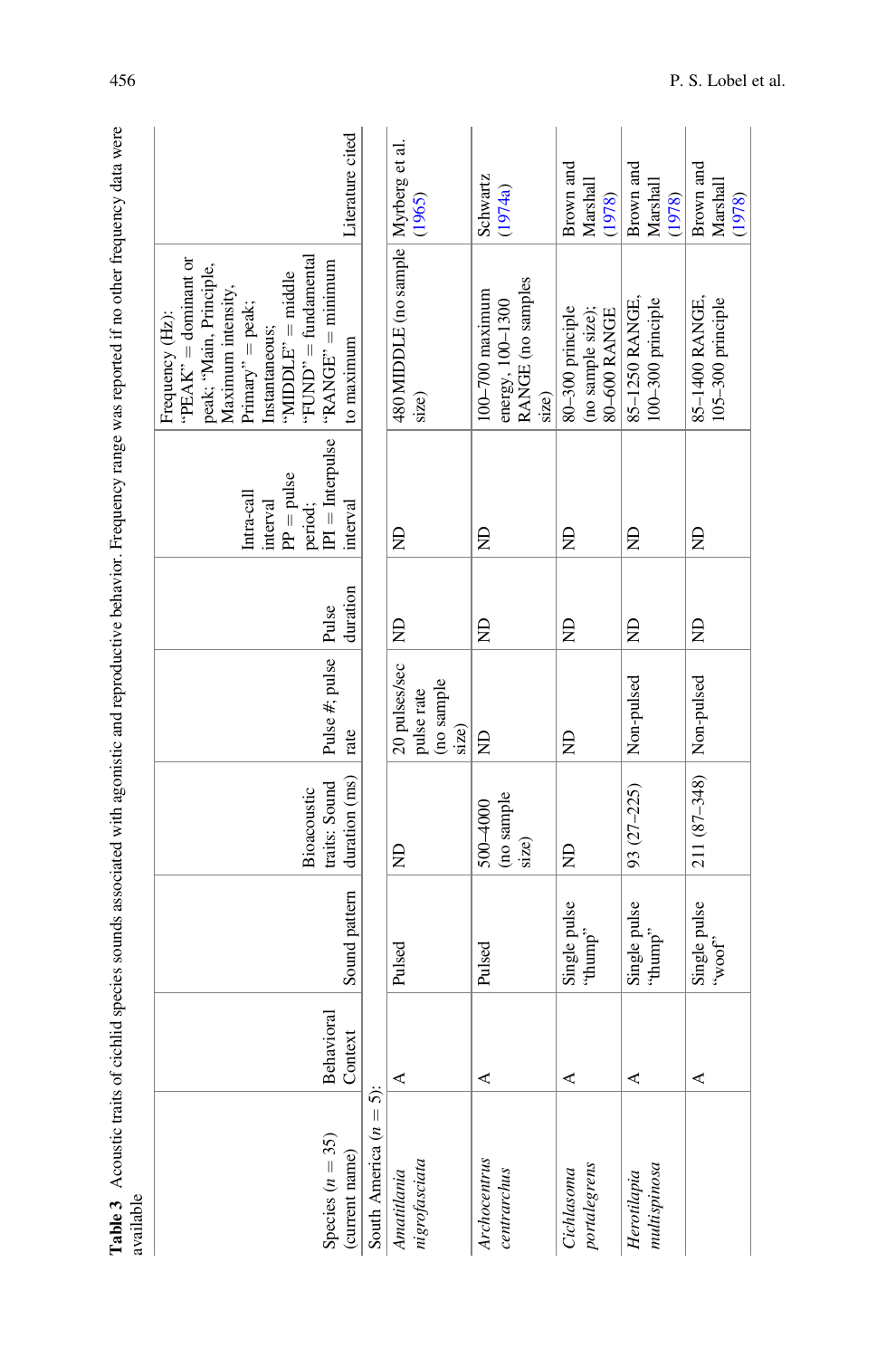|                                        | ⋖                                                                              | Pulsed "volley" 359 (99-1056) ND                           |                               |                                                    |                          | $37(17-65)$ 82 (5-205) IPI           | 85-1400 RANGE,<br>150-450 principle                                                                                       | Brown and<br>Marshall<br>(1978) |
|----------------------------------------|--------------------------------------------------------------------------------|------------------------------------------------------------|-------------------------------|----------------------------------------------------|--------------------------|--------------------------------------|---------------------------------------------------------------------------------------------------------------------------|---------------------------------|
|                                        | $\left  \begin{smallmatrix} A, & Cd \ Af \end{smallmatrix} \right $            | Pulsed "growl"                                             | $(108 - 1600)$<br>200         | Ê                                                  | $5(3-10)$                | 121 (76-316) IPI                     | 150-350 principles<br>100-600 RANGE,                                                                                      | Brown and<br>Marshall<br>(1978) |
| sp. (probably scalare)<br>Pterophyllum | ⋖                                                                              | Pulsed "broad-<br>pulse & low Hz<br>band high Hz<br>pulse" | $\Xi$                         | 6 pulses/sec<br>(no samples<br>pulse rate<br>size) | g                        | Ê                                    | $\sim$ 300 Hz (no sample size)<br>components $>10$ kHz,<br>low frequency pulse<br>3300 Hz, Frequency<br>Maximum Intensity | Myrberg et al.<br>(1965)        |
| Africa $(n = 30)$ :                    |                                                                                |                                                            |                               |                                                    |                          |                                      |                                                                                                                           |                                 |
| Astatotilapia burtoni                  | Type2 feed- Pulsed<br>aggression<br>"chewing"<br>shortly<br>after"<br>$\log a$ |                                                            | $(300 - 3500)$<br>1500        | $4(2-8)$                                           | $50(30-90)$ ND           |                                      | lower $\>20,000$ upper<br>7000 (2500 - 16,000)<br>Main, 1250-10,000<br>frequency                                          | Nelissen<br>(1978)              |
|                                        | A & Cc<br>Type <sub>1</sub>                                                    | Pulsed                                                     | $(230 - 1410)$<br>370         | $13(5-37)$                                         | g                        | £                                    | 320 (120-630) Main<br>80-1000 RANGE                                                                                       | Nelissen<br>(1978)              |
|                                        | $_{\rm C}$                                                                     | Pulsed                                                     | $240 \pm 137$<br>$(51 - 695)$ | $9 \pm 4 (2 - 19)$                                 | $10 \pm 3$<br>$(5 - 26)$ | $18 \pm 13$ (5-98)<br>$\overline{E}$ | 499 (129-904) PEAK;<br>$<$ 50-1500 RANGE                                                                                  | Maruska et al.<br>(2012)        |
| Cynotilapia afra                       | PAM                                                                            | Pulsed                                                     | $446 \pm 190$                 | $13 \pm 6$                                         | $9 \pm 1.2$              | $35 \pm 6.6$ PP                      | €                                                                                                                         | Danley et al.<br>(2012)         |
| Haplochromis<br>$n$ yererei            | A, Cd                                                                          | Pulsed                                                     | analysis<br>In data           | $6 \pm 0.4$ S.E.<br>Σ.                             | Ê                        | PP (in data<br>analysis)             | PEAK in figure                                                                                                            | Verzijden et al.<br>(2010)      |
| Haplochromis<br>pundamilia             | J                                                                              | Pulsed                                                     | analysis<br>In data           | $7\pm0.4$ S.E.<br>N.                               | g                        | PP (in data<br>analysis)             | PEAK in figure                                                                                                            | Verzijden et al.<br>(2010)      |
|                                        |                                                                                |                                                            |                               |                                                    |                          |                                      |                                                                                                                           | (continued)                     |

Sonic Cichlids 457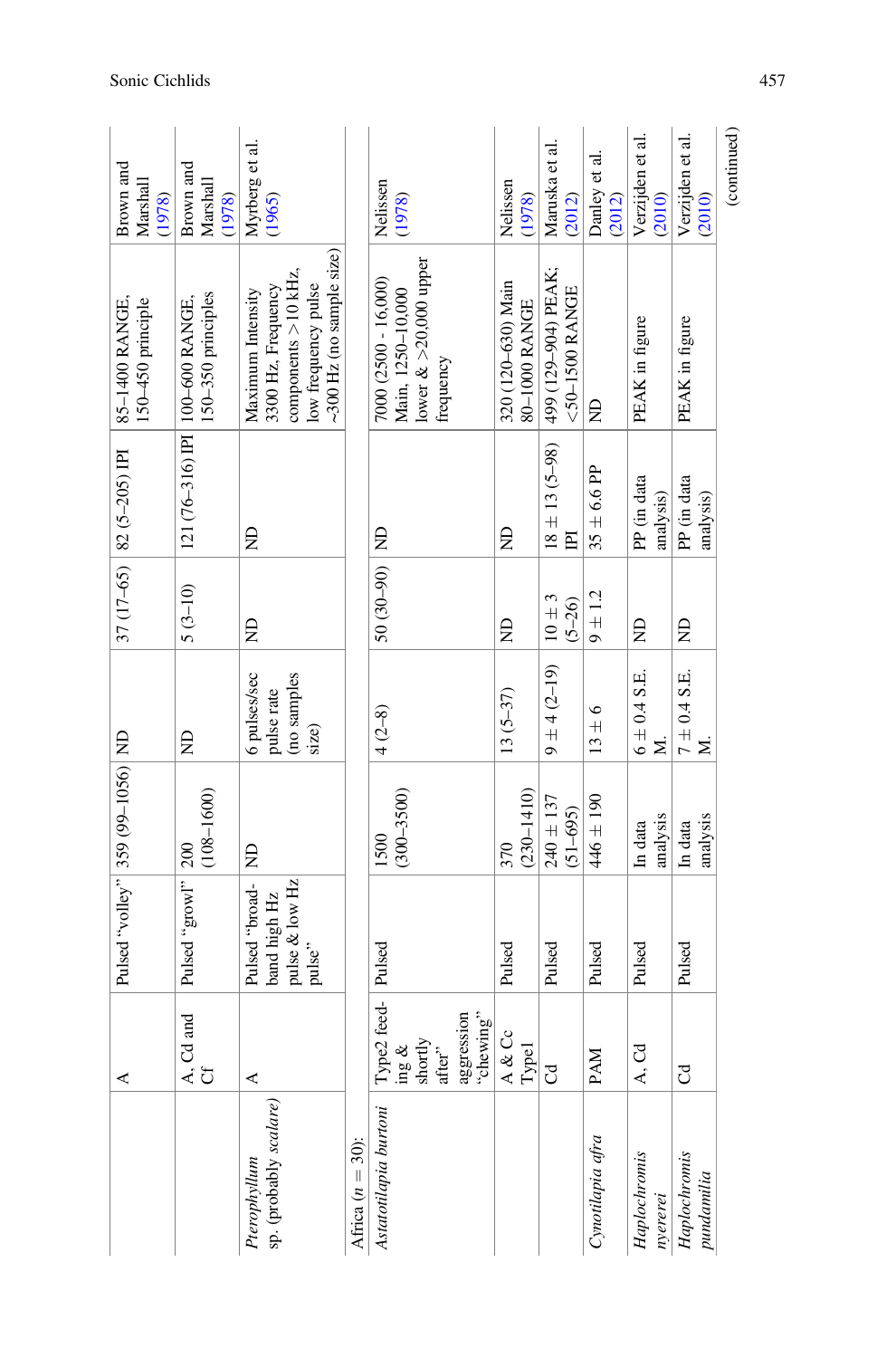| Literature cited                                                                                                                                                                                                      | Rowland<br>(1978)                                                           | Myrberg et al.<br>$(1965)$                                                                                                                                    | Rowland<br>(1978)                                      |
|-----------------------------------------------------------------------------------------------------------------------------------------------------------------------------------------------------------------------|-----------------------------------------------------------------------------|---------------------------------------------------------------------------------------------------------------------------------------------------------------|--------------------------------------------------------|
| "FUND" = fundamental<br>" $PEAK" = dominant or$<br>$"RANGE" = minimum$<br>peak; "Main, Principle,<br>"MIDDLE" = middle<br>Maximum intensity,<br>$Primary' = peak;$<br>Frequency (Hz):<br>Instantaneous;<br>to maximum | 500 maximum intensity;<br>500 maximum energy                                | $(n = 3 \text{ individual fish})$<br>PEAK<br>250–350,<br>400–450,<br>$500 - 700$                                                                              | $<$ 100 (no sample size)                               |
| $\boxed{\begin{bmatrix} \text{period}; \\ \text{IPI} = \text{Interpulse} \end{bmatrix}}$<br>$PP = pulse$<br>Intra-call<br>interval<br>interval                                                                        | £                                                                           | £                                                                                                                                                             | Ê                                                      |
| duration                                                                                                                                                                                                              |                                                                             | $\frac{1}{2}$                                                                                                                                                 |                                                        |
| Pulse #; pulse Pulse<br>rate                                                                                                                                                                                          | $43 \pm 8$ pulses/ ND<br>'thumps''/sec<br>sec "purr"<br>RATE;<br>11 $\pm$ 4 | $(1)$ 35 pulses/<br>$(2)$ 35 pulses/<br>(no sample<br>sounds/sec<br>"thump"<br>(3) 12<br>size)<br><b>Sec</b><br><b>Sec</b>                                    | 10-15 pulses/ ND<br><b>Sec</b>                         |
| duration (ms)<br>traits: Sound<br>Bioacoustic                                                                                                                                                                         | $\Xi$                                                                       | $\Xi$                                                                                                                                                         | £                                                      |
| Sound pattern                                                                                                                                                                                                         | "thumps"/burst<br>Pulsed "purr";<br>Undetermined                            | pulse "thumps"<br>"brrr" parental<br>$\begin{bmatrix} 2 \end{bmatrix}$ male "brrr"<br>3) male<br>Pulsed "brrr,"<br>3-5 single<br>1) female<br>"thump"<br>care | Pulsed                                                 |
| Behavioral<br>Context                                                                                                                                                                                                 | MODEL:<br>A "thump",<br>A "pur"<br>(display at<br>DISPLAY<br>TO<br>model)   | 4                                                                                                                                                             | <b>AY</b><br>MODEL:<br>"quiver"<br>DISPL<br>TO<br>male |
| Species $(n = 35)$<br>(current name)                                                                                                                                                                                  | Henichromis<br>bimaculatus                                                  |                                                                                                                                                               |                                                        |

Table 3 (continued) Table 3 (continued)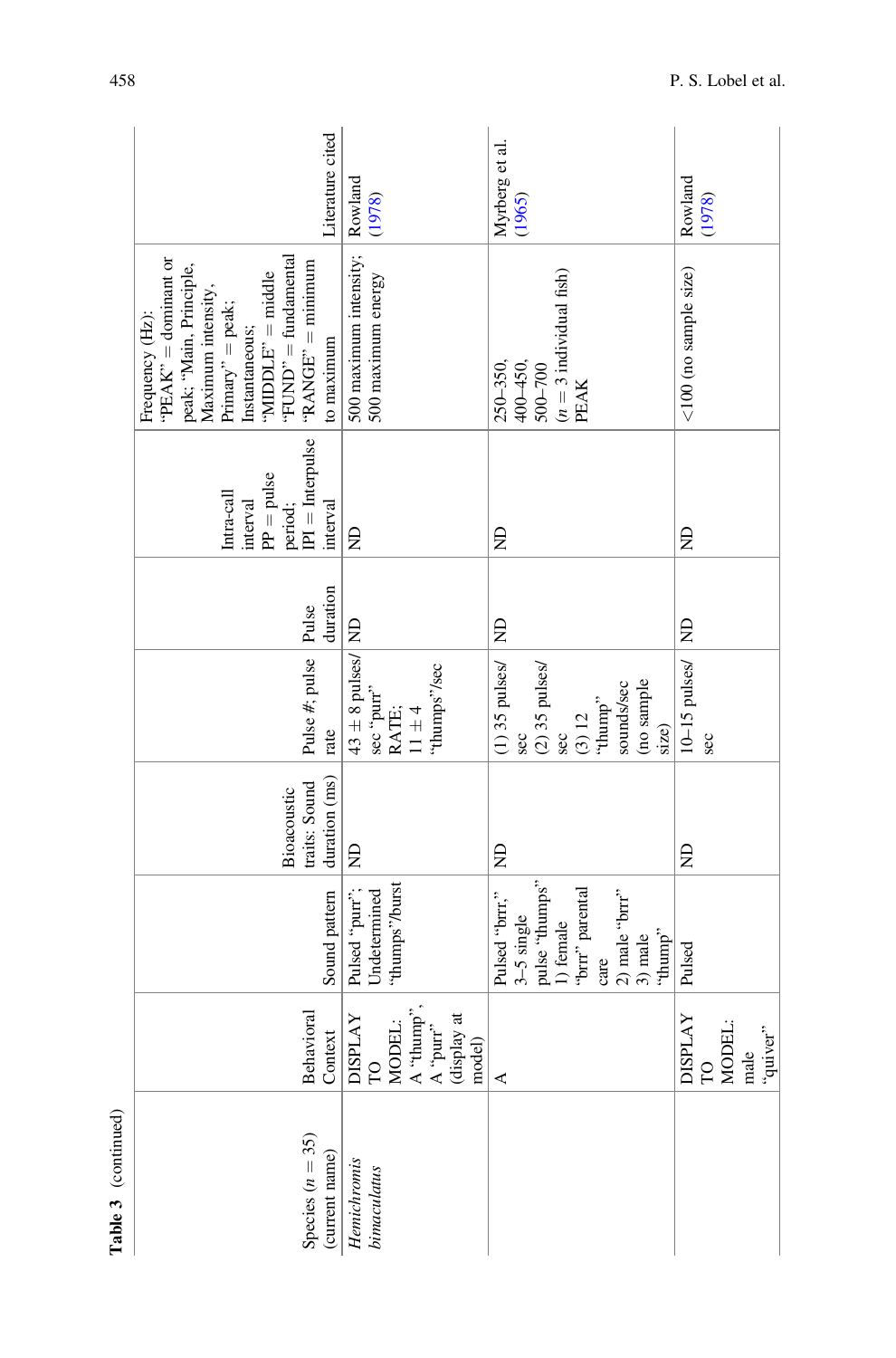| Labeotropheus                                                                                               | <b>PAM</b>                  | Pulsed                                                                          | $364 \pm 148$                                                 | $12 + 4$           | $\frac{1}{2}$                   | $35 \pm 6$ PP                                                      | g                                                                                          | et al.<br>Danley<br>(2012)                                              |
|-------------------------------------------------------------------------------------------------------------|-----------------------------|---------------------------------------------------------------------------------|---------------------------------------------------------------|--------------------|---------------------------------|--------------------------------------------------------------------|--------------------------------------------------------------------------------------------|-------------------------------------------------------------------------|
|                                                                                                             | FO                          | Ê                                                                               | $\Xi$                                                         | g                  | g                               | Ê                                                                  | 300 PEAK (no samples<br>size)                                                              | Higgs et al.<br>$(2011)$                                                |
| Maylandia aurora                                                                                            | <b>PAM</b>                  | Pulsed                                                                          | $376 \pm 125$                                                 | $12 \pm 4$         | $12 \pm 2$                      | $35 \pm 9$ PP                                                      | g                                                                                          | Danley et al.<br>(2012)                                                 |
| Maylandia callainos                                                                                         | ටි                          | Pulsed                                                                          | $476(349-652)$ 8 $(6-11)$                                     |                    | $12(10-13)$                     | $67(50-79)$ PP                                                     | 517 (425-620) PEAK                                                                         | Amorim et al.<br>(2004)                                                 |
|                                                                                                             | $\mathcal{C}^{\mathcal{A}}$ | Pulsed                                                                          | $660 \pm 409$                                                 | $9 \pm 5$          | $\Xi$                           | g                                                                  | £                                                                                          | Smith (2007)                                                            |
|                                                                                                             | $_{\rm C}$                  | Pulsed                                                                          | $\Xi$                                                         | £                  | Ê                               | $\begin{array}{c} \text{(IPI long no} \\ \text{data)} \end{array}$ | (multiple species pooled<br>data, no sample size)<br>~20-1200 RANGE<br>$\sim$ 180-500 PEAK | Smith and van<br>Staaden (2009)                                         |
|                                                                                                             | ටි                          | Pulsed                                                                          | $(349 - 1033)$<br>618                                         | $10(6-15)$         | Ê                               | 73 (61-83) PP                                                      | 520 (474-567) Peak2<br>150 (132–182) Peak1<br>FUND PEAK;                                   | Amorim et al.<br>(2008)                                                 |
|                                                                                                             | <b>PAM</b>                  | Pulsed                                                                          | $205 \pm 108$                                                 | $\frac{1}{2}$<br>Ξ | $\overline{+}$<br>$\mathcal{L}$ | $17 + 4$ PP                                                        | None                                                                                       | Danley et al.<br>(2012)                                                 |
| Maylandia emmiltos                                                                                          | J                           | Pulsed                                                                          | 760 (302-987) 16 (10-22)                                      |                    | Ê                               | 48 (31-62) PP                                                      | 448 (418-485) Peak2<br>134 (112-145) Peak1<br>FUND PEAK,                                   | $\boxed{\begin{array}{l} \text{Amount in et al.}\\ (2008) \end{array}}$ |
| Maylandia fainzilberi<br>and Pseudotropheus<br>Pooled data: May-<br>landia emmiltos,<br>$x_a$ apos $a$ qaz, | J                           | Tonal sound;<br><b>COMPLEX</b><br>modulated<br>frequency<br>tonal and<br>pulsed | $(282 - 833);$<br>550 ± 119<br>$514 \pm 131$<br>$(334 - 796)$ | ₿                  | Ê                               | Ê                                                                  | $34 \pm 8$ (22-54) PEAK<br>$44 \pm 20$ (23-86);                                            | Simoes et al.<br>(2008a)                                                |
| Maylandia fainzilberi                                                                                       | ටී                          | Pulsed                                                                          | $(398 - 1118)$<br>723                                         | $9(7-11)$          | Ê                               | 87 (64-108) PP                                                     | 473 (438-549) Peak2<br>138 (124-151) Peak1<br>FUND PEAK;                                   | Amorim et al.<br>(2008)                                                 |
| Maylandia lombardoi   Cd                                                                                    |                             | "Grunting"                                                                      | $220 \pm 117$                                                 | 4<br>$\frac{+}{8}$ | g                               | g                                                                  | $226 \pm 42$ primary                                                                       | Smith (2007)                                                            |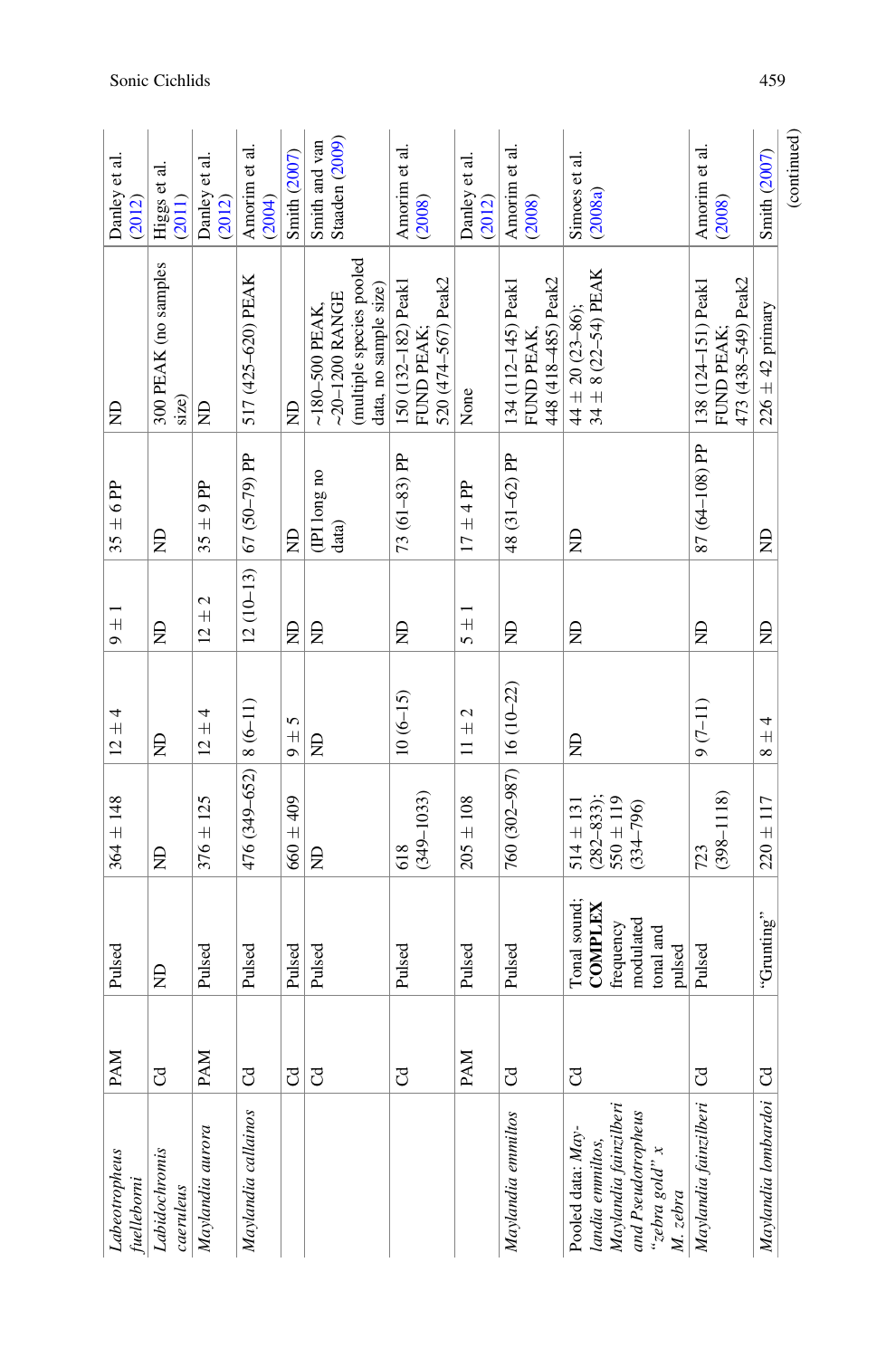| iterature cited                                                                                                                                                                                                     | van Staaden<br>and Smith<br>(2011)                               | Staaden (2009)<br>Smith and van                                | Simoes et al.<br>(2008b)                                                                                | Simoes et al.<br>(2008b)                                                                                          | Bertucci et al.<br>(2012b)                    | Danley et al.<br>(2012) |
|---------------------------------------------------------------------------------------------------------------------------------------------------------------------------------------------------------------------|------------------------------------------------------------------|----------------------------------------------------------------|---------------------------------------------------------------------------------------------------------|-------------------------------------------------------------------------------------------------------------------|-----------------------------------------------|-------------------------|
| 'FUND'' = fundamental<br>"PEAK" = dominant or<br>$"RANGE" = minimum$<br>peak; "Main, Principle,<br>"MIDDLE" = middle<br>Maximum intensity,<br>$Primary' = peak;$<br>Frequency (Hz):<br>Instantaneous;<br>to maximum | Primary in analysis                                              | $-20-1200$ RANGE (six<br>$~180 - 500$ PEAK,<br>species pooled) | Peak1 (higher energy<br>PEAK and FUND);<br>$138 \pm 15$ (117-164)<br>$463 \pm 35 (434 - 551)$<br>Peak2; | Peak1 (higher energy<br>PEAK and FUND;<br>$480 \pm 29 (445 - 525)$<br>$143 \pm 7(134 - 152)$<br>Peak <sup>2</sup> | $1611 \pm 78$ SE instanta-<br>neous frequency | g                       |
| $PI =$ Interpulse<br>$PP = pulse$<br>Intra-call<br>period;<br>interval<br>interval                                                                                                                                  | measure, no IPI<br>data, recording<br>(PP difficult to<br>noise) | (IPI short no<br>data)                                         | $126 \pm 24$<br>$(90 - 161)$                                                                            | $(93 - 165)$ PP<br>$124 \pm 27$                                                                                   | Non-pulsed   Non-pulsed                       | $55 \pm 13$ PP          |
| duration<br>Pulse                                                                                                                                                                                                   | g                                                                | g                                                              | $\frac{1}{2}$                                                                                           | £                                                                                                                 |                                               | $16 \pm 5$              |
| Pulse #; pulse<br>rate                                                                                                                                                                                              | Ê                                                                | g                                                              | $9 \pm 3$ (5-14)                                                                                        | $5 \pm 1 (4 - 6)$                                                                                                 | Non-pulsed                                    | $17 \pm 2$              |
| duration (ms)<br>traits: Sound<br>Bioacoustic                                                                                                                                                                       | Duration in<br>analysis                                          | $\Xi$                                                          | $(549 - 1430)$<br>male-male<br>$961 \pm 295$                                                            | female-female<br>$524 \pm 153$<br>$(358 - 733)$                                                                   | $5\pm0.25$ SE                                 | 764 ± 407               |
| Sound pattern                                                                                                                                                                                                       | Pulsed hypoth-<br>(no waveform)<br>"grunting"<br>esized          | Pulsed                                                         | Pulsed                                                                                                  | Pulsed                                                                                                            | A (juvenile) Single pulse                     | Pulsed                  |
| Behavioral<br>Context                                                                                                                                                                                               | $\overline{c}$                                                   | ටි                                                             | 4                                                                                                       | ⋖                                                                                                                 |                                               | <b>PAM</b>              |
| Species $(n = 35)$<br>(current name)                                                                                                                                                                                |                                                                  |                                                                | Maylandia zebra                                                                                         |                                                                                                                   |                                               |                         |

Table 3 (continued) Table 3 (continued)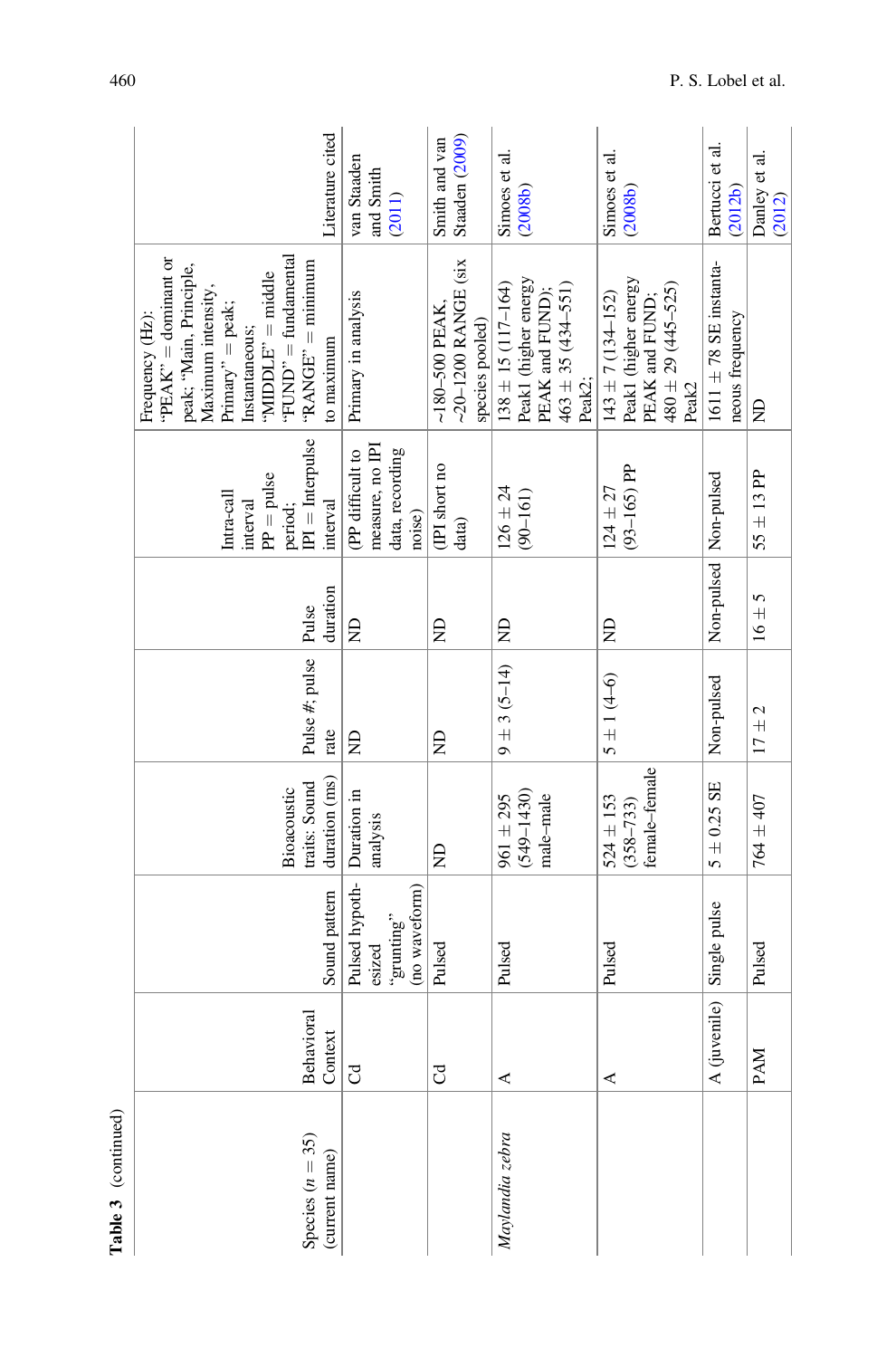| Staaden (2009)<br>Smith and van<br>Lobel (1998)<br>Lobel (2001)<br>Simoes et al.<br>(2008b)<br>(2008)<br>PEAK and FUND) and 2:<br>PEAK and FUND) and 2;<br>PEAK and FUND and 2;<br>150 $\pm$ 31 (109–258),<br>PEAK and FUND) and 2;<br>$\sim$ 20-1200 RANGE (six<br>489 (424-558) Peak2<br>Peak1 (higher energy<br>Peak1 (higher energy<br>$133 \pm 15 (117 - 164),$<br>Peak1 (higher energy<br>$129 \pm 18$ (117-164),<br>$471 \pm 50 (372 - 594)$<br>$489 \pm 62 (398 - 586)$<br>$459 \pm 52 (375 - 539)$<br>Peak1(higher energy<br>$454 \pm 48$ (375-539)<br>$471 \pm 30 (422 - 492)$<br>$141 \pm 0(141 - 141),$<br>$~180 - 500$ PEAK,<br>species pooled)<br>FUND PEAK,<br>PEAK<br>£<br>$16 \pm 6 (8 - 35)$<br>$(53 - 135)$ PP<br>(IPI long no<br>$(60 - 133);$<br>$(79 - 116);$<br>$100\pm13$<br>$92 \pm 20$<br>57-120);<br>$87\pm19$<br>$83 + 21$<br>data)<br>g<br>$\overline{P}$<br>$(3 - 10)$<br>$\begin{array}{c c} 10 \pm 3 & (5-30) & 7 \pm 2 \\ 18 \pm 2 & & (3-10) \end{array}$<br>£<br>£<br>£<br>$15 \pm 8$ (5-33);<br>$7 \pm 2 (4 - 12);$<br>$5 \pm 3$ (3-12);<br>pulse# pulse<br>$7 \pm 1$ (6-9)<br>$(14-22)$ call<br>duration/<br>rate<br>£<br>£<br>$(201 - 1276);$ $562 \pm 157$<br>$(214-1210);$<br>1199 ± 647<br>$(298 - 2622)$ ;<br>$567 + 247$<br>$481 \pm 381$<br>$(343 - 853)$<br>$181 + 59$<br>$(78 - 654)$<br>$\Xi$<br>£<br>interpulses and<br>1) Lead swim;<br>4) circle swim<br>3) no display;<br>2) quiver dis-<br>pulse clarity<br>Irregular<br>Pulsed:<br>Pulsed<br>Pulsed<br>play; | J<br>J | Pulsed | 532 $(384 - 786)$ 9 $(7 - 14)$ |   | $10(8-11)$ 66 (60-74) PP | 460 (399-509) PEAK  | Amorim et al.<br>(2004) |
|-------------------------------------------------------------------------------------------------------------------------------------------------------------------------------------------------------------------------------------------------------------------------------------------------------------------------------------------------------------------------------------------------------------------------------------------------------------------------------------------------------------------------------------------------------------------------------------------------------------------------------------------------------------------------------------------------------------------------------------------------------------------------------------------------------------------------------------------------------------------------------------------------------------------------------------------------------------------------------------------------------------------------------------------------------------------------------------------------------------------------------------------------------------------------------------------------------------------------------------------------------------------------------------------------------------------------------------------------------------------------------------------------------------------------------------------------------------------------------------------------------------------|--------|--------|--------------------------------|---|--------------------------|---------------------|-------------------------|
|                                                                                                                                                                                                                                                                                                                                                                                                                                                                                                                                                                                                                                                                                                                                                                                                                                                                                                                                                                                                                                                                                                                                                                                                                                                                                                                                                                                                                                                                                                                   |        | Pulsed | $672(421 - 857)$ 9 (7-12)      | £ | 87 (68-113) PP           | 156 (129-221) Peak1 | Amorim et al.           |
|                                                                                                                                                                                                                                                                                                                                                                                                                                                                                                                                                                                                                                                                                                                                                                                                                                                                                                                                                                                                                                                                                                                                                                                                                                                                                                                                                                                                                                                                                                                   |        |        |                                |   |                          |                     |                         |
|                                                                                                                                                                                                                                                                                                                                                                                                                                                                                                                                                                                                                                                                                                                                                                                                                                                                                                                                                                                                                                                                                                                                                                                                                                                                                                                                                                                                                                                                                                                   |        |        |                                |   |                          |                     |                         |
|                                                                                                                                                                                                                                                                                                                                                                                                                                                                                                                                                                                                                                                                                                                                                                                                                                                                                                                                                                                                                                                                                                                                                                                                                                                                                                                                                                                                                                                                                                                   |        |        |                                |   |                          |                     |                         |
|                                                                                                                                                                                                                                                                                                                                                                                                                                                                                                                                                                                                                                                                                                                                                                                                                                                                                                                                                                                                                                                                                                                                                                                                                                                                                                                                                                                                                                                                                                                   |        |        |                                |   |                          |                     |                         |
|                                                                                                                                                                                                                                                                                                                                                                                                                                                                                                                                                                                                                                                                                                                                                                                                                                                                                                                                                                                                                                                                                                                                                                                                                                                                                                                                                                                                                                                                                                                   |        |        |                                |   |                          |                     |                         |
|                                                                                                                                                                                                                                                                                                                                                                                                                                                                                                                                                                                                                                                                                                                                                                                                                                                                                                                                                                                                                                                                                                                                                                                                                                                                                                                                                                                                                                                                                                                   |        |        |                                |   |                          |                     |                         |
|                                                                                                                                                                                                                                                                                                                                                                                                                                                                                                                                                                                                                                                                                                                                                                                                                                                                                                                                                                                                                                                                                                                                                                                                                                                                                                                                                                                                                                                                                                                   |        |        |                                |   |                          |                     |                         |
|                                                                                                                                                                                                                                                                                                                                                                                                                                                                                                                                                                                                                                                                                                                                                                                                                                                                                                                                                                                                                                                                                                                                                                                                                                                                                                                                                                                                                                                                                                                   |        |        |                                |   |                          |                     |                         |
|                                                                                                                                                                                                                                                                                                                                                                                                                                                                                                                                                                                                                                                                                                                                                                                                                                                                                                                                                                                                                                                                                                                                                                                                                                                                                                                                                                                                                                                                                                                   |        |        |                                |   |                          |                     |                         |
|                                                                                                                                                                                                                                                                                                                                                                                                                                                                                                                                                                                                                                                                                                                                                                                                                                                                                                                                                                                                                                                                                                                                                                                                                                                                                                                                                                                                                                                                                                                   |        |        |                                |   |                          |                     |                         |
|                                                                                                                                                                                                                                                                                                                                                                                                                                                                                                                                                                                                                                                                                                                                                                                                                                                                                                                                                                                                                                                                                                                                                                                                                                                                                                                                                                                                                                                                                                                   |        |        |                                |   |                          |                     |                         |
|                                                                                                                                                                                                                                                                                                                                                                                                                                                                                                                                                                                                                                                                                                                                                                                                                                                                                                                                                                                                                                                                                                                                                                                                                                                                                                                                                                                                                                                                                                                   |        |        |                                |   |                          |                     |                         |
|                                                                                                                                                                                                                                                                                                                                                                                                                                                                                                                                                                                                                                                                                                                                                                                                                                                                                                                                                                                                                                                                                                                                                                                                                                                                                                                                                                                                                                                                                                                   |        |        |                                |   |                          |                     |                         |
|                                                                                                                                                                                                                                                                                                                                                                                                                                                                                                                                                                                                                                                                                                                                                                                                                                                                                                                                                                                                                                                                                                                                                                                                                                                                                                                                                                                                                                                                                                                   |        |        |                                |   |                          |                     |                         |
|                                                                                                                                                                                                                                                                                                                                                                                                                                                                                                                                                                                                                                                                                                                                                                                                                                                                                                                                                                                                                                                                                                                                                                                                                                                                                                                                                                                                                                                                                                                   |        |        |                                |   |                          |                     |                         |
|                                                                                                                                                                                                                                                                                                                                                                                                                                                                                                                                                                                                                                                                                                                                                                                                                                                                                                                                                                                                                                                                                                                                                                                                                                                                                                                                                                                                                                                                                                                   |        |        |                                |   |                          |                     |                         |
|                                                                                                                                                                                                                                                                                                                                                                                                                                                                                                                                                                                                                                                                                                                                                                                                                                                                                                                                                                                                                                                                                                                                                                                                                                                                                                                                                                                                                                                                                                                   |        |        |                                |   |                          |                     |                         |
|                                                                                                                                                                                                                                                                                                                                                                                                                                                                                                                                                                                                                                                                                                                                                                                                                                                                                                                                                                                                                                                                                                                                                                                                                                                                                                                                                                                                                                                                                                                   |        |        |                                |   |                          |                     |                         |
|                                                                                                                                                                                                                                                                                                                                                                                                                                                                                                                                                                                                                                                                                                                                                                                                                                                                                                                                                                                                                                                                                                                                                                                                                                                                                                                                                                                                                                                                                                                   |        |        |                                |   |                          |                     |                         |
|                                                                                                                                                                                                                                                                                                                                                                                                                                                                                                                                                                                                                                                                                                                                                                                                                                                                                                                                                                                                                                                                                                                                                                                                                                                                                                                                                                                                                                                                                                                   |        |        |                                |   |                          |                     |                         |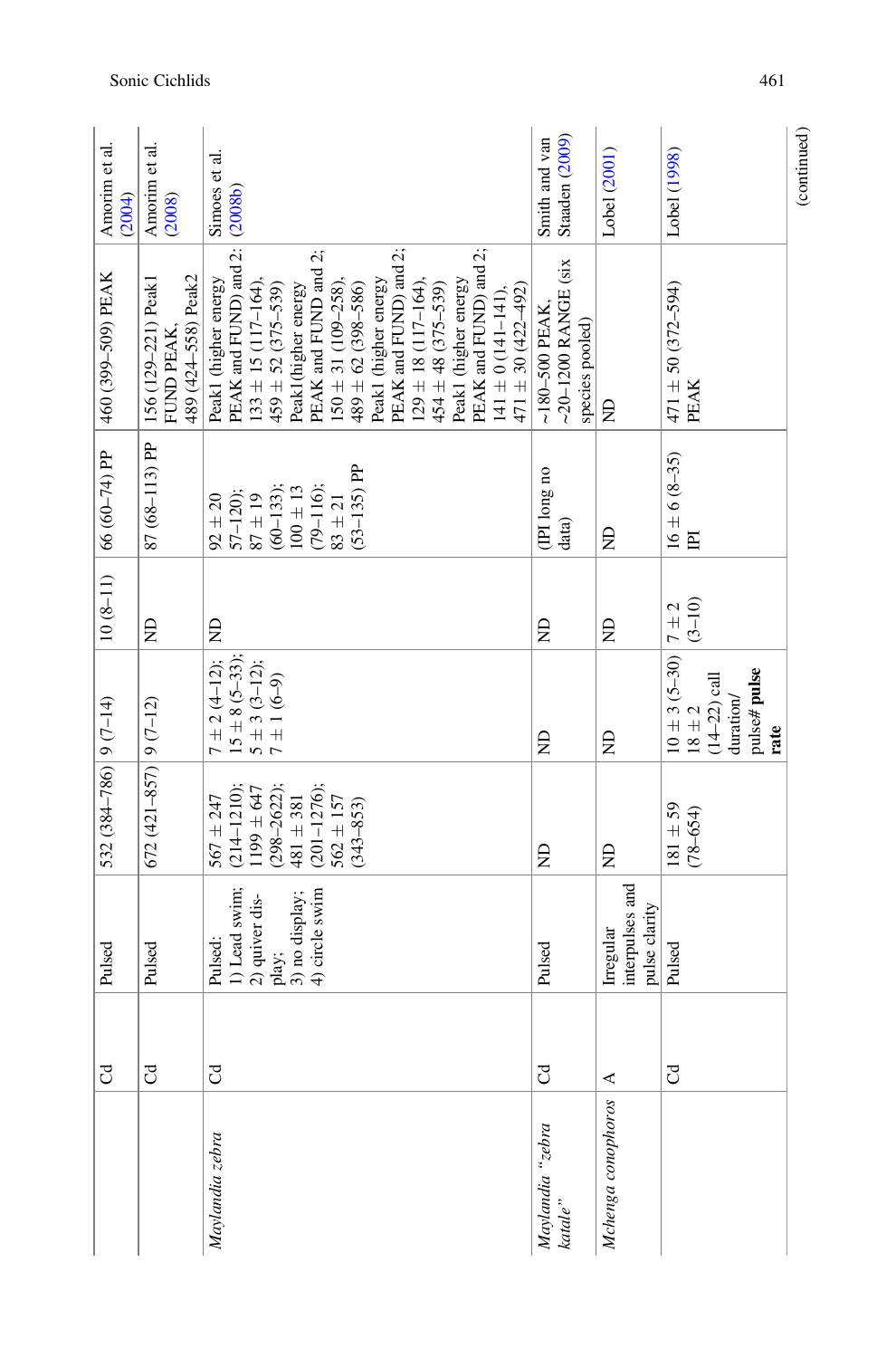| iterature cited                                                                                                                                                                                                     | Smith (2007)             | van Staaden<br>and Smith<br>(2011)                               | Staaden (2009)<br>Smith and van                                  | Verzijden et al.<br>(2010) | Spinks et al.<br>$(2017)$           | Spinks et al.<br>$(2017)$    | Spinks et al.<br>(2017)           | Spinks et al.<br>(2017)                                                                                     |
|---------------------------------------------------------------------------------------------------------------------------------------------------------------------------------------------------------------------|--------------------------|------------------------------------------------------------------|------------------------------------------------------------------|----------------------------|-------------------------------------|------------------------------|-----------------------------------|-------------------------------------------------------------------------------------------------------------|
| 'FUND' = fundamental<br>"PEAK" = dominant or<br>$"RANGE" = minimum$<br>peak; "Main, Principle,<br>$MIDDLE" = middle$<br>Maximum intensity,<br>$Primary' = peak;$<br>Frequency (Hz):<br>Instantaneous;<br>to maximum | $268 \pm 158$ primary    | Primary in analysis                                              | $-20-1200$ RANGE (six<br>$\sim$ 180-500 PEAK,<br>species pooled) | PEAK in figure             | $12,281 \pm 3740$ PEAK              | $12,710 + 4304$ PEAK         | $13,396 + 2202$ PEAK              | Often first pulse $\sim$ 7000 -<br>$~17000 - 17000$ PEAK<br>$\sim$ 15,000, second pulse<br>(no sample size) |
| $\boxed{\begin{bmatrix} \text{period}; \\ \text{IPI} = \text{Interpulse} \end{bmatrix}}$<br>$\text{PP}=\text{pulse}$<br>Intra-call<br>interval<br>interval                                                          | Ê                        | measure, no IPI<br>data, recording<br>(PP difficult to<br>noise) | (IPI short no<br>data)                                           | (PP in data<br>analysis)   | $(IPI < 400$ data<br>in figure)     | Ê                            | £                                 | Ê                                                                                                           |
| duration<br>Pulse                                                                                                                                                                                                   | $\Xi$                    | Ê                                                                | Ê                                                                | g                          | $12 + 4$                            | $14 \pm 2$                   | $9 \pm 1$                         | Ê                                                                                                           |
| Pulse #; pulse<br>rate                                                                                                                                                                                              | Ê                        | Ê                                                                | Ê                                                                | $8 \pm 0.4$ S.E.<br>Σ      | $2 \pm 0.7$                         | $2 \pm 0.1$                  | $\frac{1}{2}$                     | g                                                                                                           |
| duration (ms)<br>traits: Sound<br>Bioacoustic                                                                                                                                                                       | $311 \pm 179$            | Duration in<br>analysis                                          | $\Xi$                                                            | analysis<br>In data        | $896 \pm 804$<br>behavior)<br>(with | (male sounds)<br>$018 + 770$ | $016 + 010$<br>(female<br>sounds) | $\Xi$                                                                                                       |
| Sound pattern                                                                                                                                                                                                       | "Grunting"               | Pulsed hypoth-<br>(no waveform)<br>"grunting"<br>esized          | Pulsed                                                           | Pulsed                     | (two-pulse)<br>Pulsed               | (two-pulse)<br>Pulsed        | (two-pulse)<br>Pulsed             | (two-pulse)<br>Pulsed                                                                                       |
| Behavioral<br>Context                                                                                                                                                                                               | $\mathcal{C}$            | ටි                                                               | ටී                                                               | F                          | behavior)<br>출<br>social<br>A (wit  | $\prec$                      | $\prec$                           | ⋖                                                                                                           |
| Species $(n = 35)$<br>(current name)                                                                                                                                                                                | Melanochromis<br>auratus |                                                                  |                                                                  | omicaeruleus<br>Neochromis | Neolamprologus<br>pulcher           |                              |                                   |                                                                                                             |

Table 3 (continued)

Table 3 (continued)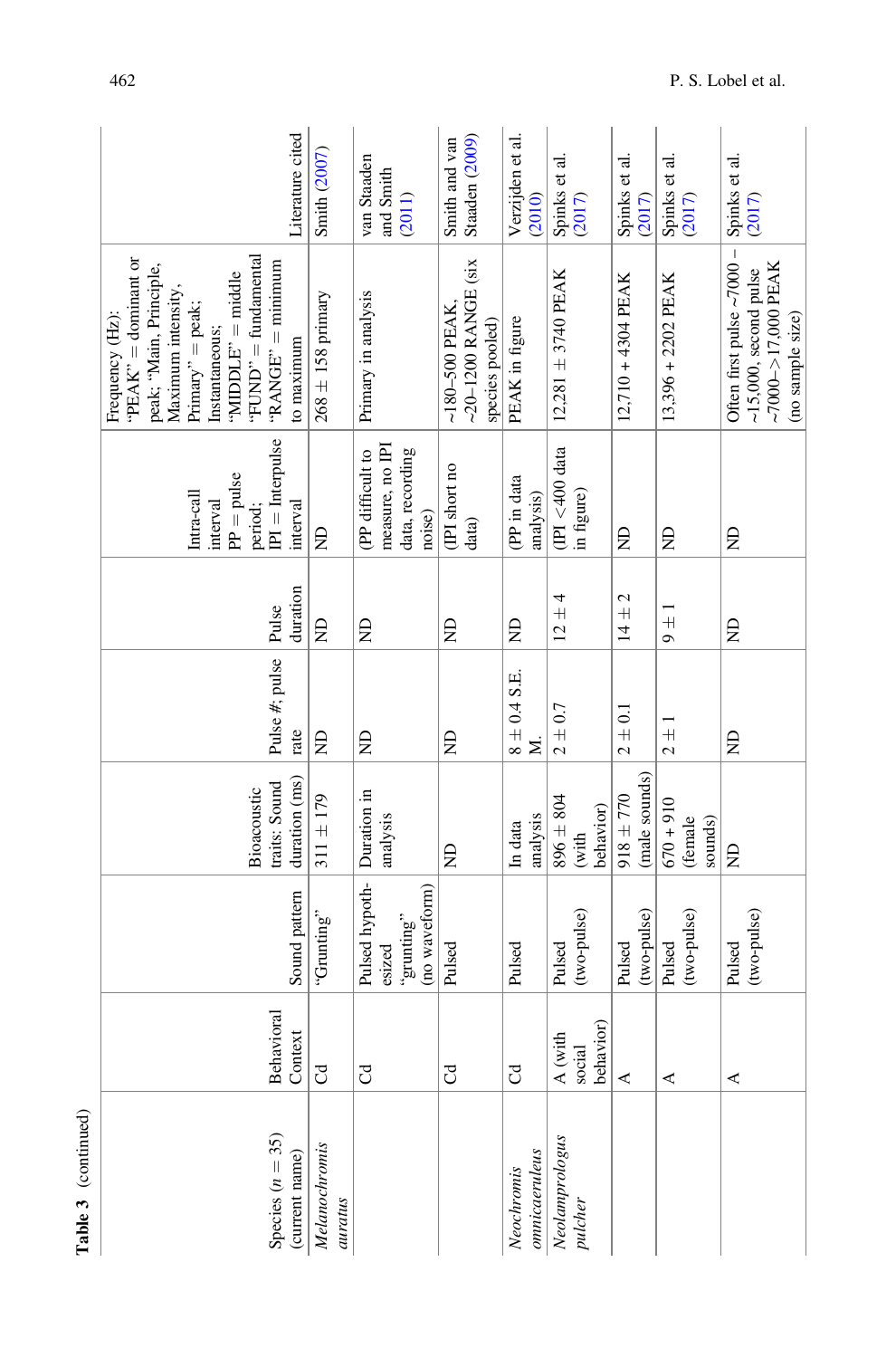| mossambicus<br>Oreochromis         | ⋖                                                              | and/or pulsed<br>pulse series<br>Continuous                  | 246 (112-775) Non-pulsed          |                                                         | Non-pulsed Non-pulsed                        |                                             | (range $<$ 300) ND<br>Mean 40-60                                                             | McPherson<br>(2012)                                                      |
|------------------------------------|----------------------------------------------------------------|--------------------------------------------------------------|-----------------------------------|---------------------------------------------------------|----------------------------------------------|---------------------------------------------|----------------------------------------------------------------------------------------------|--------------------------------------------------------------------------|
|                                    | ≺                                                              | £                                                            | (no sample<br>$50 - 500$<br>size) | Ê                                                       | g                                            | Ê                                           | 120-1400 RANGE<br>(no sample size)                                                           | Konstantinova<br>Amorim et al.<br>et al. (1979)<br>(as cited in<br>2003) |
|                                    | Cd, Cs                                                         | Pulsed                                                       | $(100 - 2834)$<br>$712 + 458$     | $17 \pm 9$ (4–60) $  12 \pm 1$                          | $(9 - 15)$                                   | $(22-137)$ PP<br>$44 + 14$                  | 354 (207-524) PEAK;<br>38-1262 RANGE                                                         | Amorim et al.<br>(2003)                                                  |
|                                    | J                                                              | Pulsed hypoth-<br>(no waveform)<br>three sound<br>esized     | $\Xi$                             | pulses"; 2-12;<br>slduob' 81-7<br>(no sample<br>$4-6$ ; | (no sample<br>$25 - 30;$<br>$7-10;$<br>6-12; | $100 - 250$ PP;<br>$35-100$ PP;<br>7-95 PP; | 200-250 RANGE;<br>185-250 RANGE<br>(no sample sizes)<br>200-259 FUND;                        | Konstantinova<br>Amorim et al.<br>et al. (1979)<br>(as cited in          |
|                                    |                                                                | types                                                        |                                   | sizes)                                                  | sizes)                                       | (no samples<br>sizes)                       |                                                                                              | 2003)                                                                    |
| Oreochromis niloticus   A (control | group<br>juveniles)                                            | (double or tri-<br>Continuous<br>pulse series<br>ple pulses) | $314 \pm 79$                      | $2\pm0.4$                                               | $143 \pm 24$                                 | No interpulse<br>present                    | $72 \pm 13$ Peak2, $121 \pm 22$<br>$35 \pm 11$ Peak1 FUND<br>$68 \pm 33$ Main PEAK:<br>Peak3 | Longrie et al.<br>(2008)                                                 |
|                                    | A (isolated<br>juveniles)                                      | (double or tri-<br>pulse series<br>Continuous<br>ple pulses) | $285 \pm 80$                      | $2 + 0.5$                                               | $109 \pm 13$                                 | No interpulse<br>present                    | $46\pm13$ Main PEAK;<br>$45 \pm 7$ Peak1 FUND,<br>$109 \pm 17$ Peak2,<br>$173 \pm 30$ Peak3  | Longrie et al.<br>(2008)                                                 |
|                                    | ⋖                                                              | Pulsed                                                       | $127 \pm 20$                      | $2-4$ range                                             | $114 \pm 7$                                  | £                                           | $57 \pm 14$ Peak1 Main<br>$\mathop{\rm peak}\nolimits$                                       | Longrie et al.<br>(2009)                                                 |
|                                    | territoriality)<br>$\overline{\mathbf{c}}$<br>A (femal<br>nest | Pulsed                                                       | $321 \pm 101$ SE                  | $3 \pm 1$ SE                                            | $105 + 23$<br>SE                             | Ê                                           | $50 \pm 14$ SE PEAK                                                                          | Longrie et al.<br>(2013)                                                 |
|                                    | vs intruders)<br>tion of eggs<br>oral incuba-<br>A (female     | Pulsed                                                       | $265 \pm 84$ SE                   | $3 + 1$ SE                                              | $107 \pm 21$<br>SE                           | £                                           | $48 \pm 16$ SE PEAK                                                                          | Longrie et al.<br>(2013)                                                 |
|                                    |                                                                |                                                              |                                   |                                                         |                                              |                                             |                                                                                              | (continued)                                                              |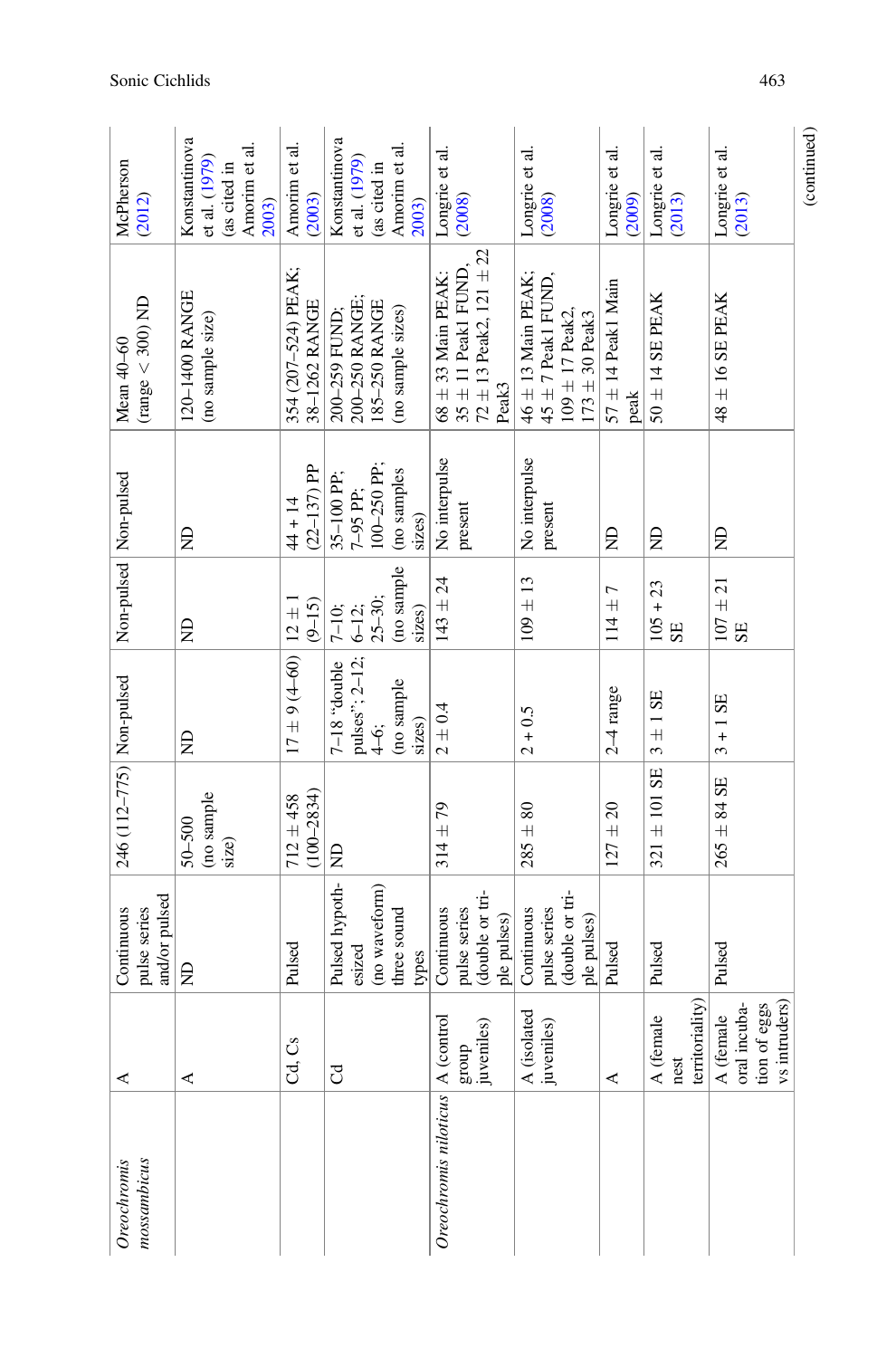| Table 3 (continued)                  |                           |                                                                     |                                               |                        |                         |                                                                                     |                                                                                                                                                                                                                       |                                    |
|--------------------------------------|---------------------------|---------------------------------------------------------------------|-----------------------------------------------|------------------------|-------------------------|-------------------------------------------------------------------------------------|-----------------------------------------------------------------------------------------------------------------------------------------------------------------------------------------------------------------------|------------------------------------|
| Species $(n = 35)$<br>(current name) | Behavioral<br>Context     | Sound pattern                                                       | duration (ms)<br>traits: Sound<br>Bioacoustic | Pulse #; pulse<br>rate | duration<br>Pulse       | $IPI = Interpulse$<br>$PP = pulse$<br>Intra-call<br>interval<br>interval<br>period; | "FUND" = fundamental<br>" $PEAK" =$ dominant or<br>$"RANGE" = minimum$<br>peak; "Main, Principle,<br>"MIDDLE" = middle<br>Maximum intensity,<br>$Primary' = peak;$<br>Frequency (Hz):<br>Instantaneous;<br>to maximum | Literature cited                   |
| Pelmatolapia mariae                  | Context not<br>determined | Single pulse                                                        | $\sim\!\!10~\mathrm{ms}$                      | Non-pulsed             | Non-pulsed   Non-pulsed |                                                                                     | energy" with higher har-<br>monics $<$ 20,000, $<$ 8000<br>psout., 0008-000£~<br>PEAK                                                                                                                                 | Kottege et al.<br>(2015)           |
| Petrotilapia nigra                   | PAM                       | Pulsed                                                              | $422 \pm 217$                                 | $18\pm9$               | $10\pm3$                | $28 \pm 5$ PP                                                                       | ę                                                                                                                                                                                                                     | Danley et al.<br>(2012)            |
| Pseudosimochromis<br>babaulti        | ර<br>A and<br>Type1       | Pulsed                                                              | $(240 - 1470)$<br>590                         | $26(8-40)$             | $20(10-20)$ ND          |                                                                                     | 193 (125-500) Main,<br>50-800 RANGE                                                                                                                                                                                   | Nelissen<br>(1978)                 |
| Pseudotropheus<br>cyaneorhabdos      | J                         | "Grunting"                                                          | $220 \pm 62$                                  | 3<br>$\frac{1}{8}$     | g                       | Ê                                                                                   | $212 \pm 49$ primary                                                                                                                                                                                                  | <b>Smith (2007)</b>                |
|                                      | J                         | Pulsed hypoth- Duration in<br>(no waveform)<br>"grunting"<br>esized | analysis                                      | g                      | g                       | measure, no IPI<br>(PP difficult to<br>data, recording<br>noise)                    | Primary in analysis                                                                                                                                                                                                   | van Staaden<br>and Smith<br>(2011) |
|                                      | J                         | Pulsed                                                              | $\Xi$                                         | g                      | g                       | (IPI short no<br>data)                                                              | $-20-1200$ RANGE (six<br>$~180 - 500$ PEAK<br>species pooled)                                                                                                                                                         | Staaden (2009)<br>Smith and van    |
| Pseudotropheus<br>johannii           | J                         | "Grunting"                                                          | $287 \pm 172$                                 | $10 \pm 5$             | g                       | g                                                                                   | $228 \pm 56$ primary                                                                                                                                                                                                  | <b>Smith (2007)</b>                |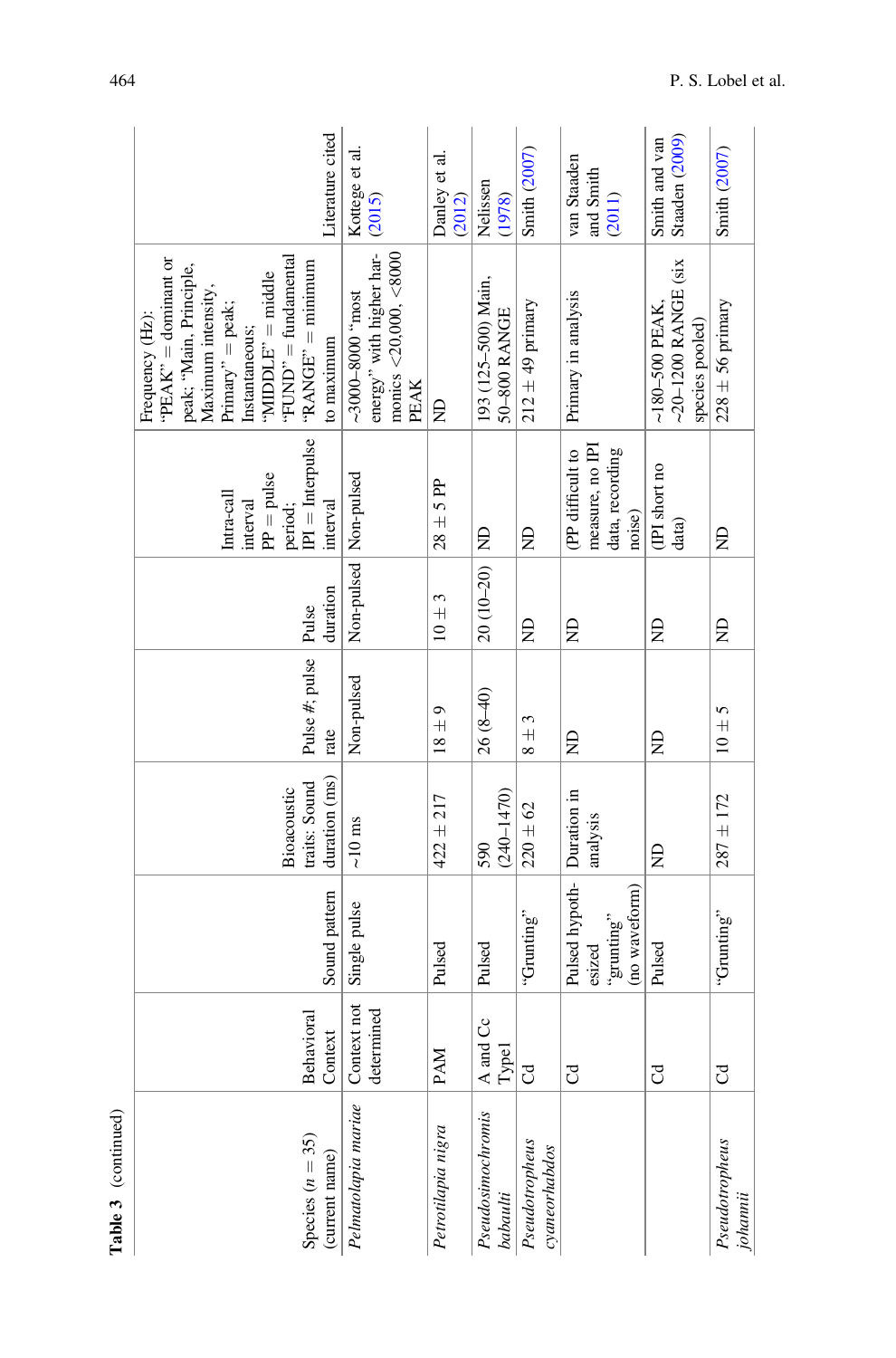|                                | $_{\rm C}$                                                              | Pulsed hypoth- Duration in |                       | £            | g            | (PP difficult to       | Primary in analysis                      | van Staaden                     |
|--------------------------------|-------------------------------------------------------------------------|----------------------------|-----------------------|--------------|--------------|------------------------|------------------------------------------|---------------------------------|
|                                |                                                                         | esized                     | analysis              |              |              | measure, no IPI        |                                          | and Smith                       |
|                                |                                                                         | "grunting"                 |                       |              |              | data, recording        |                                          | (2011)                          |
|                                |                                                                         | (no waveform)              |                       |              |              | noise)                 |                                          |                                 |
|                                | J                                                                       | Pulsed                     | $\Xi$                 | £            | g            | (IPI short no<br>data) | ~20-1200 RANGE (six<br>$~180 - 500$ PEAK | Staaden (2009)<br>Smith and van |
|                                |                                                                         |                            |                       |              |              |                        | species pooled)                          |                                 |
| Pseudotropheus<br>"zebra gold" | J                                                                       | Pulsed                     | $(310 - 1022)$<br>668 | $11(4-20)$   | $10(9-11)$   | 63 (52–77)             | 436 (389-480) PEAK;                      | Amorim et al.<br>(2004)         |
|                                | J                                                                       | Pulsed                     | 774                   | $13(8-20)$   | £            | 66 (53-78) PP          | 152 (135-202) Peak1                      | Amorim et al.                   |
|                                |                                                                         |                            | $(558 - 1122)$        |              |              |                        | 477 (432-545) Peak2<br>FUND PEAK,        | (2008)                          |
| Simochromis                    |                                                                         | Pulsed                     | 2000-3000             | 3 pulses/sec | 100          | £                      | 6000-10,000 PEAK,                        | Nelissen                        |
| diagramma                      | $\begin{array}{ l } \text{Feding and} \\ \text{A ``chew''} \end{array}$ |                            | (no sample            | RATE         | (no sample   |                        | $-4000 - 20,000$                         | $(1975)$ (pre-                  |
|                                | sounds                                                                  |                            | size)                 | (no sample   | size)        |                        | (no sample size)                         | liminary study                  |
|                                |                                                                         |                            |                       | size)        |              |                        |                                          | to Nelissen                     |
|                                |                                                                         |                            |                       |              |              |                        |                                          | 1978)                           |
|                                | A and Cc<br>"brrr" sound                                                | Pulsed                     | 500-2000              | £            | £            | €                      | 70-300 RANGE                             | Nelissen                        |
|                                |                                                                         |                            | (no sample            |              |              |                        | (no sample size)                         | $(1975)$ (pre-                  |
|                                |                                                                         |                            | size)                 |              |              |                        |                                          | liminary study                  |
|                                |                                                                         |                            |                       |              |              |                        |                                          | to Nelissen                     |
|                                |                                                                         |                            |                       |              |              |                        |                                          | 1978)                           |
|                                | Type2<br>"chewing"                                                      | Pulsed                     | 2450                  | $7(3-11)$    | 100          | g                      | 8000 (6000-10,000)                       | Nelissen                        |
|                                |                                                                         |                            | $(1060 - 3800)$       |              | $(50 - 150)$ |                        | Main, 3000-6000 Lower   (1978)           |                                 |
|                                |                                                                         |                            |                       |              |              |                        | and $\sim$ 20,000 Upper                  |                                 |
|                                |                                                                         |                            |                       |              |              |                        | Frequency                                |                                 |
|                                | Cc<br>A &                                                               | Pulsed                     | 1110                  | 26 (16-37)   | $10(10-10)$  |                        | 200 (100-200) Main,                      | Nelissen                        |
|                                | <b>Type1</b>                                                            |                            | $(600 - 1700)$        |              |              |                        | 50-500 RANGE                             | (1978)                          |
|                                |                                                                         |                            |                       |              |              |                        |                                          |                                 |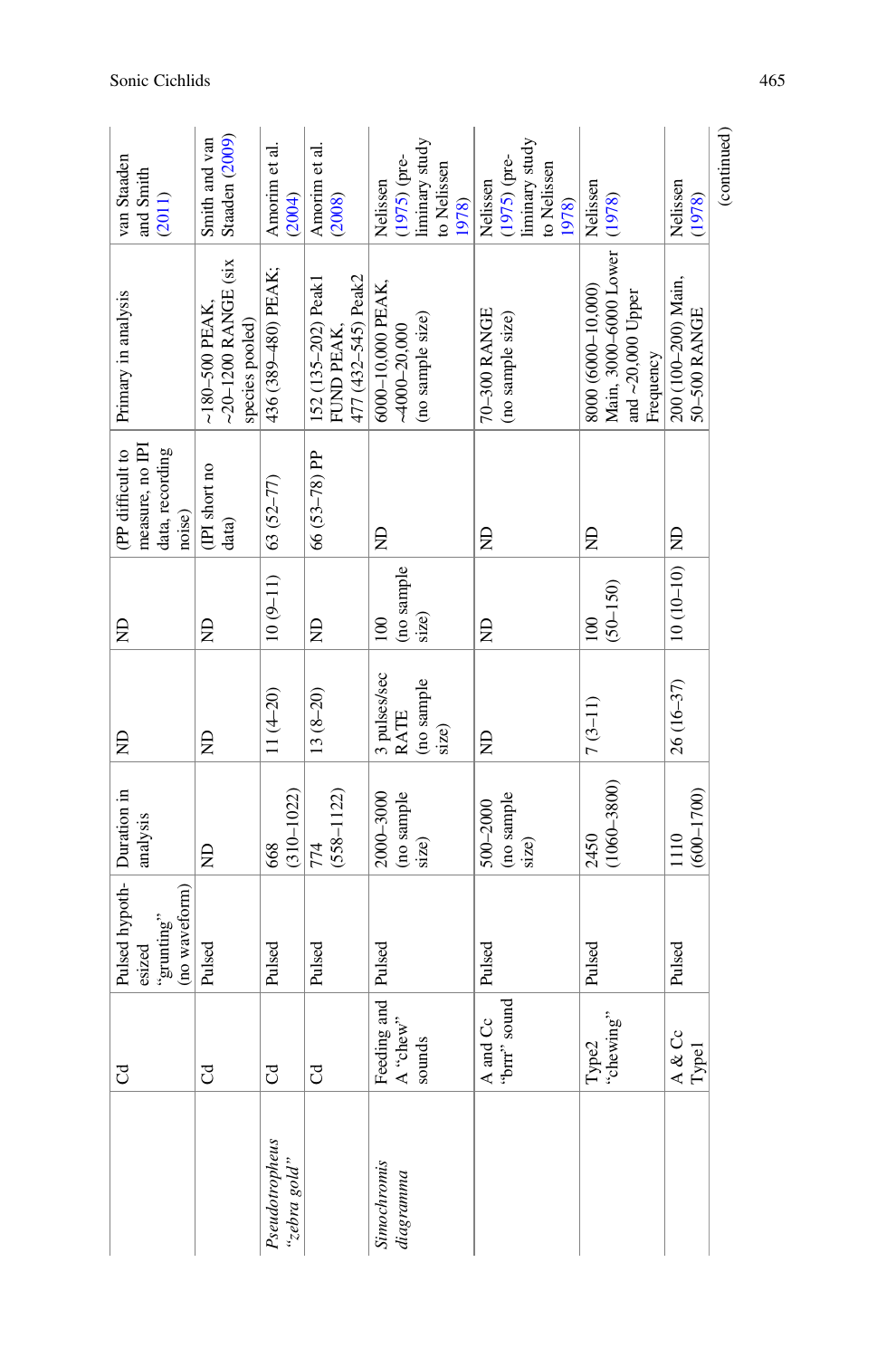| Literature cited                                                                                                                                                                                                    | Lobel (1998)                                                                             | Lobel (2004)                                  | Nelissen                                                                                       | Nelissen<br>(1978)                    | Nelissen<br>(1978)                                                                                                                                                                                                                                                                                                                                                                   |
|---------------------------------------------------------------------------------------------------------------------------------------------------------------------------------------------------------------------|------------------------------------------------------------------------------------------|-----------------------------------------------|------------------------------------------------------------------------------------------------|---------------------------------------|--------------------------------------------------------------------------------------------------------------------------------------------------------------------------------------------------------------------------------------------------------------------------------------------------------------------------------------------------------------------------------------|
| 'FUND" = fundamental<br>"PEAK" = dominant or<br>$"RANGE" = minimum$<br>peak; "Main, Principle,<br>"MIDDLE" = middle<br>Maximum intensity,<br>$Primary'' = peak;$<br>Frequency (Hz):<br>Instantaneous;<br>to maximum | 388 (305-480) PEAK                                                                       | Nested mean 323 PEAK   Ripley and             | Main, 1000-6300 Lower (1978)<br>7850 (250 -> 20,000)<br>and $6300 - 20,000$<br>Upper Frequency | 620 (800-900) Main,<br>200-2000 RANGE | Main, 630-3150 lower<br>and 2150 - >20,000<br>6606 (2500-12,500)<br>upper frequency                                                                                                                                                                                                                                                                                                  |
| $PI =$ Interpulse<br>$PP = pulse$<br>Intra-call<br>interval<br>interval<br>period;                                                                                                                                  | $15 \pm 5 (8 - 34)$<br>$\mathbb H$                                                       | g                                             | Ê                                                                                              |                                       | Ê                                                                                                                                                                                                                                                                                                                                                                                    |
| duration                                                                                                                                                                                                            | $(3-11)$<br>$6 \pm 1$                                                                    | g                                             | $(50 - 170)$<br>$\boldsymbol{\mathcal{S}}$                                                     | $20(10-30)$ ND                        | $(40 - 130)$<br>80                                                                                                                                                                                                                                                                                                                                                                   |
| Pulse #; pulse Pulse<br>rate                                                                                                                                                                                        | $9 \pm 2 (6 - 12);$<br>pulse# pulse<br>$(17-33)$ call<br>duration/<br>$21 \pm 2$<br>rate | Nested mean<br>$\overline{a}$                 | $4(1-8)$                                                                                       | $32(9 - 92)$                          | $5(1 - 10)$                                                                                                                                                                                                                                                                                                                                                                          |
| duration (ms)<br>traits: Sound<br>Bioacoustic                                                                                                                                                                       | $(120 - 304)$<br>$199 \pm 44$                                                            | Nested mean                                   | $(80 - 5000)$<br>2200                                                                          | $(250 - 2350)$<br>830                 | $(110 - 3900)$<br>1370                                                                                                                                                                                                                                                                                                                                                               |
| Sound pattern                                                                                                                                                                                                       | Pulsed                                                                                   | caught (captive   171<br>Pulsed wild<br>born) | Pulsed                                                                                         | Pulsed                                | Pulsed                                                                                                                                                                                                                                                                                                                                                                               |
| Behavioral<br>Context                                                                                                                                                                                               | J                                                                                        | J                                             | Type2<br>"chewing"                                                                             | A and Cc<br>Type1                     | $Type2$<br>$We have: % \begin{align*} \n\mathbf{C} & \mathbf{D} & \mathbf{D} \mathbf{D} \\ \mathbf{D} & \mathbf{D} & \mathbf{D} \mathbf{D} \\ \mathbf{D} & \mathbf{D} & \mathbf{D} \mathbf{D} \\ \mathbf{D} & \mathbf{D} & \mathbf{D} \mathbf{D} \\ \mathbf{D} & \mathbf{D} & \mathbf{D} \mathbf{D} \\ \mathbf{D} & \mathbf{D} & \mathbf{D} \mathbf{D} \\ \mathbf{D} & \mathbf{D} &$ |
| Species $(n = 35)$<br>(current name)                                                                                                                                                                                | Tramitichromis<br>cf. intermedius                                                        |                                               | Tropheus brichardi                                                                             |                                       | Tropheus duboisi                                                                                                                                                                                                                                                                                                                                                                     |

Table 3 (continued) Table 3 (continued)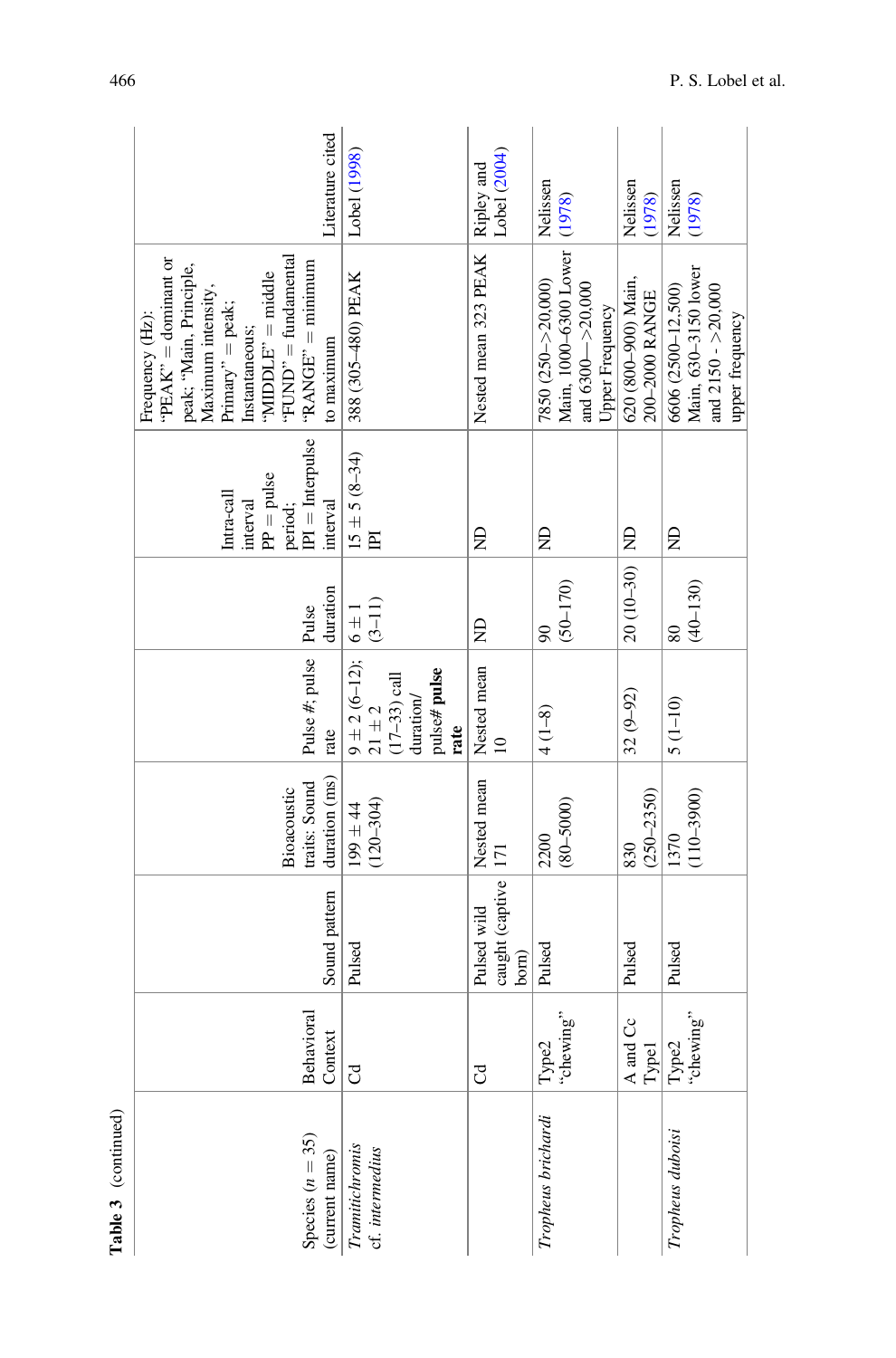| Nelissen<br>(1978)                    | Nelissen                                                                                                 | Nelissen<br>(1978)                   |
|---------------------------------------|----------------------------------------------------------------------------------------------------------|--------------------------------------|
| 470 (125-1250) Main,<br>63-5000 RANGE | 20,000) Main, 630-8000 (1978)<br>$>$ 20,000 upper frequency<br>$5500 (800 - Above$<br>lower and $4000$ - | 340 (50-1250) Main,<br>25-3150 RANGE |
|                                       |                                                                                                          |                                      |
| $ 10(10-10) $ MD                      | $50(40-80)$ ND                                                                                           | $20(6-70)$ ND                        |
|                                       | $4(2-10)$                                                                                                |                                      |
| $460(70-1470)$ 19 (3-33)              | $(300 - 2100)$<br>$\frac{60}{2}$                                                                         | $400(150-900)$ $20(5-35)$            |
| Pulsed                                | Pulsed                                                                                                   | Pulsed                               |
| o.<br>$\frac{1}{2}$                   | $\begin{tabular}{ c c } \hline Type1 \\ Type2 \\ "chewing" \end{tabular}$                                | 9<br>ypel<br>A & (                   |
|                                       | Tropheus moorii                                                                                          |                                      |

Statistics reported as mean Statistics reported as mean  $\pm$  SD (range) unless otherwise noted. ND no data SD (range) unless otherwise noted. ND no data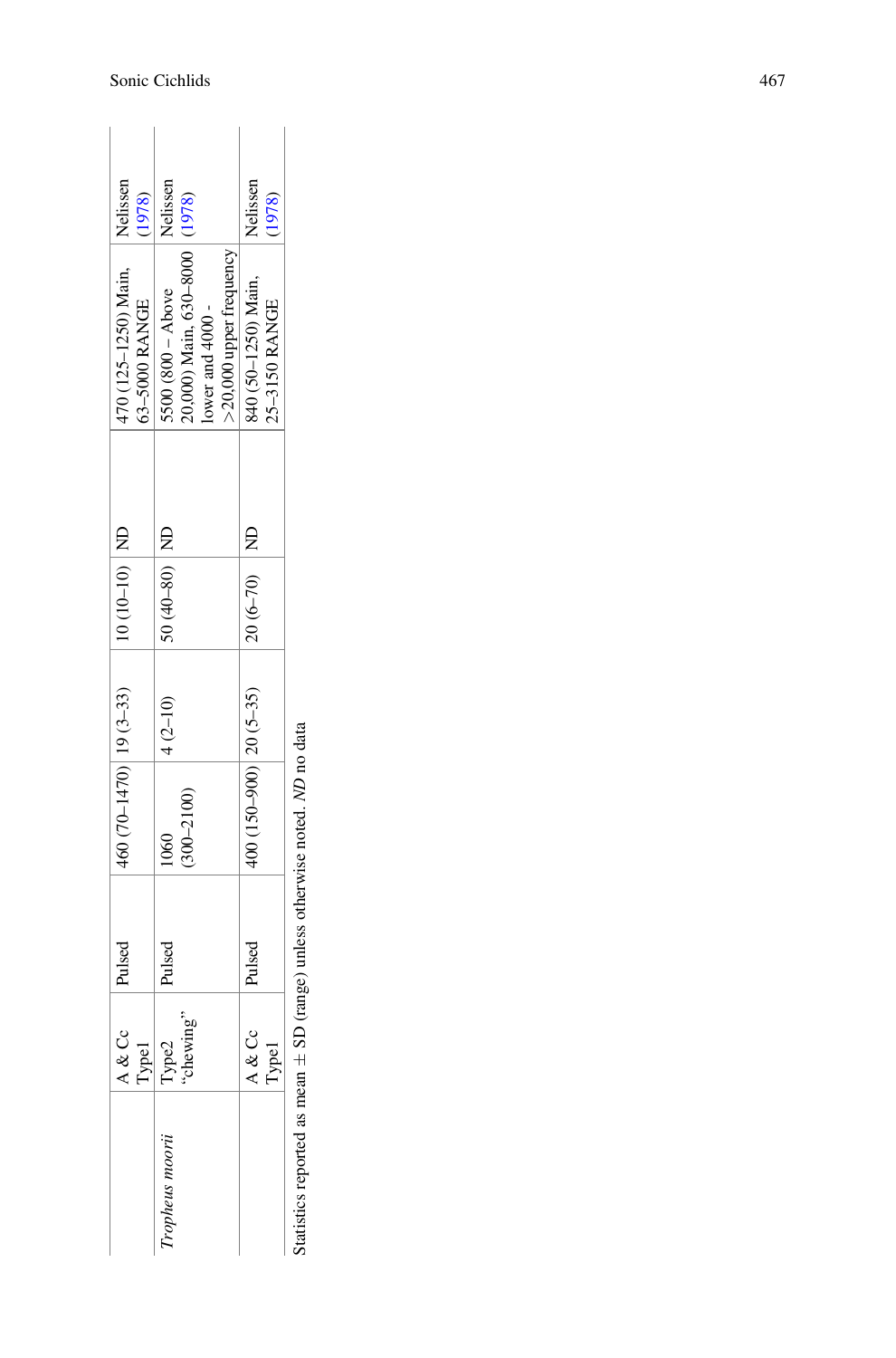| Research topic species                                                                        | Results                                                                                                                                                                                                                                       | Literature cited             |
|-----------------------------------------------------------------------------------------------|-----------------------------------------------------------------------------------------------------------------------------------------------------------------------------------------------------------------------------------------------|------------------------------|
| HEARING CONSPECIFIC CALLS                                                                     |                                                                                                                                                                                                                                               |                              |
| Astatotilapia burtoni                                                                         | Females have hearing sensitive to<br>male call frequency range                                                                                                                                                                                | Maruska et al.<br>(2012)     |
| Labidochromis caeruleus                                                                       | Hearing sensitive to tone bursts<br>100-1000 Hz and conspecific male<br>call                                                                                                                                                                  | Higgs et al.<br>(2011)       |
| Haplochromis nyererei                                                                         | Males and females discriminate con-<br>specific sounds from white noise<br>bursts by change in activity level when<br>responding to playback                                                                                                  | Estramil et al.<br>(2014)    |
| Tramitichromis intermedius                                                                    | Hearing peak matches the call domi-<br>nant frequency                                                                                                                                                                                         | Ripley et al.<br>(2002)      |
| SOUND PROPAGATION DISTANCE                                                                    |                                                                                                                                                                                                                                               |                              |
| Maylandia zebra                                                                               | Courtship sound waveform pulse pat-<br>tern barely discernable at 40 cm                                                                                                                                                                       | Simoes et al.<br>(2008b)     |
| Maylandia fainzilberi,<br>Pseudotropheus "zebra gold" $\times$<br>M. zebra, P. emmiltos       | Sounds were recordable within one<br>body length of fish $(12 + 0.8 S D,$<br>$11-15$ cm)                                                                                                                                                      | Simoes et al.<br>(2008a)     |
| Maylandia callainos, M. fainzilberi,<br>M. zebra, M. emmiltos,<br>Pseudotropheus "zebra gold" | Sounds with clear structure detectable<br>at $1-2$ body lengths $(8.7-13.9 \text{ cm})$<br>range for all species)                                                                                                                             | Amorim et al.<br>(2008)      |
| <b>CALL ONTOGENY</b>                                                                          |                                                                                                                                                                                                                                               |                              |
| Maylandia zebra                                                                               | Development of agonistic sound pat-<br>terns in juveniles: Single to double<br>pulsed; sound production first detected<br>at $>43$ days                                                                                                       | Bertucci et al.<br>(2012b)   |
| Oreochromis niloticus                                                                         | First sounds in nest construction<br>210 days of age                                                                                                                                                                                          | Longrie et al.<br>(2008)     |
| Tramitichromis intermedius                                                                    | Number of days of age to first court-<br>ship sound production $211 \pm 3$ SD                                                                                                                                                                 | Ripley and<br>Lobel (2004)   |
| CALLING ACTIVITY PATTERNS                                                                     |                                                                                                                                                                                                                                               |                              |
| Archocentrus centrarchus                                                                      | Acoustic agonistic activity level varies<br>through the reproductive cycle (mean<br>sounds toward mate/day)                                                                                                                                   | Schwartz<br>(1980)           |
| Herotilapia multispinosa                                                                      | Calling activity rates (mean # agonis-<br>tic "volley" sounds/15 min):<br>Prespawning (highest # of calls), egg,<br>larval, and free-swimming stages<br>Relative # sounds/14 min: mean #<br>growling reproductive and agonistic<br>sounds/day | Brown and<br>Marshall (1978) |
| Oreochromis niloticus                                                                         | Diurnal calling peak, 24-hr acoustic<br>monitoring                                                                                                                                                                                            | Longrie et al.<br>(2013)     |
| Tramitichromis intermedius                                                                    | Calling peaks leading up to and just<br>before spawning                                                                                                                                                                                       | Ripley and<br>Lobel (2004)   |
|                                                                                               |                                                                                                                                                                                                                                               |                              |

Table 4 Bioacoustic research topics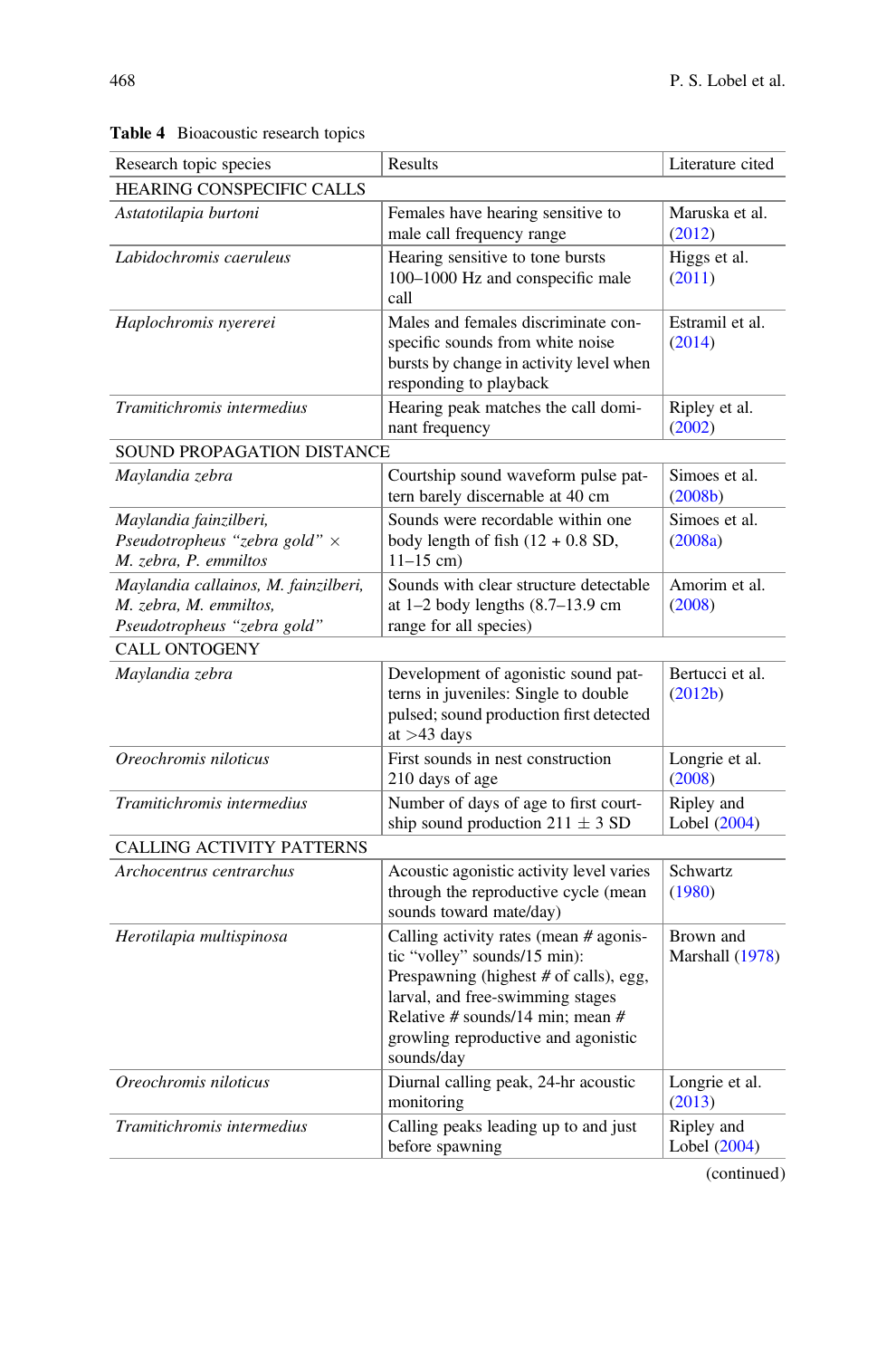#### Table 4 (continued)

| Research topic species                                                                  | Results                                                                                                                                                   | Literature cited                                     |
|-----------------------------------------------------------------------------------------|-----------------------------------------------------------------------------------------------------------------------------------------------------------|------------------------------------------------------|
| CONTEXT SPECIFIC CALLS                                                                  |                                                                                                                                                           |                                                      |
| Maylandia zebra                                                                         | Male courtship early calls longer<br>duration, more pulses, shorter pulse<br>period, higher frequency from later<br>circle, and lead swim courtship calls | Simoes et al.<br>(2006)                              |
|                                                                                         | Male-male agonistic sounds longer<br>duration and pulse period than male<br>courtship sounds                                                              | Simoes et al.<br>(2008b)                             |
| Haplochromis nyererei                                                                   | No difference between agonism and<br>courtship call                                                                                                       |                                                      |
| Tramitichromis intermedius                                                              | Difference between agonism and<br>courtship calls: Courtship sound reg-<br>ular and distinct pulses                                                       | Lobel (2001)                                         |
| FEMALE SOUND PRODUCTION                                                                 |                                                                                                                                                           |                                                      |
| Archocentrus centrarchus                                                                | Female 5-30 sounds/day; mean<br>sounds and attacks/day over time                                                                                          | Schwarz (1980)                                       |
| Hemichromis bimaculatus                                                                 | Female agonistic sounds                                                                                                                                   | Myrberg et al.<br>(1965)                             |
| Maylandia zebra                                                                         | Female agonistic sounds shorter dura-<br>tion with fewer pulses than male ago-<br>nistic and courtship sounds                                             | Simoes et al.<br>$(2006)$ , Simoes<br>et al. (2008b) |
| Neolamprologus pulcher                                                                  | Female agonistic sounds                                                                                                                                   | Spinks et al.<br>(2017)                              |
| Oreochromis niloticus                                                                   | Female agonistic sounds                                                                                                                                   | Longrie et al.<br>(2013)                             |
| Pelmatolapia mariae                                                                     | Female sounds near in nest area eval-<br>uated with vector analysis                                                                                       | Kottege et al.<br>(2015)                             |
| <b>CONTESTS INFLUENCE CALLING</b>                                                       |                                                                                                                                                           |                                                      |
| Oreochromis mossambicus                                                                 | Male-male contest winners produced<br>more calls that were longer in pulse<br>duration and lower in peak frequency                                        | Amorim and<br>Almada (2005)                          |
| Haplochromis nyererei                                                                   | Dyadic contests elicit sounds                                                                                                                             | Verzijden et al.<br>(2010)                           |
| <b>COMPLEX CALL</b>                                                                     |                                                                                                                                                           |                                                      |
| Hemichromis bimaculatus                                                                 | Pulsed and "thump" sounds overlap                                                                                                                         | Rowland<br>(1978)                                    |
| Maylandia fainzilberi,<br>Pseudotropheus "zebra gold" $\times$<br>M. zebra, M. emmiltos | Continuous waveform tonal "moan"<br>with or without frequency modulation<br>produced alone or precedes<br>interpulsed sound (species data<br>pooled)      | Simoes et al.<br>(2008a)                             |
| NON-PULSED WAVEFORM PATTERNS                                                            |                                                                                                                                                           |                                                      |
| Cichlasoma portalegrense                                                                | Single pulse                                                                                                                                              | Brown and<br>Marshall (1978)                         |
| Hemichromis bimaculatus                                                                 | Single pulse "thump" in bursts of 3–5                                                                                                                     | Myrberg et al.<br>(1965)                             |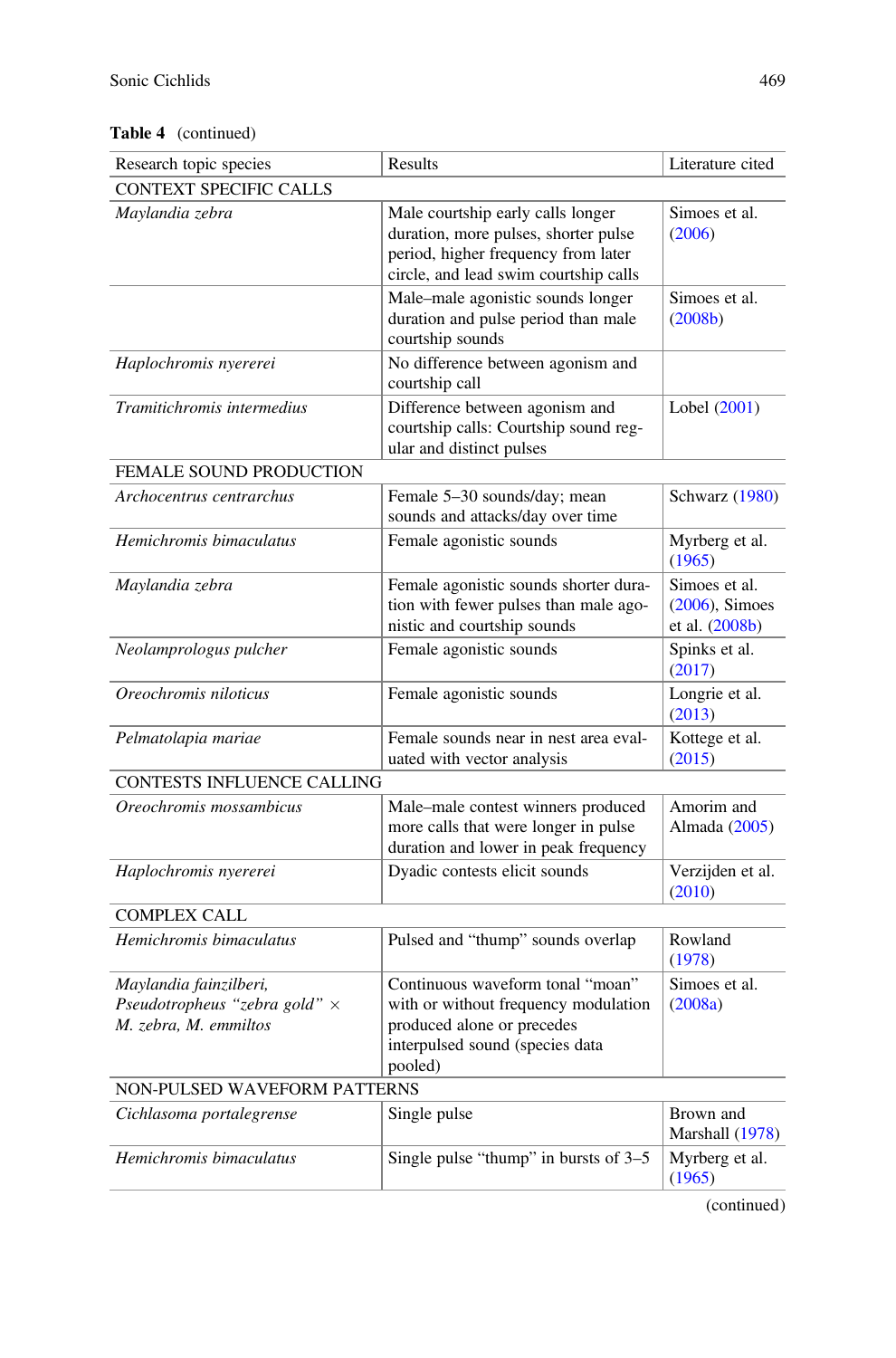| Research topic species                                                                           | Results                                                                                                                                    | Literature cited               |
|--------------------------------------------------------------------------------------------------|--------------------------------------------------------------------------------------------------------------------------------------------|--------------------------------|
| Herotilapia multispinosa                                                                         | Single pulse "thump" and "volley" in<br>established contexts: "woof"<br>unestablished                                                      | Brown and<br>Marshall (1978)   |
| Maylandia fainzilberi,<br>Pseudotropheus "zebra gold" ×<br>M. zebra hybrid, M. emmiltos          | Continuous waveform low amplitude,<br>tonal, sometimes frequency<br>modulated                                                              | Simoes et al.<br>(2008a)       |
| Maylandia zebra                                                                                  | Single pulse in juveniles                                                                                                                  | Bertucci et al.<br>(2012b)     |
| Neolamprologus pulcher                                                                           | Single pulse broadband frequency                                                                                                           | Spinks et al.<br>(2017)        |
| Oreochromis mossambicus                                                                          | Continuous pulse series and/or<br>Interpulsed (variable interpulses)                                                                       | McPherson<br>(2012)            |
| Oreochromis niloticus                                                                            | Continuous pulse series (double and<br>triple pulsed)                                                                                      | Longrie et al.<br>(2008)       |
| Pelmatolapia mariae                                                                              | Single pulse broadband frequency                                                                                                           | Kottege et al.<br>(2015)       |
| PLAYBACK OF CONSPECIFIC SOUNDS or NOISE                                                          |                                                                                                                                            |                                |
| Archocentrus centrarchus                                                                         | Sounds playback inhibited higher<br>aggression in receivers toward con-<br>specifics but this data was not con-<br>firmed in a later study | Schwartz<br>(1974b, 1980)      |
| Astatotilapia burtoni                                                                            | Females prefer male calls to white<br>noise                                                                                                | Maruska et al.<br>(2012)       |
| Hemichromis bimaculatus                                                                          | Fishes respond significantly more to<br>conspecific sound model playbacks<br>over silent models                                            | Rowland<br>(1978)              |
| Maylandia zebra                                                                                  | Territorial males respond to conspe-<br>cific sounds but not temporal coding<br>modifications                                              | Bertucci et al.<br>(2013)      |
| Oreochromis mossambicus                                                                          | Male agonistic sounds silence other<br>males in a preliminary study                                                                        | McPherson<br>(2012)            |
| Haplochromis nyererei                                                                            | Females prefer males producing<br>sounds versus silent males                                                                               | Verzijden et al.<br>(2010)     |
|                                                                                                  | Females were not attracted to male<br>sounds alone requiring the visual<br>presence of a male                                              | Estramil et al.<br>(2014)      |
| CALL VARIATION and BODY SIZE                                                                     |                                                                                                                                            |                                |
| Astatotilapia burtoni                                                                            | Mean peak frequency of male calls<br>inversely related to body size                                                                        | Maruska et al.<br>(2012)       |
| Haplochromis nyereri                                                                             | Noise playback reduced the intensity<br>of courtship behavior                                                                              | Slabbekoorn<br>et al. $(2012)$ |
| Maylandia callainos                                                                              | Mean peak frequency of male calls<br>inversely related to body size                                                                        | Amorim et al.<br>(2004)        |
| Maylandia callaino, M. fainzilberi,<br>M. zebra, M. emmiltos, and<br>Pseudotropheus "zebra gold" | Peak frequency inversely correlated<br>with body size                                                                                      | Amorim et al.<br>(2008)        |

Table 4 (continued)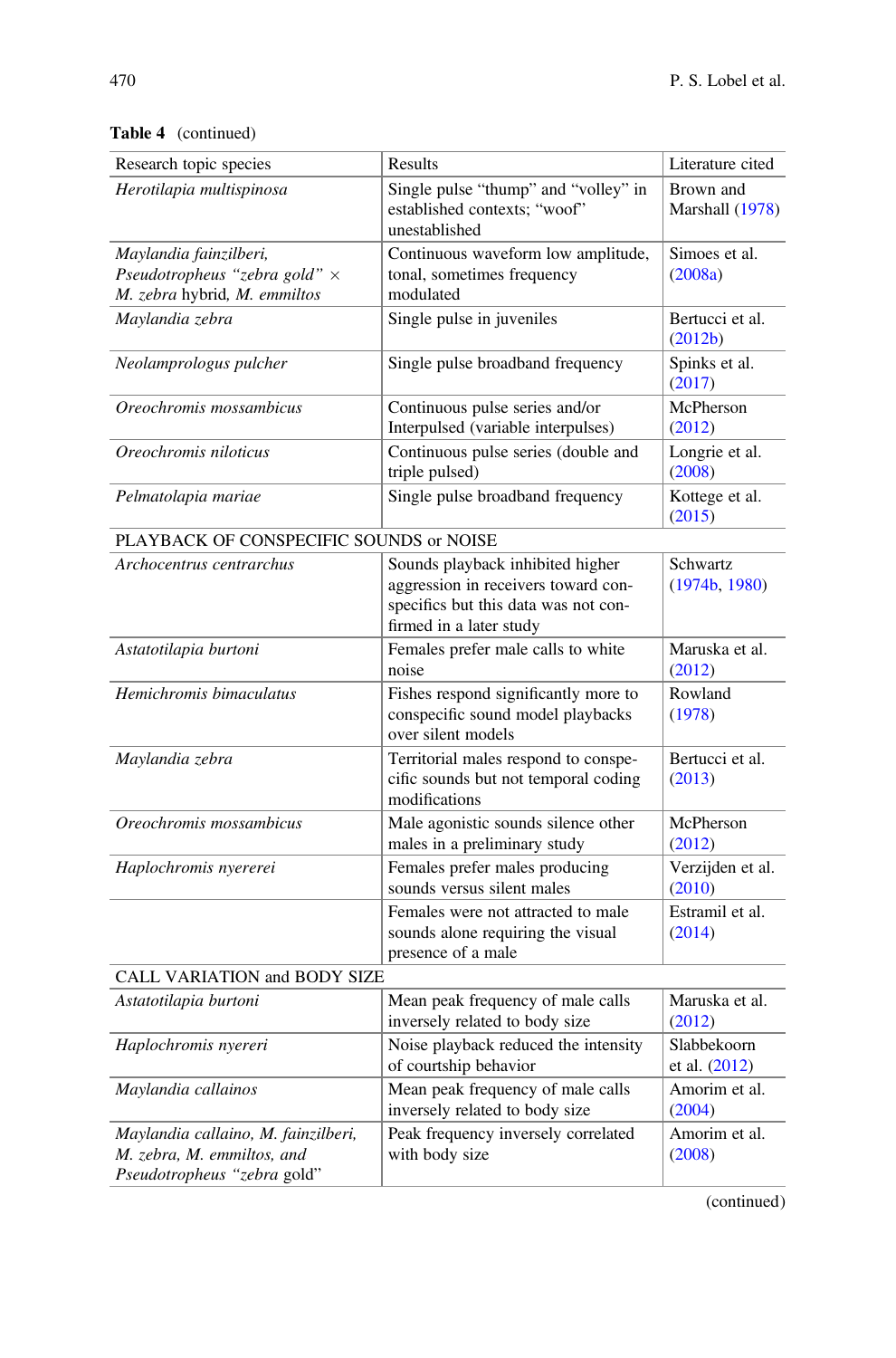#### Table 4 (continued)

| Research topic species                                                             | Results                                                                                                                                                 | Literature cited                |
|------------------------------------------------------------------------------------|---------------------------------------------------------------------------------------------------------------------------------------------------------|---------------------------------|
| Maylandia zebra                                                                    | Larger males produce lower frequency<br>courtship sounds                                                                                                | Simoes et al.<br>(2008b)        |
|                                                                                    | Amplitude, temporal, and frequency<br>call features correlated with body size                                                                           | Bertucci et al.<br>(2012a, b)   |
| Haplochromis nyererei and<br>H. pundamilia, Neochromis<br>omnicaeruleus            | Peak frequency correlates inversely<br>with standard length                                                                                             | Verzijden et al.<br>(2010)      |
| <b>INDIVIDUAL ACOUSTIC SIGNATURES</b>                                              |                                                                                                                                                         |                                 |
| Maylandia zebra                                                                    | Instantaneous frequency, frequency<br>modulation rate and pulse amplitude<br>modulation rate that could serve as<br>acoustic signatures for individuals | Bertucci et al.<br>(2012a, b)   |
| POPULATION CALL VARIATION                                                          |                                                                                                                                                         |                                 |
| Maylandia callainos and M. zebra                                                   | Variation in call parameters within<br>Lake Malawi based on call means                                                                                  | Danley et al.<br>(2012)         |
| MULTIMODAL SIGNALING                                                               |                                                                                                                                                         |                                 |
| Maylandia callainos, M. lombardoi,<br>Pseudotropheus cyaneorhabdos,<br>P. johannii | Species combined audio and visual<br>display                                                                                                            | Smith and van<br>Staaden (2009) |
| Maylandia zebra                                                                    | Sound and visual signals reduce<br>aggression                                                                                                           | Bertucci et al.<br>(2010)       |
| Maylandia fainzilberi and<br>Pseudotropheus emmiltos                               | Calls differed most between two<br>sympatric species similar in color                                                                                   | Amorim et al.<br>(2008)         |
| Pundamilia nyererei                                                                | Phonotaxis alone insufficient for<br>female attraction to male, visual cues<br>also required                                                            | Estramil et al.<br>(2014)       |
| Tramitichromis intermedius                                                         | Wild born and captive cichlids<br>hypothesized to use similar multi-<br>modal signaling                                                                 | Ripley and<br>Lobel (2004)      |
| REDUCED ACOUSTIC ACTIVITY DURING VISUAL DISPLAYS                                   |                                                                                                                                                         |                                 |
| Melanochromis auratus                                                              | Sound production without visual<br>displays                                                                                                             | Smith and van<br>Staaden (2009) |
| Maylandia zebra "katale"                                                           | Calling without "quiver" visual<br>display                                                                                                              | Smith and van<br>Staaden (2009) |
| Oreochromus mossambicus                                                            | Calling activity intensified when terri-<br>tory was established                                                                                        | Amorim et al.<br>(2003)         |
| <b>SILENT SPECIES?</b>                                                             |                                                                                                                                                         |                                 |
| Astatoreochromis alluaudi                                                          | Lack of higher frequency register<br>sounds in a monitored aquarium<br>$($ >5000 Hz)                                                                    | Spinks et al.<br>(2017)         |
| Cyphotilapia frontosa                                                              | Electric stimulation studies correlated<br>with a vocal mechanism in another<br>cichlid found no sound response from<br>the muscles in this species     | Longrie et al.<br>(2009)        |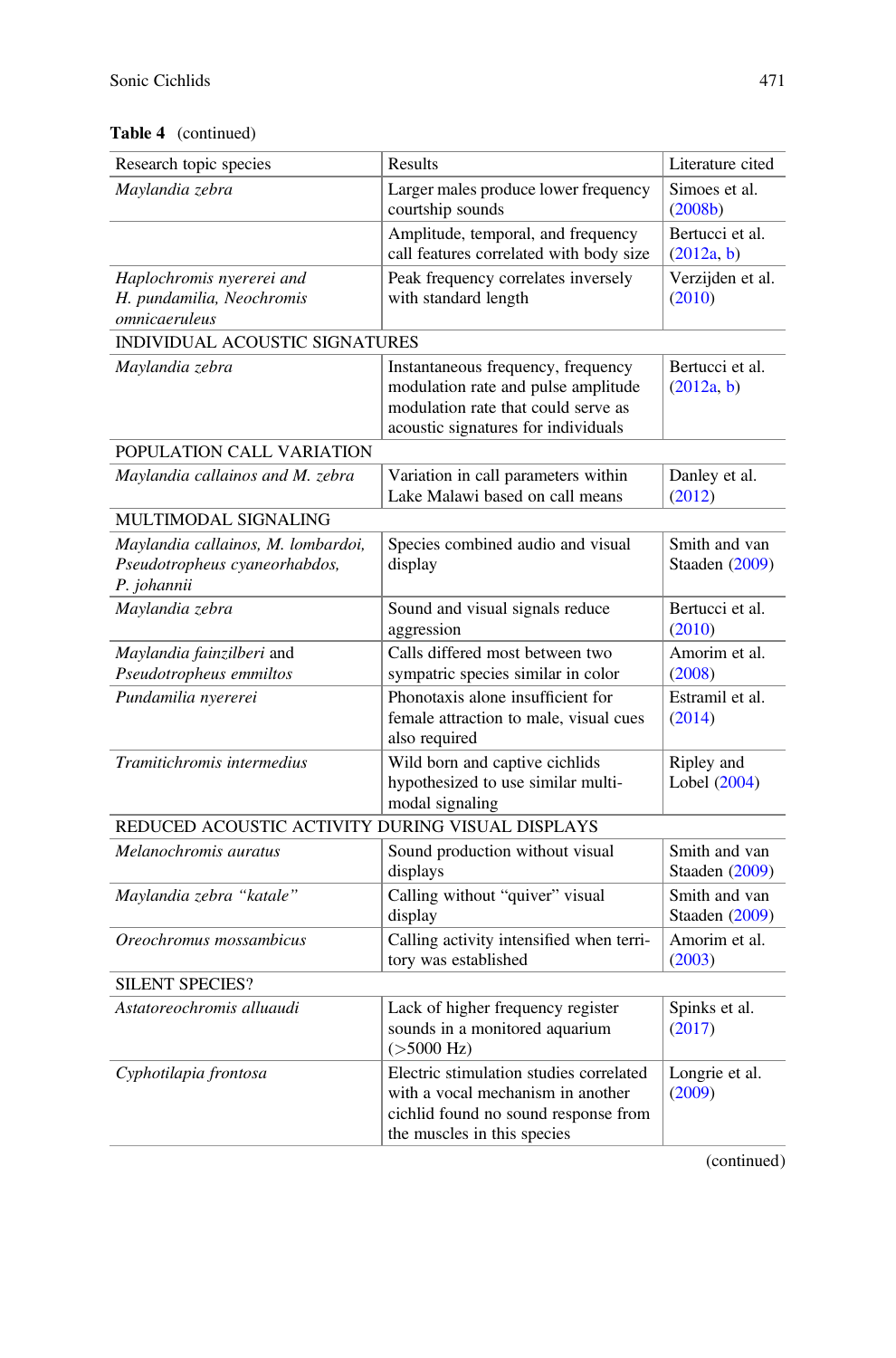| Research topic species                   | Results                                                                                                                     | Literature cited                                |
|------------------------------------------|-----------------------------------------------------------------------------------------------------------------------------|-------------------------------------------------|
| <b>HYDRODYNAMIC SOUNDS</b>               |                                                                                                                             |                                                 |
| Astatotilapia burtoni                    | Non-intentional sound production due<br>to body motions proposed                                                            | Fernald (1975),<br>Hirata and<br>Fernald (1975) |
| Pseudotropheus emmiltos                  | Single pulse "dart" sounds are pro-<br>duced by sudden $180^\circ$ swimming<br>turns (spectrogram, sounds not<br>described) | Simoes et al.<br>(2008a)                        |
| ENVIRONMENTAL IMPACT ON SOUND PRODUCTION |                                                                                                                             |                                                 |
| Oreochromis mossambicus                  | Hypothesized salinity effects on sound<br>production influencing the<br>swimbladder                                         | Pujiyati et al.<br>(2016)                       |

Table 4 (continued)

(Lobel and Kerr 1999; Lobel and Mann 1995; Myrberg et al. 1978, 1986; Myrberg and Riggio 1985; Mann and Lobel 1995, 1997, 1998; Spanier 1979). However, the mechanism of sound production still needs to be studied across species.

# 3.1 Functional Morphology of the Cichlid Sound Mechanisms

Despite the recent research describing cichlid sounds and behavior, the morphological mechanism(s) responsible for these sounds still requires detailed study. In many sonic fish species, there are clear morphological adaptations and specializations dedicated to sound production (e.g., Bass and Ladich 2008; Kasumyan 2008). These sonic mechanisms involve the swimbladder (e.g., Alexander 1966; Fange 1966; Parmentier and Diogo 2006), different bones or fins (Fine et al. 1996; Parmentier et al. 2010), connective tissues (Parmentier et al. 2007), or in some cases multiple mechanisms (Kaatz 2002; Kaatz et al. 2017; Sörensen 1894–1895). In some species of fish, such as the rockfishes (Family Scorpaenidae), their sonic ability was initially hypothesized or inferred based on the identification of welldeveloped sonic muscles (Hallacher 1974), and later confirmed through acoustic recordings (Širović and Demer 2009). Even though it is now recognized that the occurrence of sounds in cichlids is widespread, the exact identity of the sonic mechanism is elusive with a few different hypotheses proposed or initially tested in the literature (Rice and Lobel 2003; Parmentier and Fine 2016).

The acoustic properties of fish sounds can be suggestive of the sonic mechanism: muscle-driven sounds typically have harmonic frequency structure, and variable call durations, while stridulatory sounds (produced by the grinding of hard surfaces) are broadband and shorter duration (Demski et al. 1973). However, these spectral and temporal properties of sounds are likely endpoints along a continuum, as there are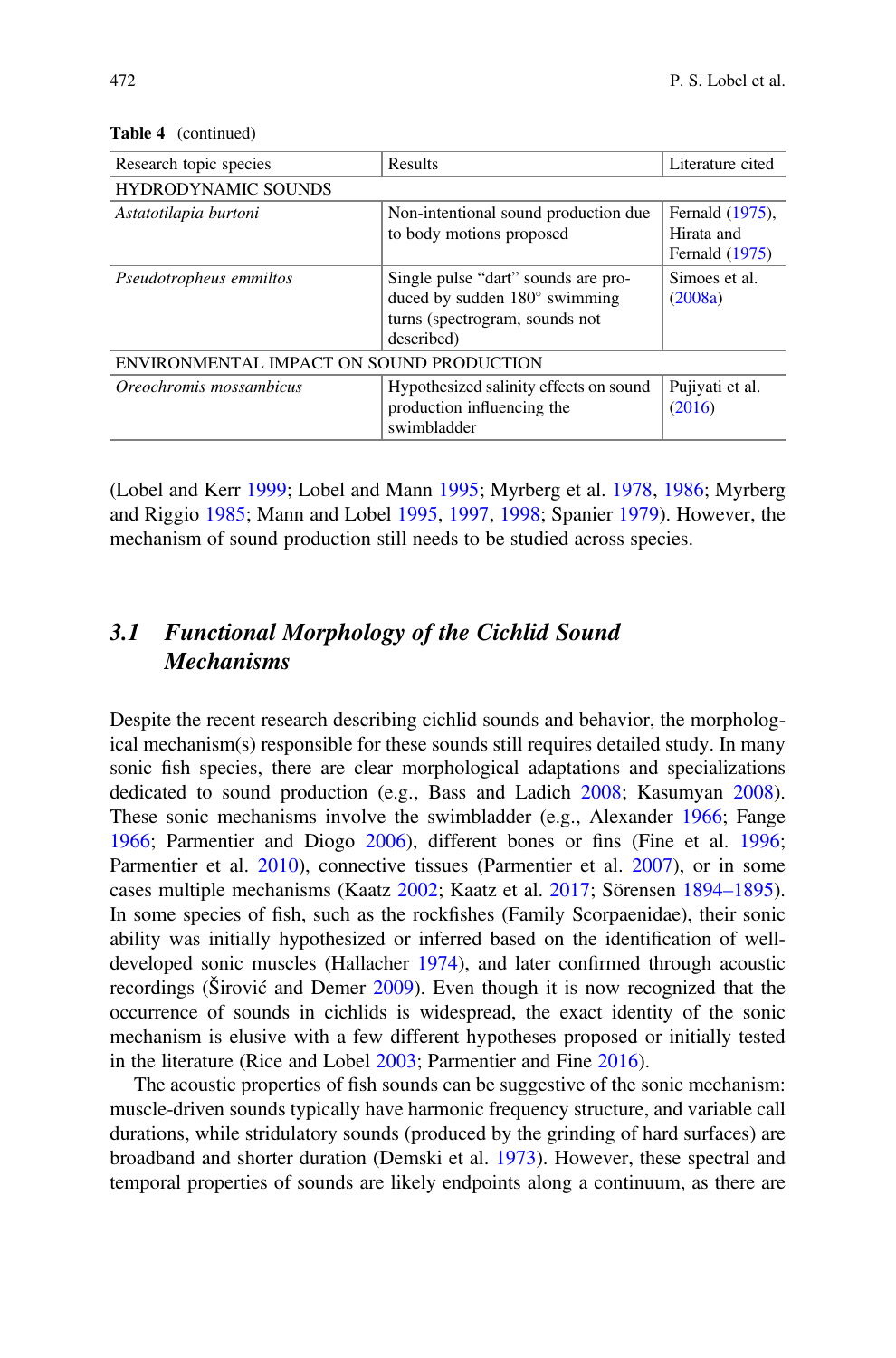many examples of muscle driven sounds that produce short duration pulses with little spectral structure, such as in red drum (Family Sciaenidae) (Guest and Lasswell 1978). Since most fishes are ectothermic, the frequency in sounds produced by muscles has a temperature-dependent response: warmer water temperatures increase the contraction speed of sonic muscles, which increases the frequency of the call (Connaughton et al. 2002; McKibben and Bass 1998). In the case of toadfishes (Family Batrachoididae), the contraction rate of the sonic muscle sets the fundamental frequency of the call (McKibben and Bass 1998).

The cichlid sonic mechanism is difficult to identify based only upon the acoustic properties of the cichlid sounds. The majority of cichlid sounds are relatively short duration (duration  $\langle 1 \rangle$  s) and low frequency (dominant frequencies  $\langle 1000 \rangle$  Hz). Based on the conceptual framework of Demski et al. (1973), these types of sound could be produced by either muscular or osteological mechanisms. Furthermore, there are aspects of the sounds, such as harmonic content (reviewed in Rice and Lobel 2003) and stereotypic acoustic features (Lobel 1998; Rice and Lobel 2003) that make the case even more ambiguous. Despite the number of publications documenting sounds produced by different cichlid species, comparatively few have examined the functional morphology. To date, two morphological systems have been hypothesized to be the source of cichlid sounds: pharyngeal teeth with associated musculature, which is then amplified by the swimbladder, and the buckling method involving abdominal musculature impinging directly on the swimbladder (Longrie et al. 2009).

#### 3.2 Pharyngeal Teeth

The earliest hypothesis for the sonic mechanism in cichlids focused on the pharyngeal teeth (Lanzing 1974; Lanzing and Higginbotham 1976). The cichlid pharyngeal jaws have been suggested as a critical evolutionary innovation responsible for driving the ecological success and diversification of the family (Liem 1973, 1978, 1979; Liem and Greenwood 1981; Liem and Osse 1975). Early observations of cichlid noted that sounds associated with feeding behavior showed similar acoustic properties to communicative sounds (Lanzing 1974); however, some species show differences in the acoustic properties between these sound types (Longrie et al. 2009).

The shapes of cichlid pharyngeal teeth are intricate and elaborate (Casciotta and Arratia 1993; Lanzing and Higginbotham 1976), and show a diet-dependent phenotypic plasticity (Huysseune 1995; Smits et al. 1996a; Smits et al. 1996b; Trapani 2003). Many of the upper pharyngeal jaw teeth have "hooks," whereas the bottom teeth are more of flat surface (Lanzing and Higginbotham 1976); for example, see Fig. 3. Lanzing and Higginbotham (1976) suggested that the divergent morphology of upper and lower pharyngeal jaw teeth form a "hook and anvil arrangement" and could be involved in the production of sounds. Sounds created by occluding teeth would presumably produce short duration, broadband sounds, with relatively higher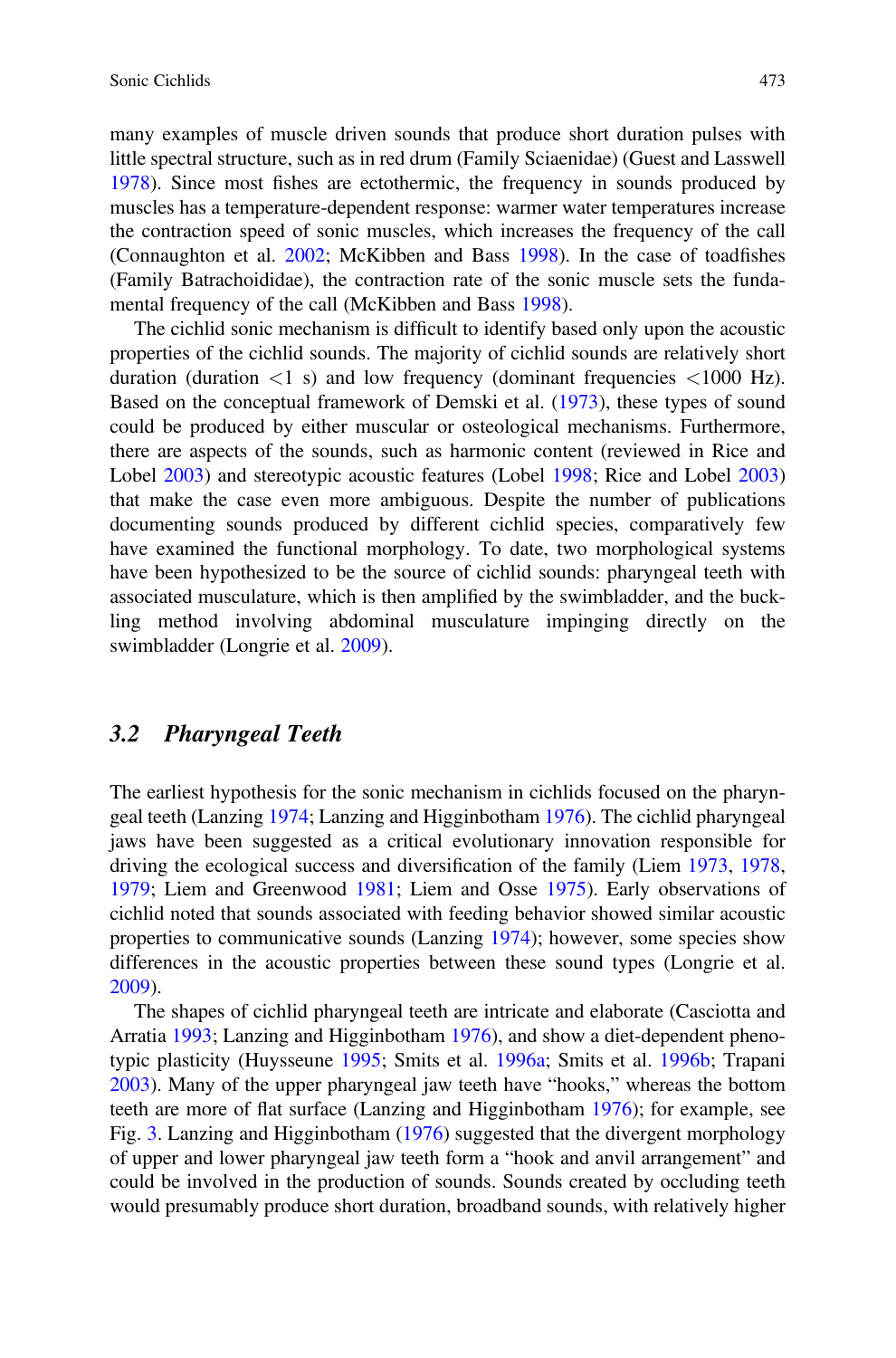

Fig. 3 Detail of the pharyngeal teeth from a *Tramitochromis intermedius* male. The upper and lower pharyngeal jaw teeth form a "hook and anvil arrangement." The magnification on the lower PJ is 15x and the magnification on the upper PJ is 19x. SEMs taken by A. Rice using a JEOL JSM-840 SEM

frequencies. A similar sonic mechanism has been suggested in jacks (Carangidae; Taylor and Mansueti 1960).

#### 3.3 Pharyngeal Jaw Complex

One of the hypothesized evolutionary innovations and keys to the cichlid adaptive radiations in both the African Rift Lakes and the Neotropics is their highly developed pharyngeal jaw apparatus (e.g., Burress 2016; Liem 1973; Wainwright et al. 2012). The jaws are suspended and controlled by a suite of pharyngeal jaw muscles that are responsible for jaw occlusion, lateral, and anterior-posterior movement (Claes and De Vree 1991; Liem 1973). Intriguingly, the pharyngeal jaw muscles of cichlid fish have different physiological properties (Rice et al. 2001), which are also sexually dimorphic (Rice and Lobel 2002). This finding suggests the hypothesis that one sex is more morphologically adapted to produce sounds than is the other sex. Other sonic species of fish, where primarily the males produce the sounds, show a sexual dimorphism in sonic muscle morphology or physiology (Brantley et al. 1993; Walsh et al. 1987; Walsh et al. 1989) or brain regions controlling sound production (e.g., Bass and Andersen 1991; Bass and Baker 1990; Knapp et al. 1999). Thus, the corroborating evidence of physiological difference in pharyngeal jaw muscle performance, sexual dimorphisms in muscle physiology, along with the intricate movements of pharyngeal jaws sets the stage for in vivo physiological experiments to demonstrate the degree to which the pharyngeal jaw complex is involved in cichlid sound production (Rice and Lobel 2003).

Examples of sounds from one male Tramitichromis intermedius support the notion that the pharyngeal jaws are involved in sound production and that such sounds are amplified by the swimbladder. A typical courtship sound is illustrated in Fig. 4a showing both the series of pulses in a single call (Fig. 4a) and the detailed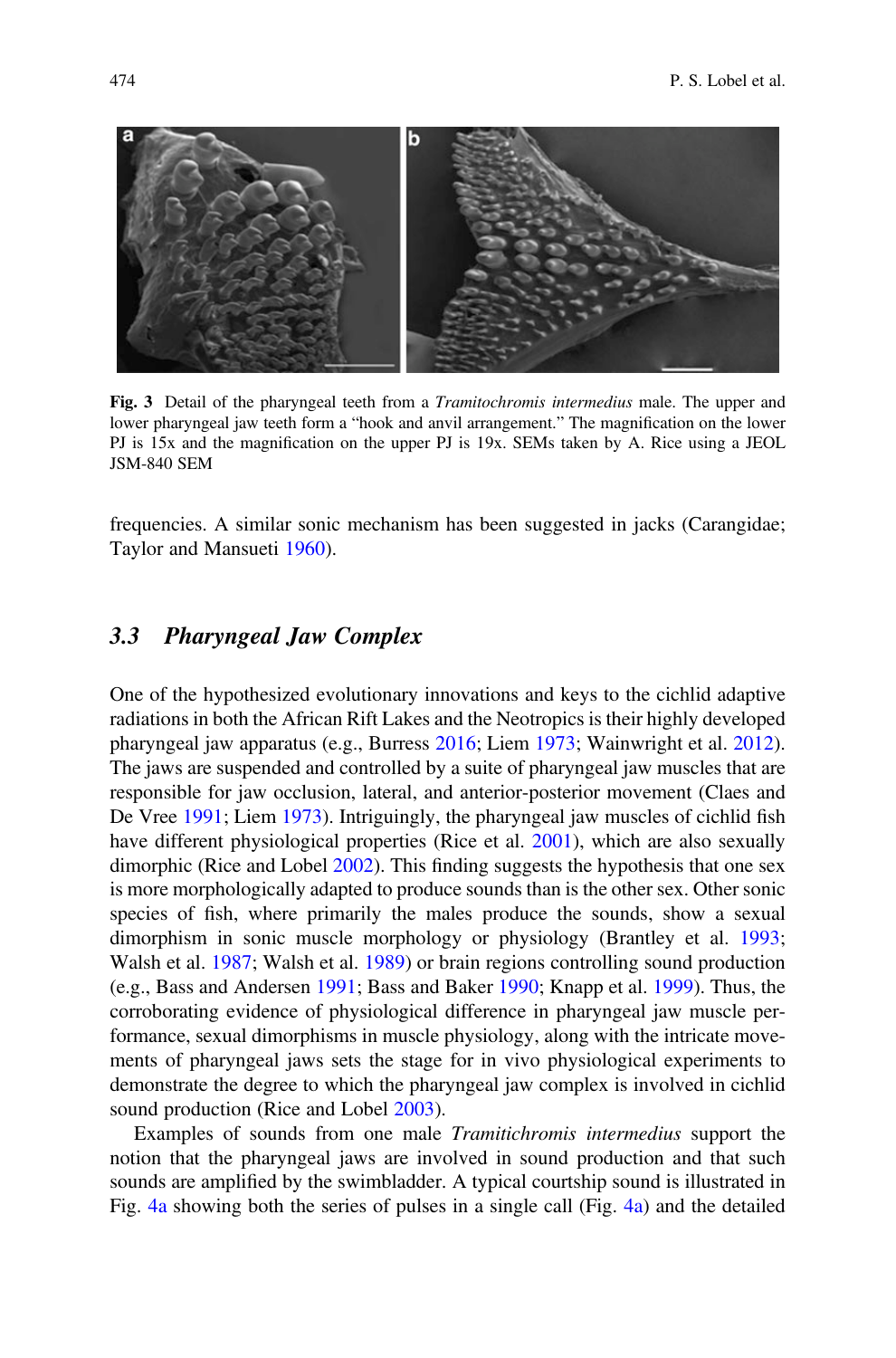

Fig. 4 Examples of courtship and grinding food sounds from one male Tramitichromis intermedius and aggressive sounds from Copadichromis conophorus. A typical courtship sound showing both the series of pulses in a single call composed of 10 pulses and overall duration of about 195.5 ms (a) and the detailed waveform structure of two pulses (b), pulse durations 6.69 and 7.33 ms separated by an interpulse interval of 8.54 ms. The same fish grinding consumed small sand-dwelling prey  $(c, d)$ . In the audio–video recording, it was easily observable that the fish was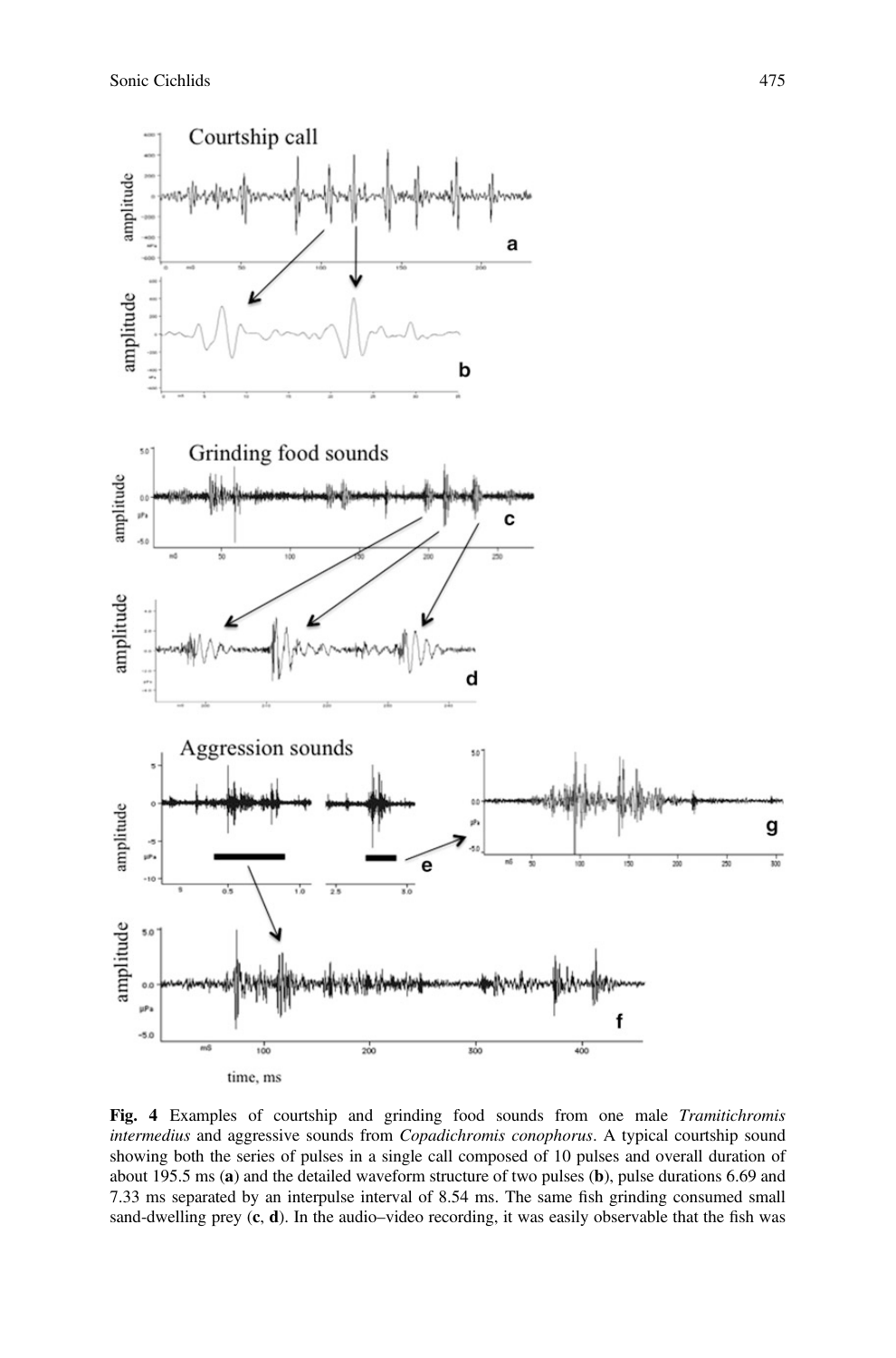waveform structure of two pulses (Fig. 4b). A similar analysis involved sounds recorded while the same fish consumed small sand-dwelling prey. In the audio– video recording, it was easily observable that the fish was manipulating and grinding a hard-bodied prey in its buccal cavity. The series of food grinding sounds are shown with corresponding oscillographic patterns (Fig. 4c). Detailed waveform structure of two grinding sound pulses is shown in Fig. 4d. Courtship sounds are distinguished by distinct and consistently repetitive pulsed patterns with defined temporal meristics and repeatable pulse waveforms. Grinding sounds are highly irregular with inconsistent properties and appear much like simple noise type signals. Significantly, the two types of sounds from the same individual fish displayed the identical dominant frequency at 517 Hz indicating that amplification and resonance by the swimbladder were involved.

#### 3.4 Fin-Girdle Muscles (Buckling Mechanism)

Research on Oreochromis niloticus raises the possibility of another sonic mechanism in cichlids termed "buckling" (Longrie et al. 2009). O. niloticus produces short duration, pulsed sounds in agonistic contexts (Longrie et al. 2009). This sound production coincided with posterior movement of the pectoral and pelvic girdles (Longrie et al. 2009). Electrical stimulation of the lateral body in anesthetized fish also resulted in sound production, with a decreased amplitude in fish with a deflated swimbladder (Longrie et al. 2009). Using the kinematic and electrostimulation data combined with morphological inspection, Longrie et al. (2009) suggest that the vesica longitudinalis muscle, which originates on the post-cleithrum, runs ventral to the swimbladder and inserts on the second anal fin pterygiophore is the candidate sonic mechanism (Longrie et al. 2009). This work raises interesting questions as to whether the *vesica longitudinalis* is involved in sound production more broadly across cichlid species, or whether it is an independent evolutionary innovation in tilapiine fish. It also raises the question of whether silent cichlids would represent a secondary loss of a vocal mechanism or independent origins of different vocal mechanisms.

Fig. 4 (continued) manipulating and grinding a hard-bodied prey in its buccal cavity. Oscillographic of the entire food grinding sequence of 227 ms duration. Courtship call and food grinding produce the same dominant frequency at 517 Hz. (d) Detail of the individual grinding sounds waveform, indicated by arrows. The first pulse is 8.17 ms duration; interpulse interval 5.74 ms, second pulse is 10.32 ms followed by 10.75 ms interpulse interval and third pulse is 7.17 ms. (e, f, g) Two bursts of an "aggressive sound" for comparison that was made by Mchenga (Copadichromis) conophorus: The first (left) is 351.2 ms duration and the second (right) is 168.7 ms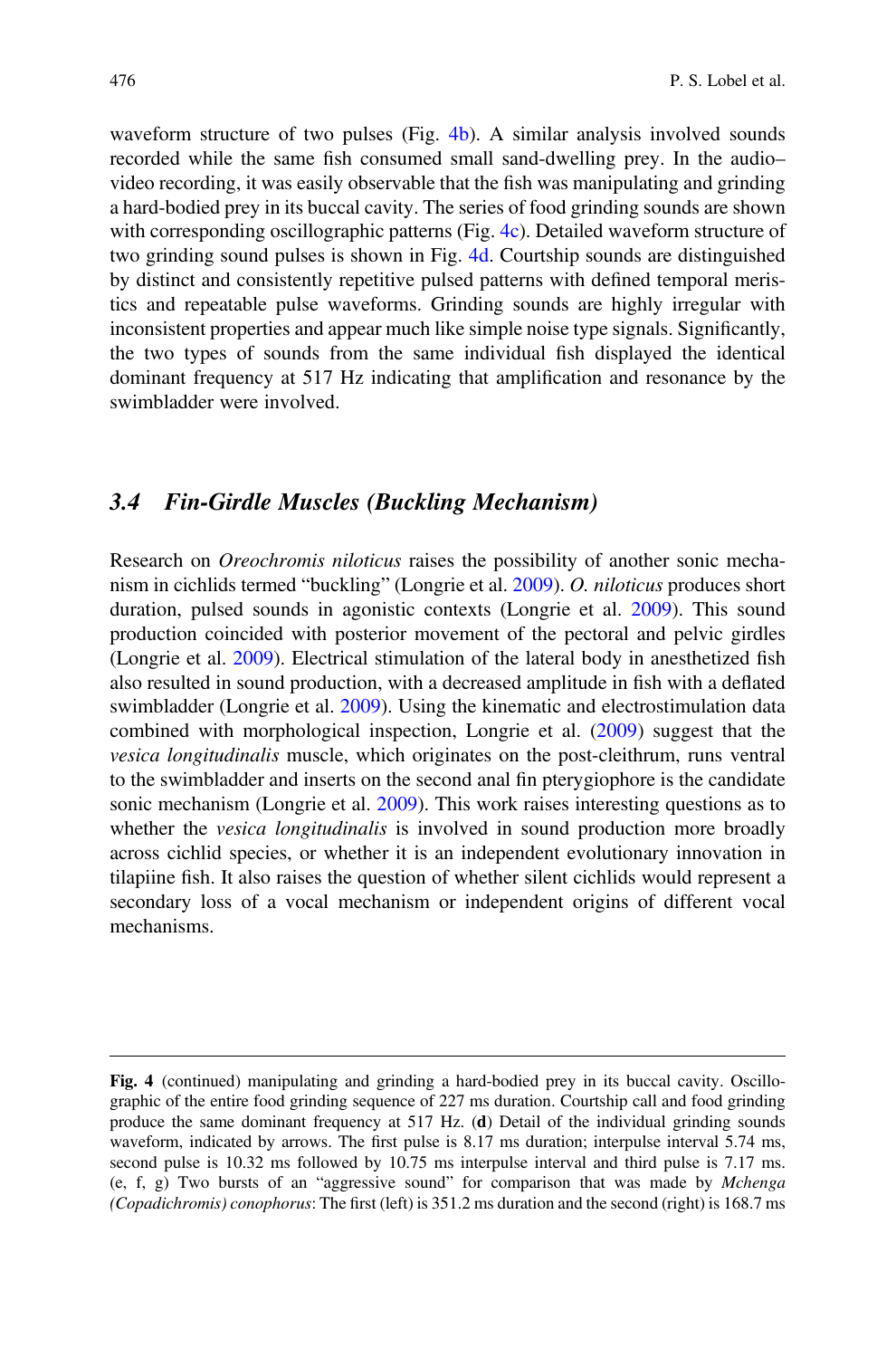#### 3.5 Evolutionary Implications

If cichlid pharyngeal jaws are involved in sound production, as preliminary evidence indicates, then we can expect that different pharyngeal jaw morphologies may produce different types of sounds. It remains to be determined if such different pulse waveforms reflect different types of sounds that are directly detectable by a fish. It is possible that the simplest type of acoustic signal produced is the specific sound of individual pulses, which are then frequently repeated. It may be the perceived sound of the pulse in combination with pulse rate timing that may contribute to species recognition. It is clear from prior studies that pulse number and/or repetition rate is closely correlated with the behavioral context of sounds.

Cichlids have attracted a great deal of attention as an adaptive radiation, particularly within the African rift lakes, with a spectacular diversity of behavior, ecology, and morphology (Albertson et al. 1999; Galis and Metz 1998; Kornfield and Smith 2000). It is no surprise then, that this lineage would show a widespread variety in sound production, and potentially sonic mechanisms. It is fascinating to investigate what is the cichlid sound producing mechanism(s). It has the potential to illustrate the evolution of acoustic diversity, especially among sympatric species. This research could potentially reveal the genetic mechanisms that are foundational to morphological specializations (Streelman et al. 2007), and has been proposed for the diversity of cichlid head and jaw morphologies (Albertson and Kocher 2006; Albertson et al. 2003).

#### 4 Sound Characteristics

Many, but not all, cichlids produce a soft "purr" or "drumming" sound while performing courtship behavior, often accompanying the "quiver" display (Rowland 1978; Lobel 1998; Ripley and Lobel 2004; Brown and Marshall 1978). Fish sounds can be broadly categorized along a spectrum from continuous "long" sound to a series of short pulses or notes (Lobel et al. 2010). For cichlid species whose temporal patterns have been analyzed to date, most species consist of a series of regular pulses or notes with regular interpulse intervals (Table 3). Exceptions include in H. multispinosa, agonistic sounds are continuous, whereas in M. conophoros agonistic sounds are comprised of pulses with irregular interpulse intervals. Grunting and clicking species distinguished by Van Staaden and Smith (2011), varied in interpulse interval suggesting some species may have more continuous call patterns than others but the noise level of the recording environment precludes this conclusion. In the genus *Maylandia*, males have been documented to produce low amplitude, frequency-modulated sounds in addition to higher amplitude pulsed sounds (Simoes et al. 2008b). Hemichromis bimaculatus produced two different sound types in the same display (Rowland 1978). Single-pulse sound types were additionally produced by Hemichromis bimaculatus, Herotilapia multispinosa, Maylandia zebra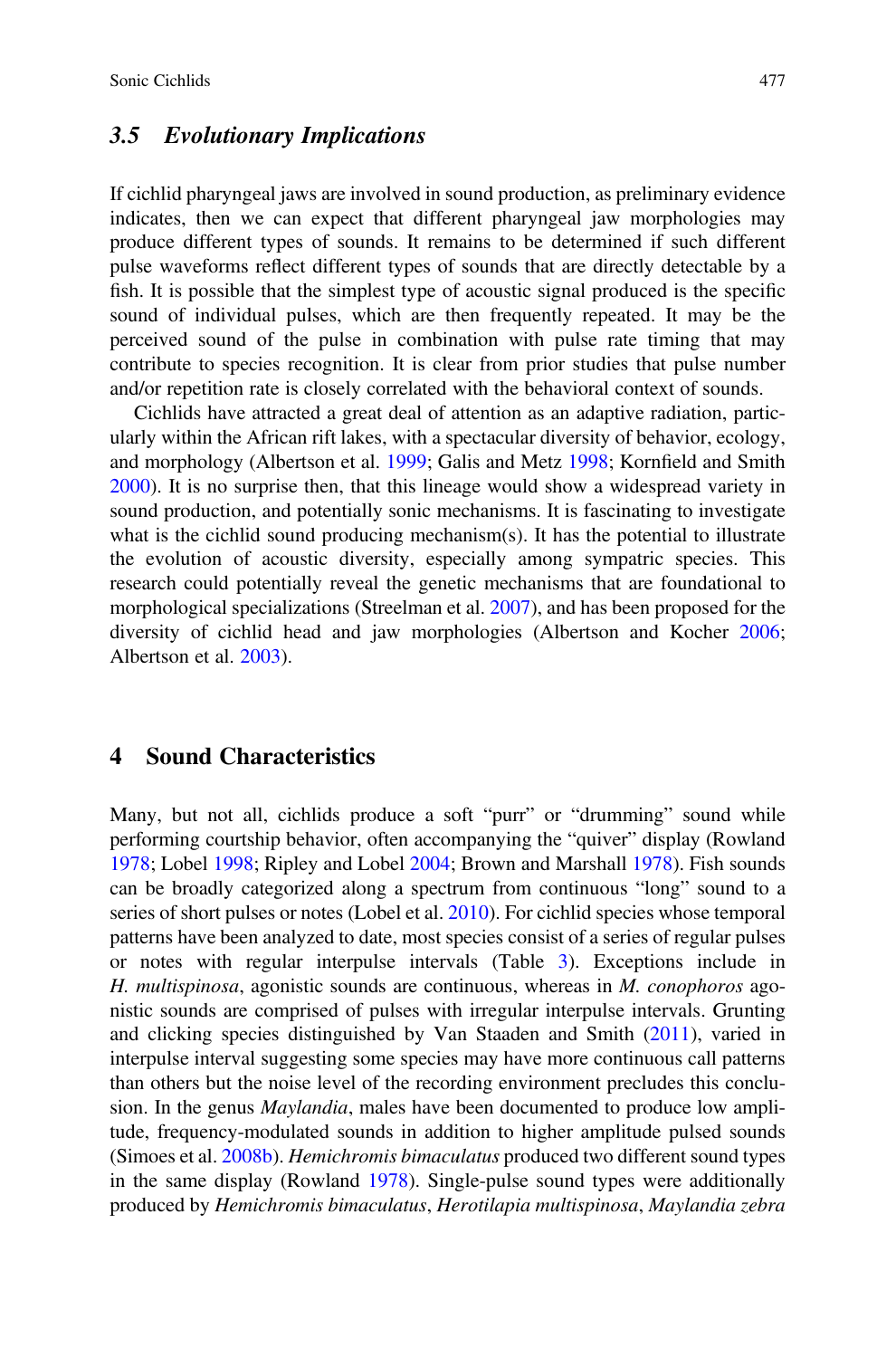

Fig. 5 Courtship sequence shown for Mchenga (Copadichromis) conophorus (Aug 23, 1990; 08:18:48–08:19:05 Hrs). Female enters bower and spawns then leaves the arena. See Fig. 7 for the fish recorded



Fig. 6 Courtship sequence shown for *Tramitichromis intermedius* (Aug 22, 1990; 07:51–07:51:30) Hrs). A single male courting a single female as she swims casually passing-by, but she does not stop. See Fig. 8 for the fish recorded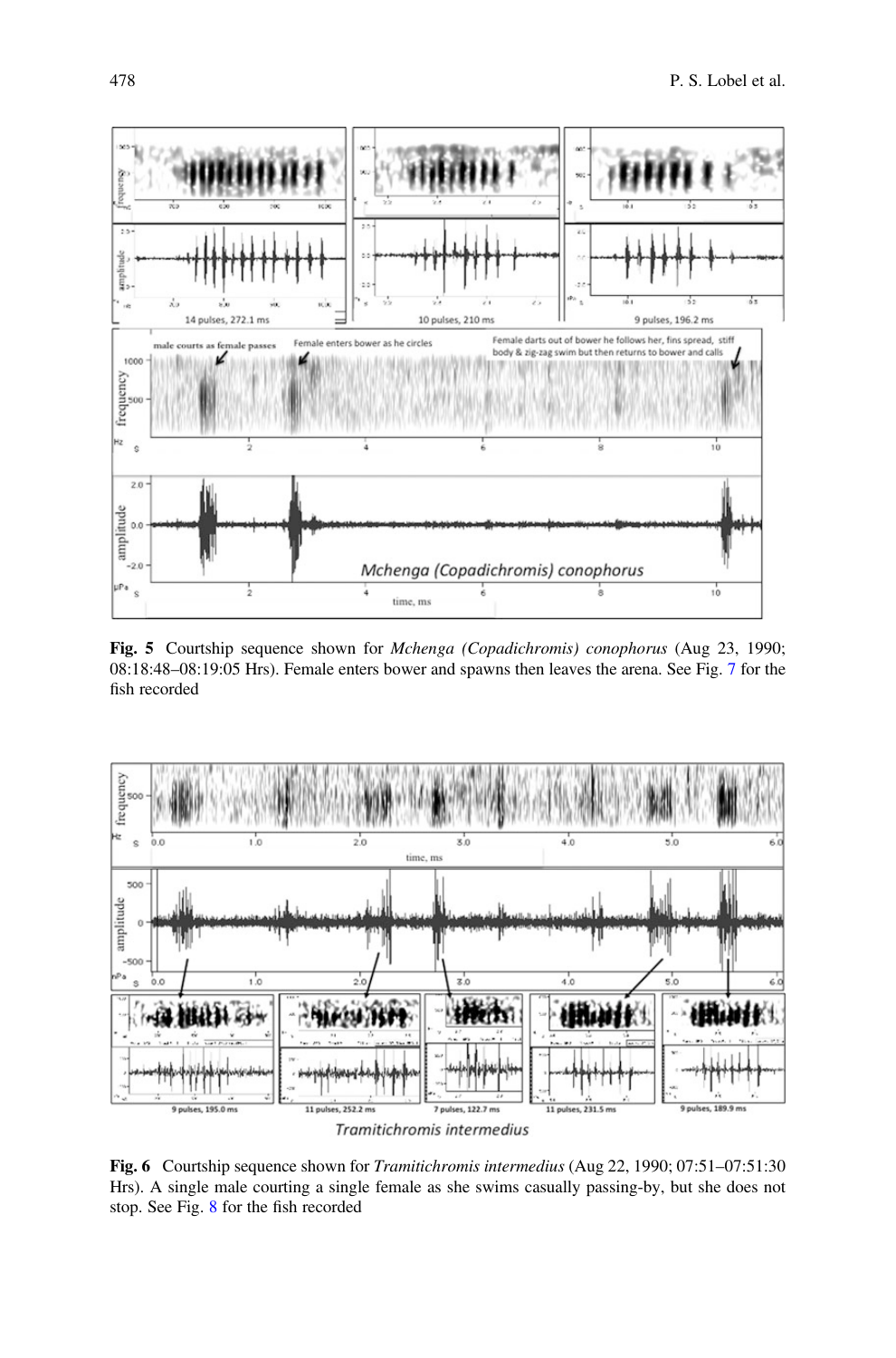

Fig. 7 (a), A male Mchenga (Copadichromis) conophorus defending his bower from an intruder male. (b) Male *M. conophorus* and (c) Female *M. conophorus* shown holding embryos in her mouth. Photographed at Cape McClear, Lake Malawi National Park offshore (depth 3–8 m) of the World Wildlife Fund Education Center and at Otter Point, August 5–27, 1990 (photos by P. S. Lobel)

juveniles, and Oreochromis mossambicus. However, some examples of sounds from these fishes appear to include occasional pulsed sections. An acoustic repertoire of a cichlid can range from one to four sound types per species. Typically, a male will display and produce sounds in the presence of a female pre-reproductively as a female approaches the spawning site. Examples of such sonic behavior while courting are shown for Mchenga (Copadichromis) conophorus (Fig. 5) and T. intermedius (Fig. 6). These same fish are shown in their natural habitat (Figs. 7 and 8).

# 4.1 Acoustic Patterns

The spectral and temporal sound measurements for cichlids are summarized in Table 3. Of the 39 cichlid species whose sounds have been acoustically detected with a hydrophone or analyzed to some extent, the three cichlids with few data are: Amphilophus citrinellus, Chindongo elongatus, and Sarotherodon galilaeus. Among the other 35 cichlid species whose sounds have been analyzed to some extent, six species have had pulse rate described and seven species have had call rate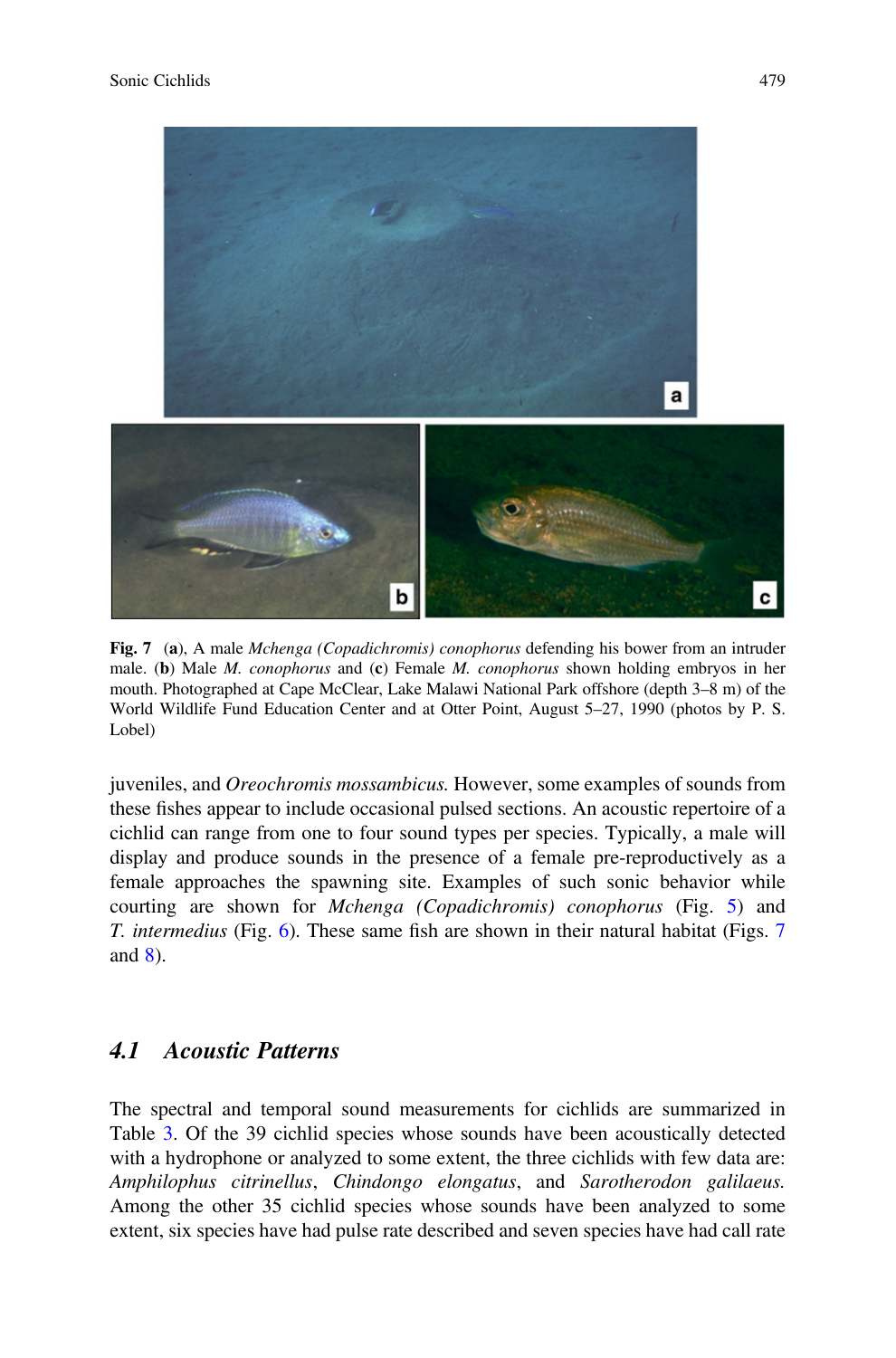

Fig. 8 (a) A male *Tramitichromis intermedius* with several females in background. (b) A male patrolling the rim of his bower.  $(c)$  A male in courtship colors.  $(d)$  A female. Photographed at Cape McClear, Lake Malawi National Park offshore (depth 3–8 m) of the World Wildlife Fund Education Center and at Otter Point, August 5–27, 1990 (photos by P. S. Lobel)

described. Additional acoustic traits have been reported for 30 species (Table 3) but not every species had all characteristics measured. Pterophyllum sp. has only had pulse rate (6 pulses/sec) and frequency described; Amatitlania nigrofasciata has only had rate (20 pulses/sec) and frequency described; two species, Labidochromis caeruleus and Cichlasoma portalegrense, have only had frequency described. Pelmatolapia mariae had sounds described in general but without temporal or frequency data listed (Table 3).

#### 4.2 Typical Sound Characteristics

Pulsed sound types best characterize cichlid sounds and it is intriguing to contemplate whether this temporal information is meaningful in communication (e.g., Kihslinger and Klimley 2002). The number of species for which pulsed sounds (excluding chewing sounds) were statistically described were: duration ( $n = 26$ ); pulse number ( $n = 26$ ); pulse duration ( $n = 19$ ); pulse period ( $n = 10$ ); and interpulse interval  $(n = 4)$ . Temporal sound traits for these sounds produced during agonism or courtship with statistical descriptions available for species including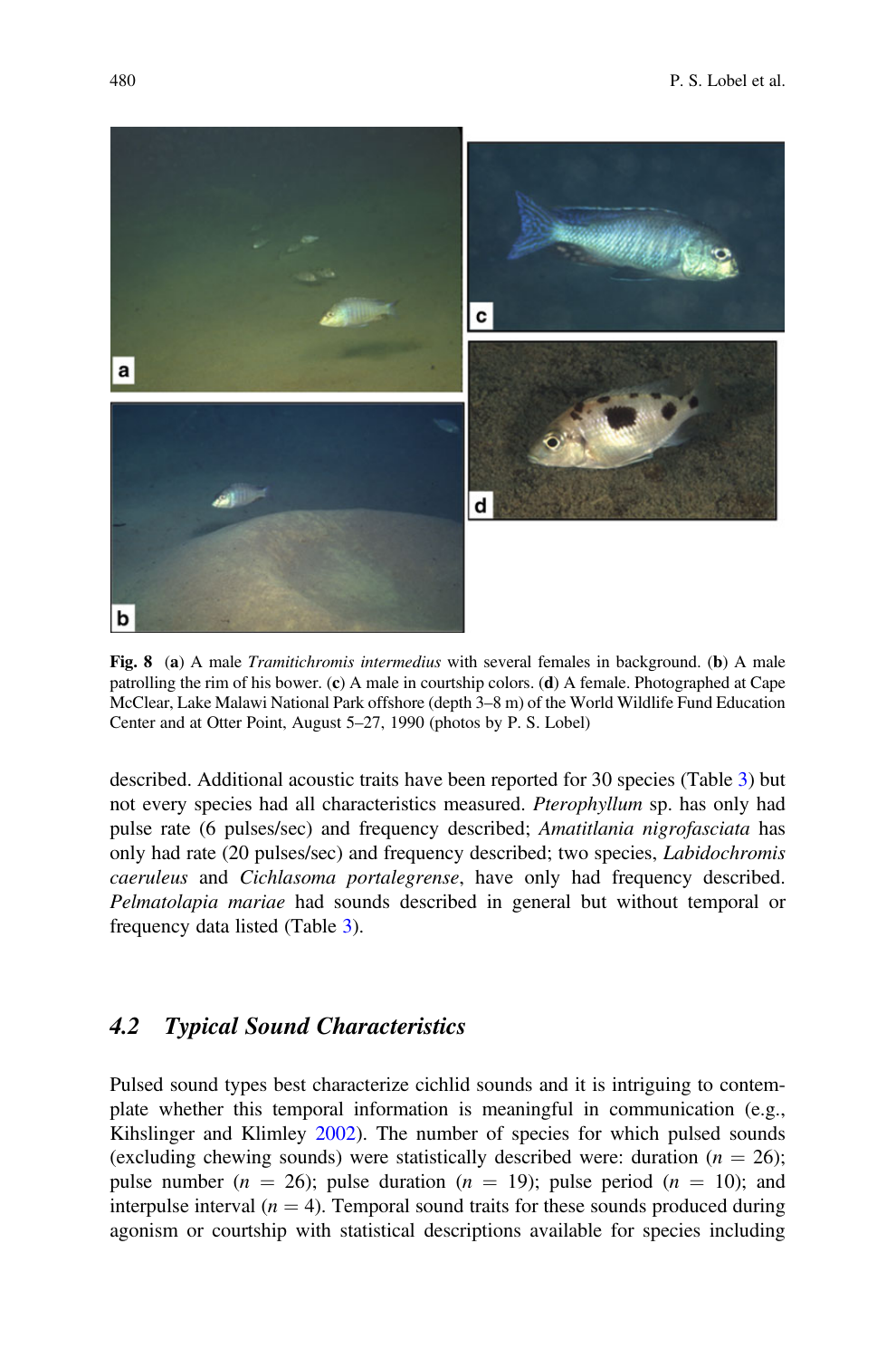ranges (that exclude species with high frequency chewing sound types and single pulse sounds) for minimum to maximum range values are: call duration (ms)  $277 \pm 160$  SD to  $1319 \pm 789$  SD (51–4000;  $n = 28$ ; 16 species; pulse number  $6 \pm 3$  SD to 24  $\pm$  19 SD (2–92,  $n = 28$ , 15 species); pulse duration (ms) 9  $\pm$  5 SD to  $21 \pm 19$  SD (3-70,  $n = 17$ , 13 species); pulse period (ms)  $57 \pm 24$  SD to  $118 \pm 45$ SD (7-250);  $n = 17$ ; 6 species); and interpulse interval (ms)  $21 \pm 31$  SD to  $138 \pm 122$  SD (5–316,  $n = 5$ , four species). These values characterize the described sounds of cichlids that are produced in pulse series at a lower frequency range.

Most cichlids produce one sound type per call, which consists of a series of short pulses (Table 3). Not all contexts have been acoustically surveyed in all known acoustic cichlids therefore a statistic for call repertoire would be hypothetical. However, for the species with data, the reported maximum repertoire size for social contexts the conservative estimate for sounds of a certain origin or numerically described ranges from 1 to 4;  $n = 35$  species. Herotilapia multispinosa had the largest repertoire (Brown and Marshall 1978). Non-Pulsed (single or continuous) are known from ten species (Tables 3 and 4) but have only been quantitatively described for three species for natural sounds with comparable range data for H. multispinosa, O. mossambicus, and O. tilapia. These sounds appear to be shorter in duration than pulsed calls. Their temporal duration ranges of minimum to maximum are  $119 \pm 94$ SD ( $n = 4$ , three species) to 437  $\pm$  237 SD ( $n = 4$ , three species).

A recent review has provided a lexicon for what could constitute different types of complex acoustic behaviors including variation across populations, across or within individuals, across or within contexts (Bolgan et al. 2018). Complex patterning within a call has been documented in two species of cichlids (Table 4). H. bimaculatus agonistic sounds include two sounds that overlapped on spectrograms, a pulsed sound and "thump" which is not sufficiently expanded to determine the pattern, although it lacks pulses on the spectrograms available (Rowland 1978). Male courtship sounds in three other species (Maylandia emmiltos, M. fainzilberi and a hybrid of *Pseudotropheus* "zebra gold'  $\times$  *M. zebra*) consisted of a continuous waveform sometimes frequency-modulated sound followed by a pulsed sound. Increased complexity in vertebrate calls is well established to play a range of significant roles in both intra- and interspecific communication in frogs (Zelick et al. 1999).

Call rate per minute (aka calling rate) has been described for ten species: Archocentrus centrarchus (Hemichromis bimaculatus (Myrberg et al. 1965; Rowland 1978); Herotilapia multispinosa (Brown and Marshall 1978); Maylandia callainos, Pseudotropheus "zebra gold," Pseudotropheus emmiltos, Maylandia fainzilberi, and Maylandia zebra (Amorim et al. 2008); Oreochromis mossambicus (Amorim et al. 2003) and Oreochromis niloticus (Longrie et al. 2013). Sounds per minute is a readily comparable sound characteristic that can be compared across species and has been calculated for male courtship calls in six species. Among Maylandia callainos; M. emmiltos; M. fainzilberi; and M. zebra; Pseudotropheus "zebra gold" (Amorim et al.  $2008$ ); *M. emmiltos* had the highest call rate with 1.4 sounds/min and was statistically higher than the other species (Table 5). *Oreochromis mossambicus* call rate in courtship was  $1.1 \pm 07$  sounds/min.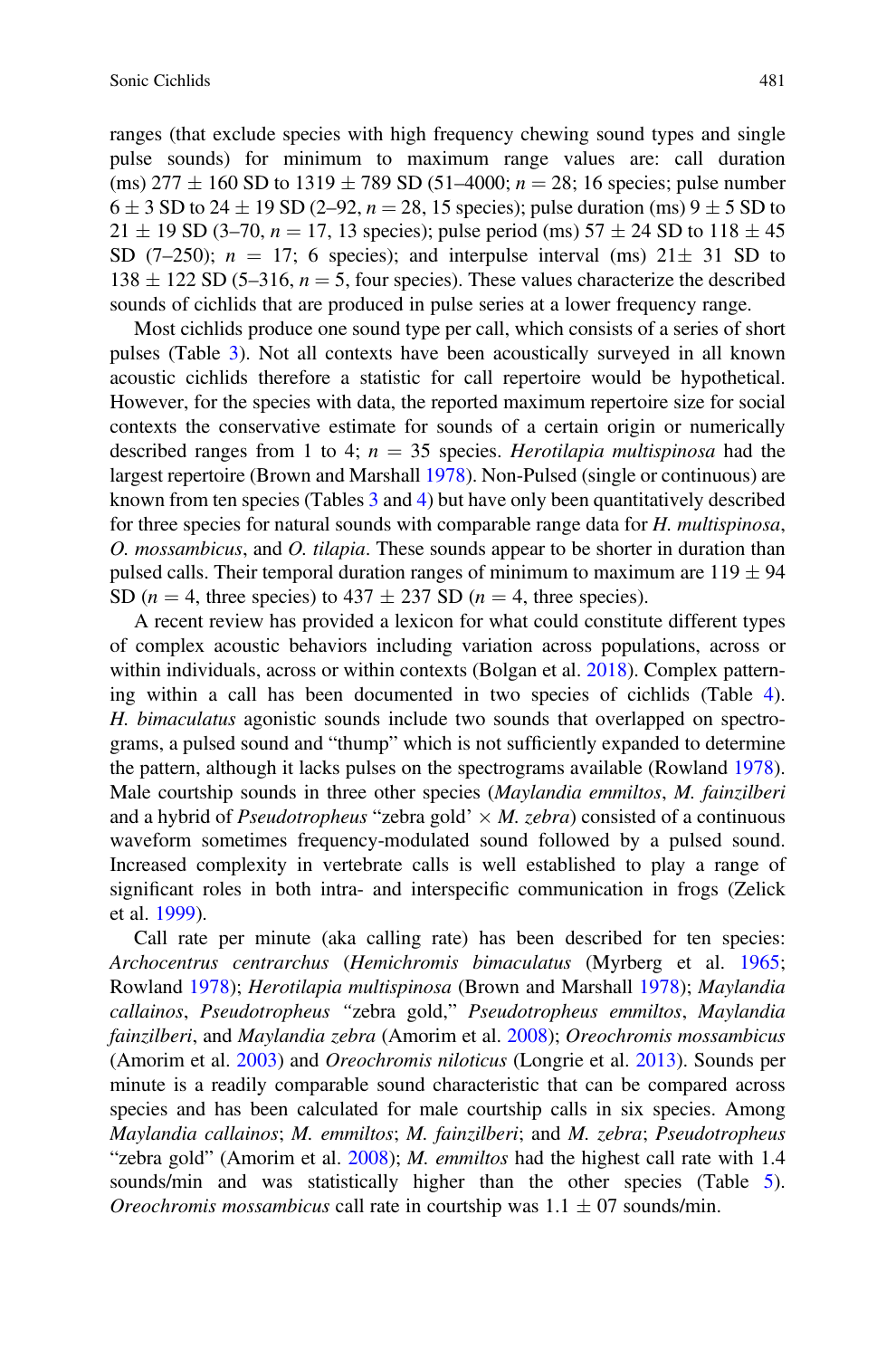| Species<br>call type                 | Temporal (ms) Traits that differed<br>(no differences)                                                                     | Frequency (Hz) Traits<br>that differed<br>(no differences) | Literature<br>cited                |
|--------------------------------------|----------------------------------------------------------------------------------------------------------------------------|------------------------------------------------------------|------------------------------------|
|                                      | Mchenga conophoros and Tramitichromis intermedius                                                                          |                                                            |                                    |
| Male<br>courtship                    | Pulse duration, pulse rate                                                                                                 | Not tested                                                 | Lobel<br>(1998)                    |
|                                      | (call duration, pulse number, interpulse)                                                                                  |                                                            |                                    |
|                                      | Maylandia zebra, Maylandia callainos, and Pseudotropheus "zebra gold"                                                      |                                                            |                                    |
| Male                                 | Pulse number, pulse duration differed                                                                                      | Peak higher in                                             | Amorim                             |
| courtship                            | between some but not all species                                                                                           | M. callainos                                               | et al. $(2004)$                    |
|                                      | (call duration, pulse period)                                                                                              | (peak)                                                     |                                    |
|                                      | M. zebra, M. callainos, and P. "zebra gold"                                                                                |                                                            |                                    |
| Male<br>courtship                    | Call duration, pulse number, pulse period<br>differed between some but not all species                                     | Peak differed between<br>contexts                          | Simoes et al.<br>(2006)            |
|                                      | Maylanida faizilberi, M. zebra, M. callainos, and M. emmiltos and P. "zebra gold"                                          |                                                            |                                    |
| Male<br>courtship                    | Call rate, pulse number, pulse period dif-<br>fered between some but not all species                                       | (peak)                                                     | Amorim<br>et al. $(2008)$          |
|                                      | (call duration)                                                                                                            |                                                            |                                    |
|                                      | Maylandia aurora, M. callainos, and M. zebra                                                                               |                                                            |                                    |
| Nest asso-<br>ciated (trill<br>call) | Call duration, pulse duration, pulse period<br>(pulse number)                                                              | Not tested                                                 | Danley et al.<br>(2012)            |
|                                      | Haplochromis pundamilia, and Haplochromis nyererei, Neochromis omnicaeruleus                                               |                                                            |                                    |
| Male<br>courtship                    | Pulse period                                                                                                               | (peak)                                                     | Verzijden<br>et al. (2010)         |
|                                      | Call duration, pulse number differed<br>between some but not all species                                                   |                                                            |                                    |
|                                      | Maylandia callainos, M. lombardoi, Pseudotropheus johanii, and P. cyaneorhabdos                                            |                                                            |                                    |
| Male<br>courtship                    | Call duration, pulse number/call, number<br>of calls/display                                                               | Primary                                                    | Van Staaden<br>and Smith<br>(2011) |
|                                      | Pulse period distinguishes interpulsed<br>"click" sounds of M. callainos from other<br>species' "grunting"                 |                                                            |                                    |
|                                      | M. callainos differs from other species<br>(discriminant function analysis)                                                |                                                            |                                    |
|                                      | <b>NO CALL DIFFERENCES:</b>                                                                                                |                                                            |                                    |
|                                      | Petrotilapia nigra, Cyanotilapia afra, and Labreotropheus fuellborni                                                       |                                                            |                                    |
| Nest asso-<br>ciated (trill<br>call) | (described but not tested for differences:<br>Call duration, pulse number, pulse dura-<br>tion, pulse period were similar) | Not tested                                                 | Danley et al.<br>(2012)            |
|                                      | Maylandia lombardoi and Pseudotropheus cyaneorhabdos (discriminant function analysis)                                      |                                                            |                                    |
| Male<br>courtship                    | (call duration)                                                                                                            | (primary)                                                  | Van Staaden<br>and Smith<br>(2011) |

Table 5 Acoustic comparisons between sympatric cichlid species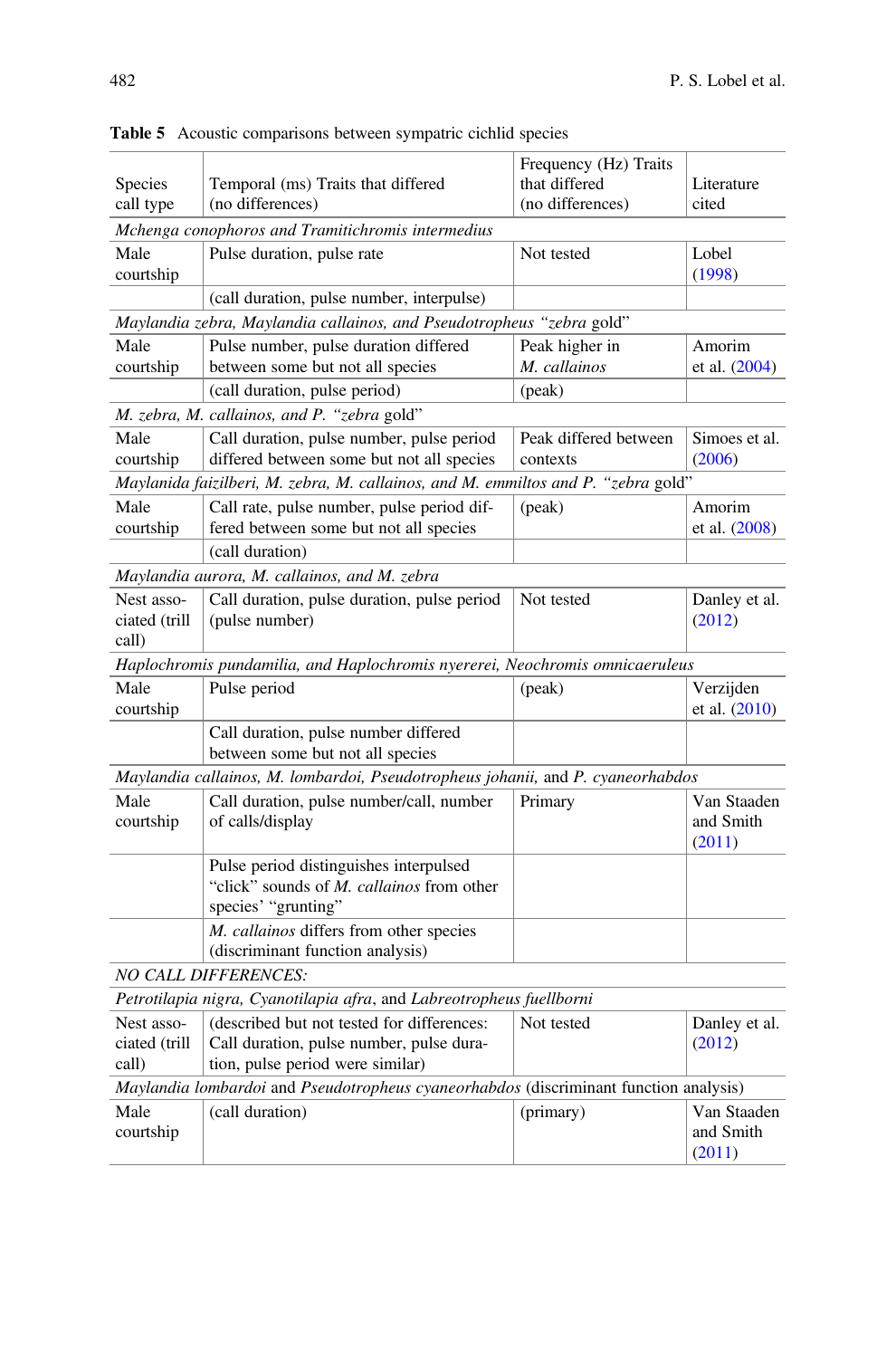Temporal Data The number of species for which temporal data was reported from reproductive and agonistic calls are: call duration  $n = 26$ ; pulse number  $n = 26$ ; pulse duration  $n = 19$ ; pulse period  $n = 10$ ; and between pulse interval  $n = 4$ . For these sounds minimum and maximum values for temporal traits (all data pooled) are: sound duration (ms)  $255 \pm 165$  SD to  $1226 \pm 803$  SD (27-4000;  $n = 31$ ; 16 species); pulse number  $6 \pm 3SD$  to  $23 \pm 19SD$  (2–92;  $n = 28$ ; 15 species); pulse duration (ms)  $9 \pm 5SD$  to  $21 \pm 19$  SD (3-70;  $n = 17$ ; 13 species); pulse period (ms)  $57 \pm 24$  SD to  $118 \pm 45$  SD (7-250;  $n = 17$ ; 6 species); and interpulse interval (ms)  $21 \pm 31$  SD to  $138 \pm 122$  SD (5–316;  $n = 5$ ; four species). The details are given in Table 3.

Frequency Data Frequency measurements describing cichlid sounds differ across publications with range, fundamental, maximum, center, or dominant (dominant synonyms are peak, principle, primary, and main) frequency values (Table 3). Frequency range measurements are subject to different methods, vary as a function of FFT used in the spectrogram, and these details are not always reported in cichlids. But, since many cichlids sounds are pulsed and broadband, frequency may not be the best way to describe these sounds. The number of species for which social context reproductive or agonistic sound frequency data was reported are: peak frequency  $n = 29$  and frequency range  $n = 18$ . Frequency measurements describing cichlid sounds differ across publications with range, maximum, middle, or dominant (peak, principle, main) frequency values published for 31 species (Table 3). Frequency range measurements are subject to different methods and are not widely reported. Some examples for social contexts for minimum and maximum range values are: 95 Hz  $\pm$  55 to 1385 Hz  $\pm$  1202 (25–5000 Hz;  $n = 16$ ; 10 species). The minimum to maximum dominant frequency was:  $493$  Hz  $\pm$  1095 and the maximum was 1487 Hz  $\pm$  3555 (50–16,000,  $n = 36$ ; 18, species).

Frequency range is low in Oreochromis nilotucus and O. mossambicus compared to some other cichlids. The sounds produced were described as very low, with most of the energy below 200 Hz (Longrie et al. 2008, 2009, 2013; McPherson 2012) and a mean dominant frequency below 68 Hz (46–68 Hz;) compared to other cichlids (Amorim et al. 2003; Longrie et al. 2013). The tonal sounds of several additional species, Maylandia emmiltos, M. fainzilberi, and Pseudotropheus "zebra gold"  $\times$ M. zebra, are also very low among cichlids (Range 22–86 Hz Peak frequency), which have been recorded to date.

Frequency range is high with peak or main frequency well above 1000 Hz, for Neolamprologus pulcher (agonistic sounds, Spinks et al. 2017), Pterophyllum (scalare?) (Myrberg et al. 1965), and O. mossambicus (Lanzing 1974). High frequency (greater than 1000 Hz) sounds have also been reported from Tropheus moorii, T. duboisi, T. brichardi, Simochromis diagramma, and Astatotilapia burtoni (Nelissen 1978). These pulsed high-frequency range sounds seem to be different sound types from the typical pulsed lower frequency sounds of cichlids. Six of these species had sound ranges described for several sound characteristics and these are summarized by (mean  $\pm$  SD): sound duration (ms) 370  $\pm$  399 to 3660  $\pm$  1141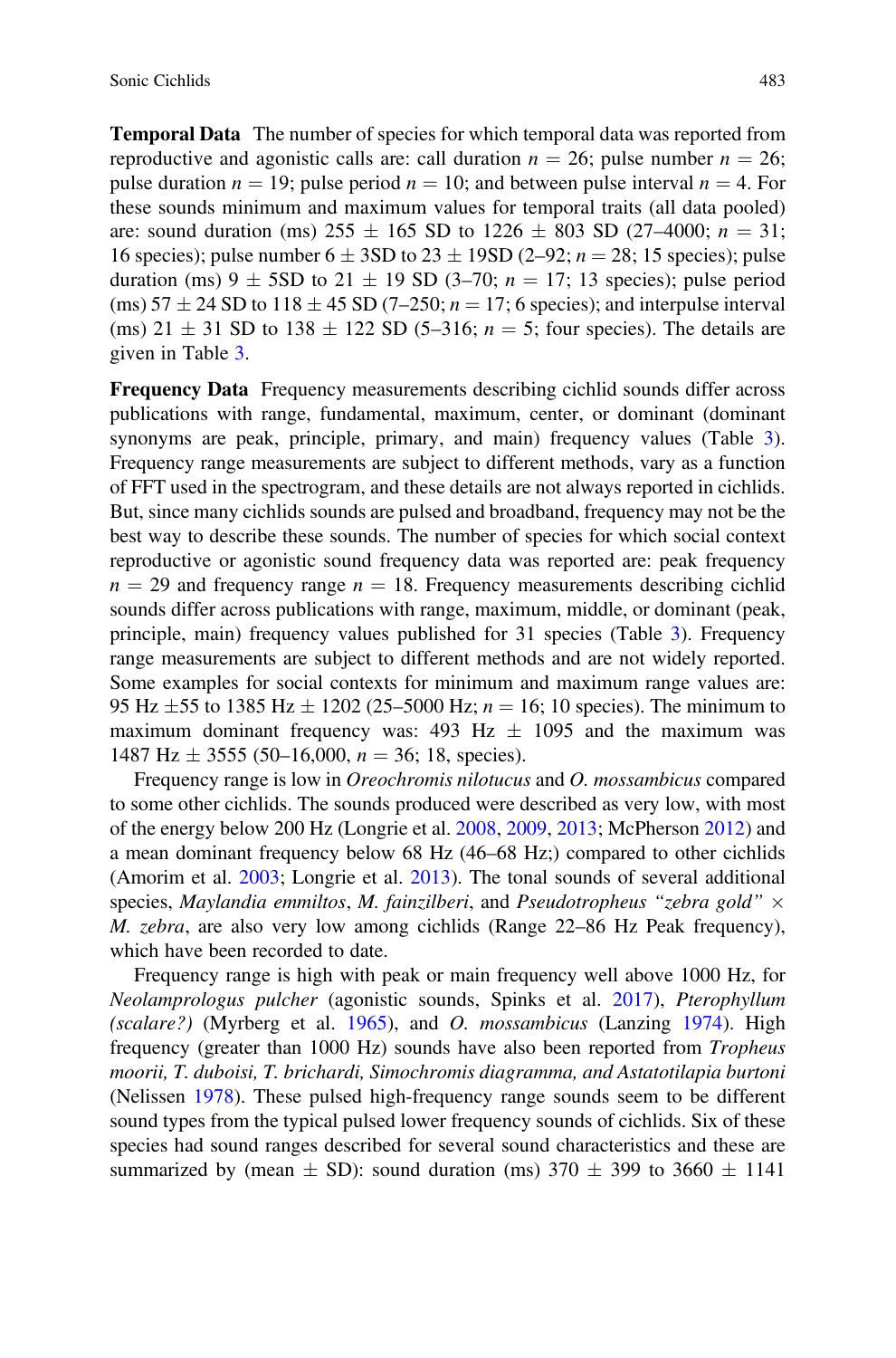(80–5000;  $n = 5$ ; five species); pulse number  $2 \pm 1$  to  $8 \pm 3$  (1–11;  $n = 6$ ; six species); pulse duration (ms)  $42 \pm 8$  to  $124 + 38$  (30–170;  $n = 5$ ; five species); and dominant frequency (Hz)  $3667 \pm 2021$  to  $12,833 \pm 1768$  (2500–16,000;  $n = 3$ ; three species). We excluded the higher frequency chewing call types from our final characterization of cichlid sound call parameters analysis below. It is important to note that while understudied feeding sounds even if incidental can have a significant impact on social behavior suggesting their use as foraging cues as observed in a group foraging cyprinid (Scholz and Ladich 2006).

Fish Size and Dominant Frequency In general, among teleosts with simple swimbladders, larger fish produce lower frequency sounds than do smaller fish (Demski et al. 1973; Fine et al. 1977; Myrberg and Riggio 1985). This applies to cichlids (Myrberg et al. 1965; Rowland 1978) and also to pomacentrids, which have similar swimbladder structure (Myrberg et al. 1993; Lobel and Mann 1995). The hypothesis is that sound quality in terms of amplitude and frequency is in large part a morphologically determined signal related to swimbladder and body size. It is a basic principle of underwater physics that larger swimbladders resonate at lower frequencies than smaller ones (Clay and Medwin 1977; Urick 1983). This association could provide a reliable indicator of male size to the listening female fish that is selecting among potential mates.

Body size is an important variable affecting ultimate reproductive success of male cichlids and many other fishes (Bisazza and Marin 1991; Hert 1990; Magnhagen and Kvarnema 1989; Myrberg et al. 1986; Noonan 1983). Two studies have demonstrated that, in fact, the dominant frequency of the courtship sound from two pomacentrid species does decrease with increasing male size (Myrberg et al. 1993; Mann and Lobel 1995). A preference for females to mate with larger males, producing lower frequency courtship calls, has been demonstrated experimentally for the bicolor damselfish, Stegastes partitus. Female choice in this pomacentrid is also strongly influenced by the vigorousness of male courtship activity (Myrberg et al. 1986; Knapp and Warner 1991). Vigor is defined by the rate at which males display courtship-swimming motions and simultaneously produce courtship sounds although Knapp and Warner (1991) did not include bioacoustics. An individual cichlid's sounds differ in call parameters relating to body size (Amorim et al. 2004; Simoes et al. 2008b; Bertucci et al. 2012a, b; Verzijden et al. 2010; Maruska et al. 2012). Frequency patterns could contribute to individual sound differences (Bertucci et al. 2012a, b). However, the frequency may not vary significantly between species (Amorim et al. 2008). It is still an open question as to whether the specific acoustic structure conveys specific information or whether it is merely the occurrence and rapidity of sound production, but not details, that matter for fish mate selection. The simplest information that might be communicated by a fish's sonic behavior may be an individual male's location, readiness to spawn, and or his overall vigor (Lobel 2001).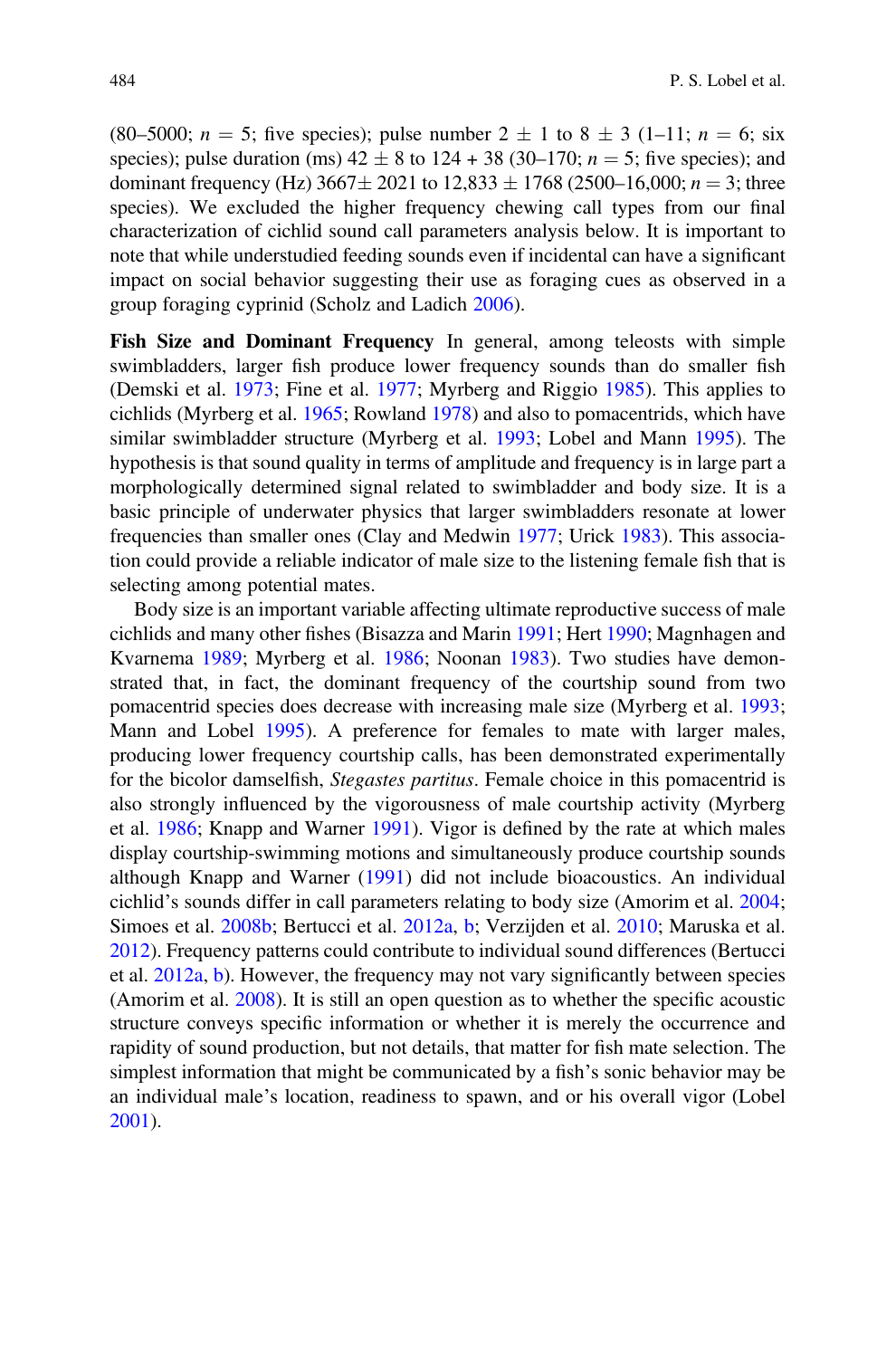#### 4.3 Aggression and Courtship

The typical sound produced by a cichlid during aggressive and courting behavior is a series of rapid low frequency (typically 200–600 Hz) pulses. The "grunting" and "clicking" cichlid sound types described by Van Staaden and Smith (2011) were distinguished by discernibility of the duration of the interpulse interval. These acoustic traits could provide signature differences among individuals (Bertucci et al. 2012a, b). The territorial cichlid males responded to conspecific sounds but not temporal coding modifications (Bertucci et al. 2013). These preliminary data support the hypothesis that cichlid sounds are temporally structured in a way that contains information that could be used in the mate selection process. This type of acoustic coding has long been documented and is common in insects and amphibians and marine mammals, and has been proposed for fishes as well (Myrberg et al. 1978; Kihslinger and Klimley 2002; Spanier 1979). For example, pulse coding of speciesspecific sounds is a well-known feature of the mating behavior of Drosophila and other arthropods (Ewing 1989). Male field crickets with longer calling-bout durations are preferred by females (Hedrick 1986). Acoustic communication is a demonstrated feature in amphibian sexual selection (Ryan 1985; Zelick et al. 1999). It seems reasonable to consider that if insects and amphibians are using pulsed sounds in mate selection then the same is possible, even likely, for some fishes.

The following example illustrates typical courtship associated sounds for three cichlid species and emphasizes the comparative details of interspecific variation in single pulse patterns. It is possible that specific waveform structure of single pulses is a product of the sound producing mechanism. Waveforms of courtship sounds for Maylandia zebra (formerly Pseudotropheus zebra, Stauffer et al. 1997), Mchenga (Copadichromis) conophoros, and Tramitochromis intermedius are shown in Fig. 2.

Individual fish can vary the type of sound produced in different behavioral contexts. Courtship and aggressive sounds are hard to distinguish acoustically by listening when played to humans through a loudspeaker. Sounds differ between agonistic and courtship contexts for Maylandia species (Simoes et al. 2008b). However, in one other cichlid, Pundamilia nyererei, sounds produced in different contexts were the same (Verzijden et al. 2010). Acoustic contests in a laboratory setting between males did not show a correlation between male size, increased fighting intensity, and call number (Amorim and Almada 2005). Studies of O. niloticus demonstrated that in male–male contests winners were quick to court, courtship duration was extended and their calls were greater in number with longer pulse durations and lower peak frequencies than previous contest losers (Amorim and Almada 2005), traits that correlate with increased fitness in other vertebrate species. Dyadic contests elicited agonistic sound production in *P. nyererei* (Verzijden et al. 2010). These sounds are associated with aggressive behavior between males.

*Mchenga* (*Copadichromis*) *conophoros* aggressive sounds (Fig. 4e, f and g) are composed of irregular and longer duration pulses, which are clearly distinguishable from the regular and distinct pulses that are seen in typical courtship sound patterns.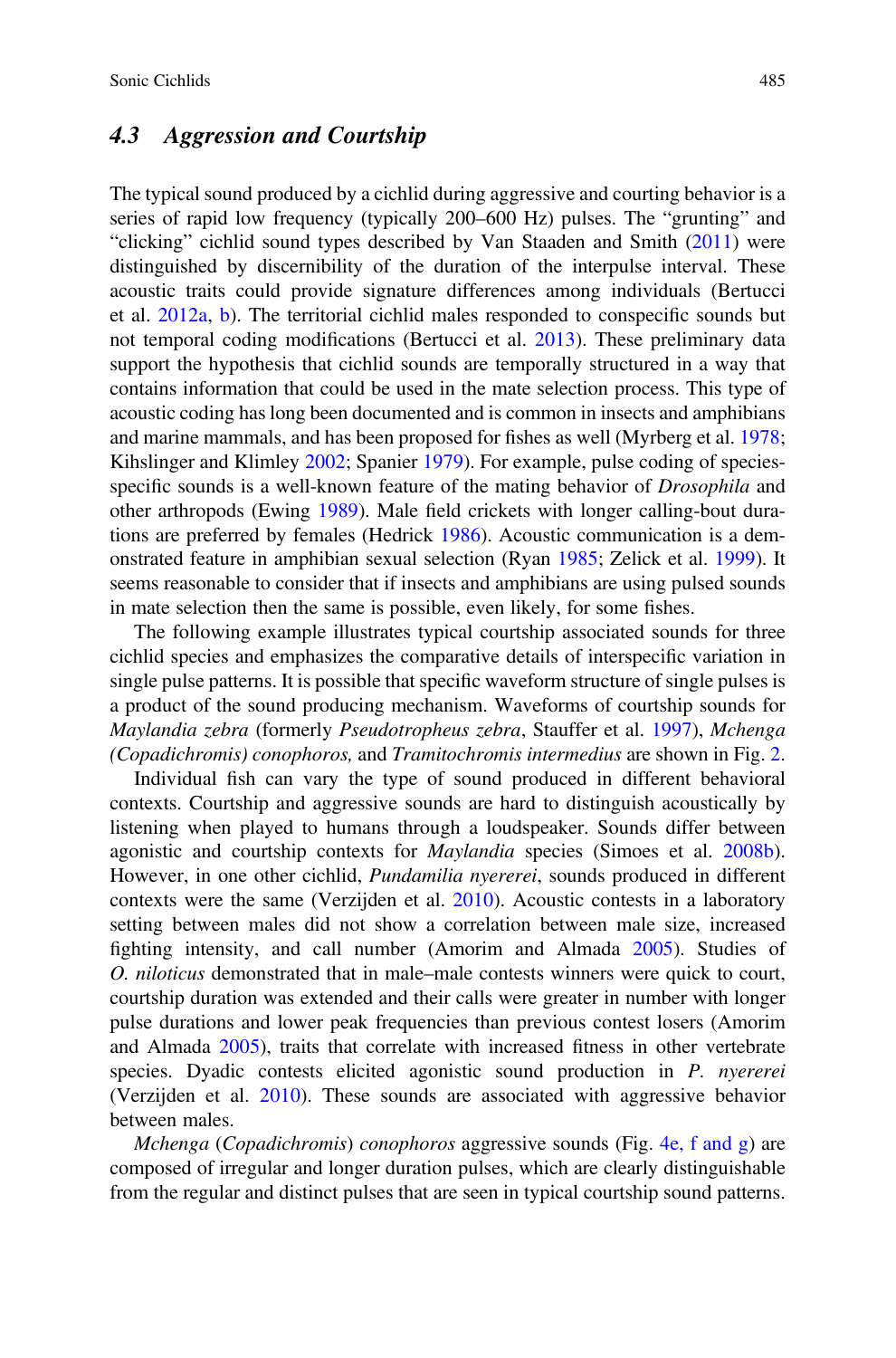#### 5 Playback Experiments

Early evidence demonstrated the ability for individual male recognition by female H. bimaculatus (Nobel and Curtis 1939). For future research, playback of sounds will be crucial to discern if sounds elicit a behavioral response, which would support the notion that the sounds have specific temporal encoding information. There have been, so far, a limited number of experimental studies on cichlids, which are summarized in Table 4. Playback experiments have demonstrated that a cichlid will respond to conspecific sounds (Rowland 1978). Rowland (1978) conducted behavioral studies to observe the reaction of cichlids to physical models and to the playback of those sound recordings during repeat model experiments. He presented dummy fish with and without playback of the fish's courtship-display-like and aggressive-display-like sounds as well as presentations with white noise and silence. There was no difference to fish response between white noise and silent dummies, but fish showed a significant response to dummies playing back conspecific sounds over silent dummies. Cichlid sound playback in another study resulted in listeners becoming less aggressive (Schwarz 1974b). Schwartz (1974a, b) found that male Archocentrus centrarchus responded to conspecific sounds and that in this species acoustic cues inhibited aggression. This species does not apparently produce a courtship-associated sound (Schwarz 1980). A preliminary study of neighboring O. mossambicus nest territory holding males were found to produce agonistic "thump" sounds which are not the typically multi-pulsed call (McPherson 2012) and observations of playback suggest a possible chorusing interaction by the lead caller of played-back sound. Bertucci et al. (2013) found that male cichlids during agonistic encounters responded to sounds in general, but not to modification of variation in temporal patterns. Auditory plasticity influences female cichlid hearing and there is overlap between female hearing in reproductive condition and male courtship songs indicating the importance of sound in reproductive communication (Maruska et al. 2012). Two studies found that females preferred males with natural calls compared to males with (a) noise with male (Maruska et al. 2012) and (b) silent with male in playback experiments (Verzijden et al. 2010). Estramil et al. (2014) experimentally demonstrated the multimodal nature of cichlid sounds with females only responding to sounds if live males are present.

#### 6 Species-Specific Sounds

Simple comparison of the pulse rate in the courtship calls of two sympatric species (but different genera) that live close together in Lake Malawi, Mchenga (Copadichromis) conophoros, and Tramitichromis intermedius, revealed statistically significant differences in pulse rate and pulse duration but not pulse number, call duration or inter-pulse duration (Lobel 1998). Lake Victoria cichlids (Verzijden et al. 2010) produce species-specific sounds. Maylandia spp. male courtship sounds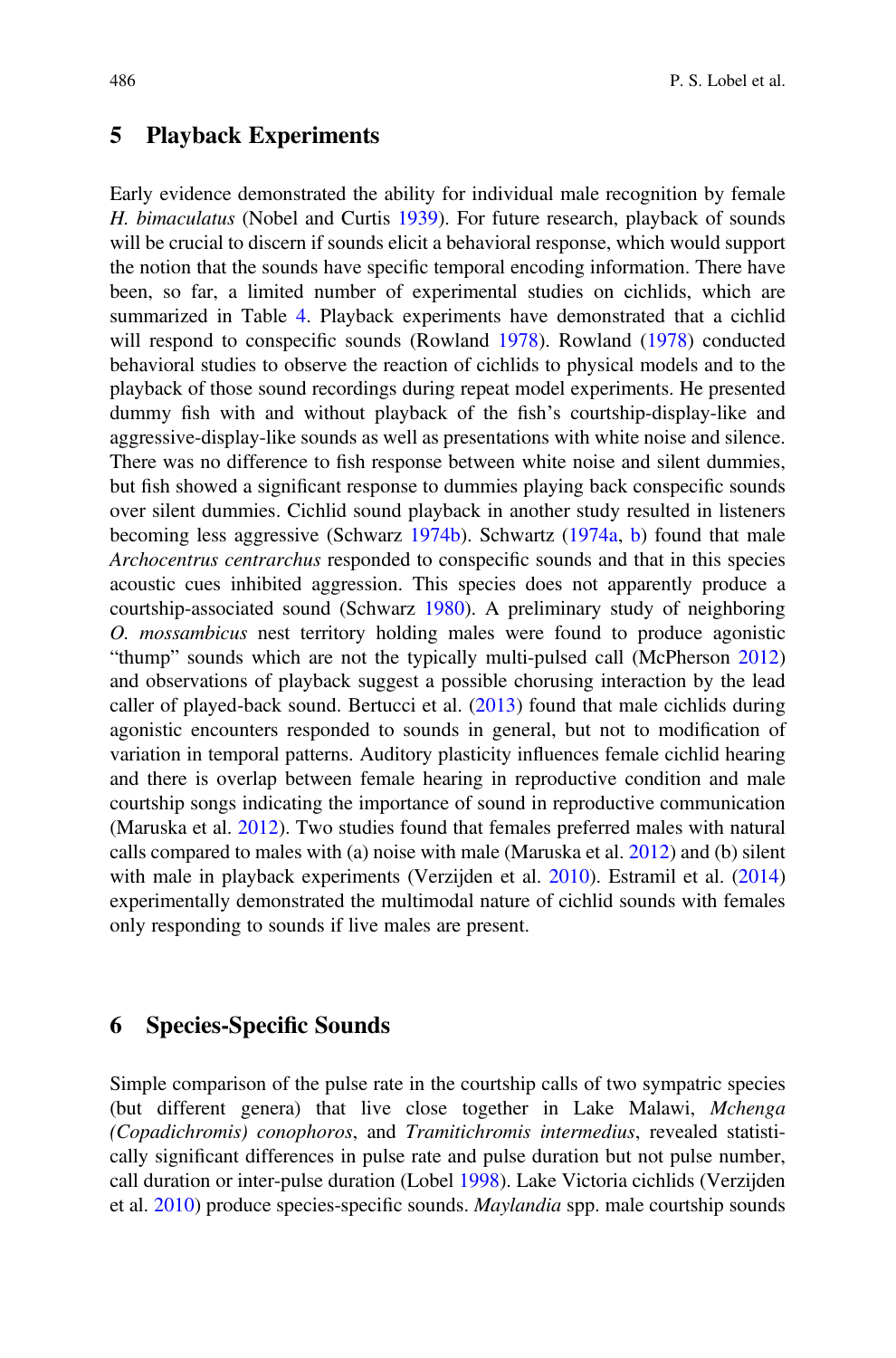differ in temporal acoustic traits (Amorim et al. 2008; Danley et al. 2012) and peak frequency (Amorim et al. 2004). Male courtship sounds of Lake Malawi cichlids differed among four congeneric and heterogeneric species with a more significant difference between congeners (Van Staaden and Smith 2011) and similar sounds for one pair of heterogeneric species. Male courtship calls of Lake Victoria cichlids, congeners, and heterogeneric species, are species specific (Verzijden et al. 2010). The importance of male calls to female listeners was shown experimentally to the female cichlid ear, with peak sensitivity occurring when females are in reproductive condition prior to the mouthbrooding phase (Maruska et al. 2012) in response to changing hormones demonstrating a peak in call sensitivity during reproductive conditioning. Yet, to date, no playback studies have examined the role of specific temporal or frequency trait differences among different species calls to the female listener. Studies examining contrasting differences in sound characteristics between the males of cichlid species are summarized in Table 5.

#### 6.1 Sonic Diversity and Color Patterns

Nelissen (1975, 1977, 1978) provided a detailed analysis of the sounds of some Lake Tanganyika cichlids and found that several species displayed different acoustic repertoires. The number of sonic displays produced by a species was negatively correlated with the number of color patterns that species displayed with its behavior (Nelissen 1978). Species could be substituting between visual acoustic diversity and sonic diversity. The most sonically diverse species (Tropheus spp.) displayed the fewest color changes. The sonically least active species, Simochromis spp. maybe using color pattern displays to communicate. Another species, Astatotilapia burtoni, was intermediate. Increased sound activity with behavior was found for *Tropheus* spp., which is mainly nocturnal, compared to the diurnally active *Simochromis* (Nelissen 1978). A similar pattern is well known in coral reef fish communities where many nocturnal species (e.g., holocentrids, pempherids, and sciaenids) are also among the most sonically active. More recently, Amorim et al. (2008) found that among five Lake Malawi cichlid fish species of the Maylandia (Pseudotropheus) zebra complex, that the male courtship acoustic signals differed significantly in the number of pulses and in pulse period. They reported that the largest differences in acoustic variables were found between the two sympatric Mphanga Rocks species P. emmiltos and P. fainzilberi, that, in contrast to the other three species, look (to us at least) very similar to each other in color and pattern.

#### 6.2 Silent Behavior and/or Non-acoustic Cichlids

Although many cichlids appear to make sounds with specific behavior, there have been several reported as being silent during certain behavioral interactions. This is an intriguing phenomenon and further study will be interesting. Ladich and Popper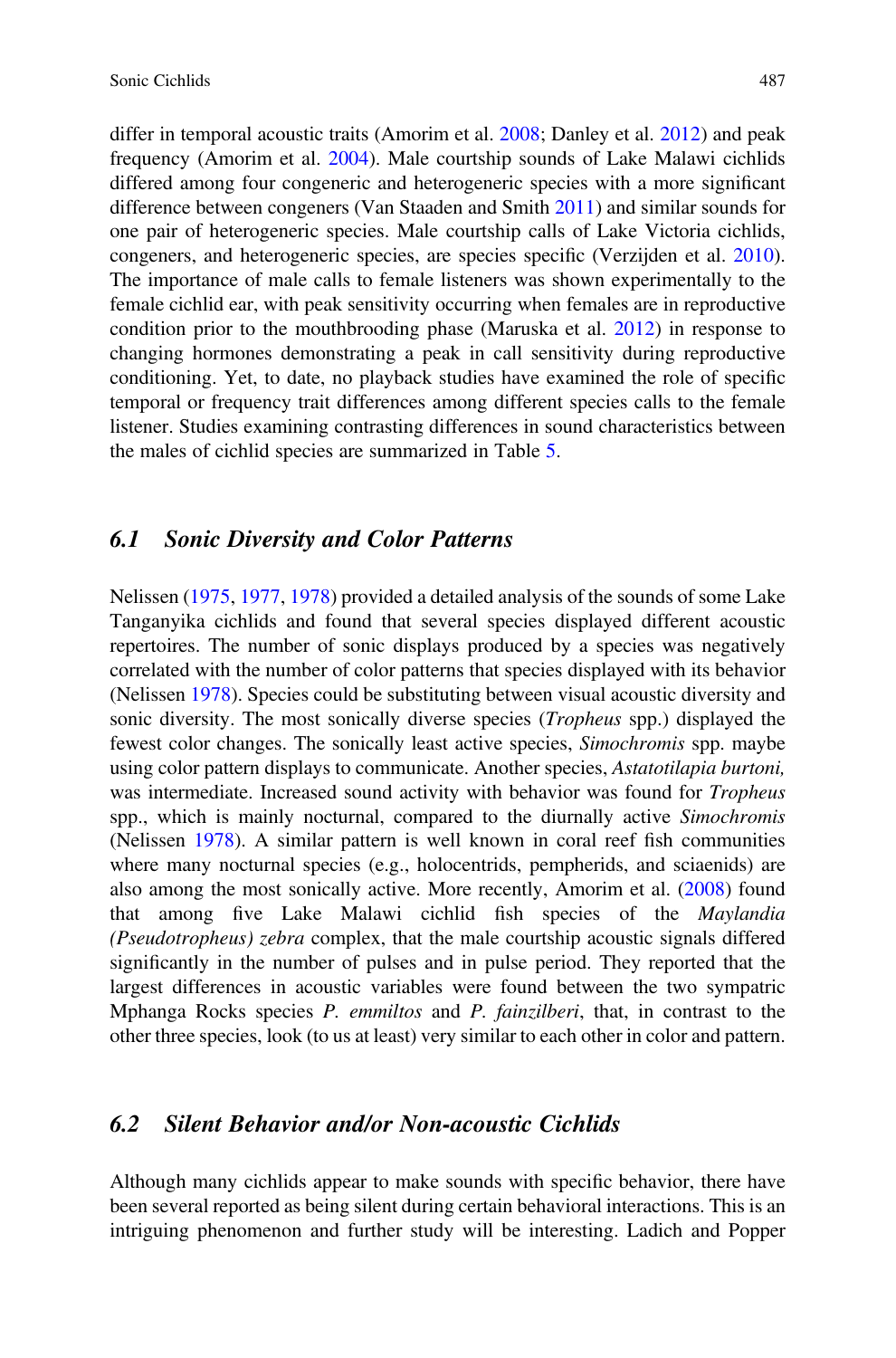(2001) refer to fish species that are not known to produce volitional sound as non-vocal. "Silent" is applied to fishes that have been examined for acoustic ability and found to lack it (Kaatz et al. 2010). Although many cichlids appear to make sounds with specific behavior, there have been 11 species reported as being silent during certain behavioral interactions (Table 6). Neolamprologus pulcher did not produce sounds during acoustically monitored social interactions (Pisanski et al. 2015, but see Spinks et al. 2017) although it did produce sounds when males were exposed to their image in a mirror (Spinks et al. 2017). The only evidence for possibly silent cichlid species is an anecdotal report found in Spinks et al. (2017) for Astatoreochromis allaudi, based on aquarium studies. Cyphotilapia frontosa lacked an acoustic response to electrical stimulation that did stimulate sounds in one other tested cichlid known to be a sound producer (Longrie et al. 2009). However, it should be emphasized that no behavioral studies of living social groups have yet been conducted for these species. The occurrence of these silent cichlid species raises the question as to whether this represents a secondary loss of this ability, or whether sounds in cichlids are independently derived. This exciting research is in its beginning phase of discovering which fish species may be making behaviorally relevant sounds. This is an intriguing phenomenon for further study.

Contexts that were well monitored and found to lack sound for all individuals tested in a species with other acoustic contexts included are listed in Table 6. Some examples are: Hemichromis bimaculatus courtship and spawning, brood care (Myrberg et al. 1965); A. nigrofasciata reproduction and male fighting (Myrberg et al. 1965); courtship, spawning, and guarding of fry in O. niloticus (Longrie et al. 2009); juveniles schooling and female during agonism, spawning, brooding, and fry release for Tramitichromis cf. intermedius (Ripley and Lobel 2004); Pterophyllum (scalare sp?) for schooling adults and parents on nest or with eggs, larvae, or fry without intruders (Myrberg et al. 1965) courtship associated A. *centrarchus* during spawning for H. multispinosa (Brown and Marshall 1978). Neolamprologus pulcher did not produce sounds during acoustically monitored social interactions including male–male agonism and courtship (Pisanski et al. 2015, but see Spinks et al. 2017). Female Tilapia mariae did not produce sounds during male–female and male–male agonistic interactions (Kottege et al. 2015). Courted males of Oreochromis mossambicus were silent when displayed by vocalizing males (Amorim et al. 2003). Individuals of the subpopulation Maylandia zebra "katale" only produced incidental patterned sounds on the territory while clearing gravel, not during visual courtship displays (Smith and Van Staaden 2009; Van Staaden and Smith 2011). There are additional unpublished data reported by Spinks et al. (2017) supporting silence in another cichlid species, Astatoreochromis allaudi, based on aquarium studies. It is possible that there is individual variation in vocal activity (Van Staaden and Smith 2011); therefore, a statistically adequate number of individuals should be investigated before concluding the sonic status of a species or a specific behavioral context.Relatively low-intensity acoustic activity has, so far, been observed in three cichlid species (Table 4). Calling with visual courtship displays was rare or absent in some individuals of two tested species (Maylandia zebra "katale" and Melanochromis auratus) compared to other sympatric species (Van Staaden and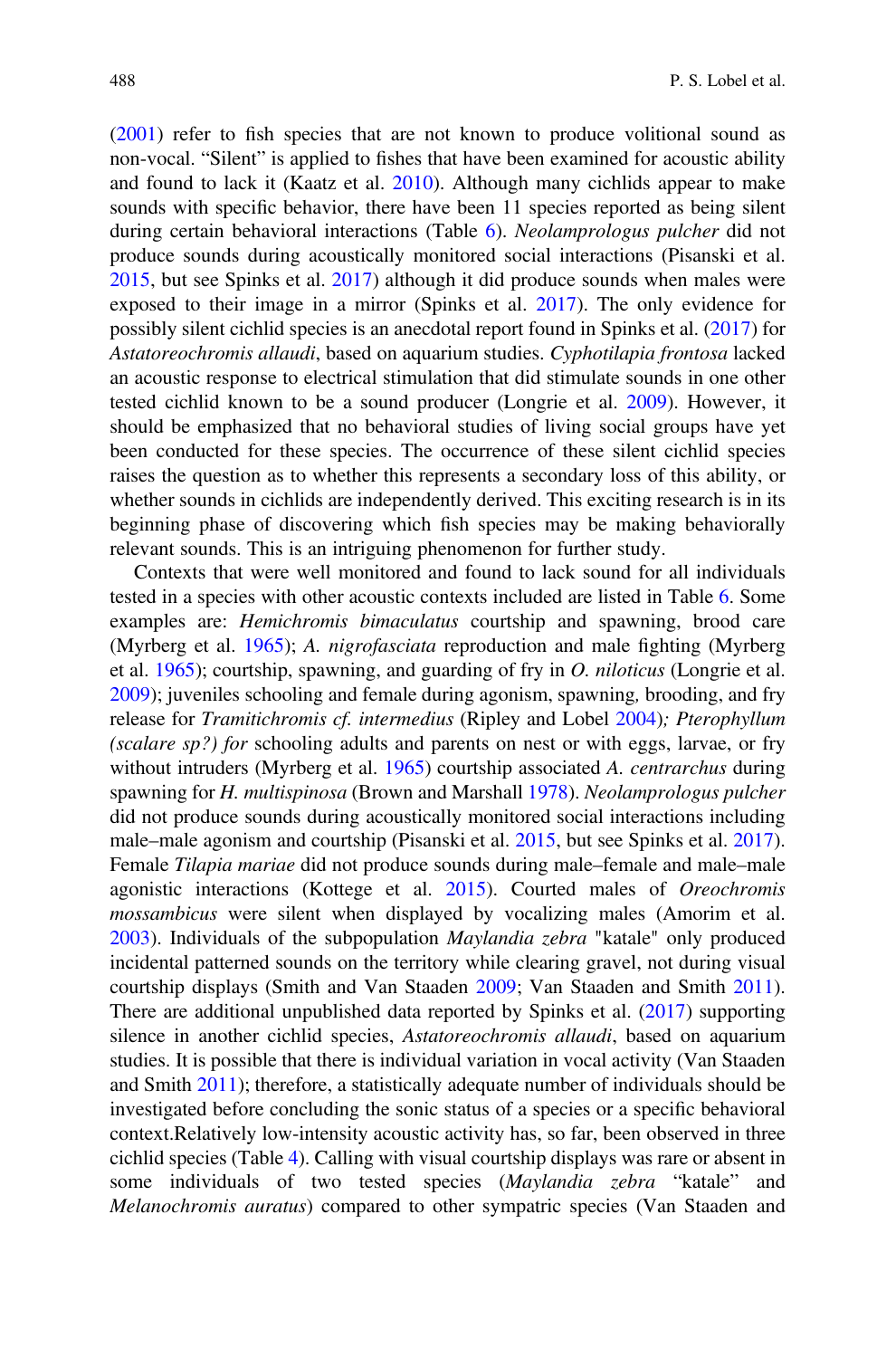| Species (current                          |                                                                                                                                |                                                                                                                                                                                                              |                                                                  |
|-------------------------------------------|--------------------------------------------------------------------------------------------------------------------------------|--------------------------------------------------------------------------------------------------------------------------------------------------------------------------------------------------------------|------------------------------------------------------------------|
| name, catalogue                           | Behavioral context <sup>a</sup> : Silent,                                                                                      |                                                                                                                                                                                                              | Literature                                                       |
| of fishes)                                | no sounds detected                                                                                                             | Acoustic                                                                                                                                                                                                     | cited                                                            |
|                                           | Contexts with no sounds detected $(n = 11$ species)                                                                            |                                                                                                                                                                                                              |                                                                  |
| Amatitlania<br>nigrofasciata              | Prespawning, courtship, A<br>(male-male fighting)                                                                              | A (female caller and male),<br>A (Nest defense female cal-<br>ler brooding)                                                                                                                                  | Myrberg et al.<br>(1965)                                         |
| Archocentrus<br>centrarchus               | Reproductive (male and<br>female): Cs, quiver, jerk,<br>dig, nip substratem<br>pseudoskim, aerate, jolt;<br>Fin-flick, yawn    | A                                                                                                                                                                                                            | Schwartz<br>(1980)                                               |
| Hemichromis<br>bimaculatus                | Non-aggressive courtship;<br>Cs; egg fanning; mate<br>exchange over eggs or<br>young; fin flicking over<br>young               | A (male and female); A (nest<br>defense female caller paren-<br>tal period egg incubation,<br>larvae, and free-swimming<br>young); A (female returned<br>to aquarium male caller), A<br>(male-male conflict) | Myrberg et al.<br>(1965)                                         |
| Herotilapia<br>multispinosa               | Cs                                                                                                                             | Cd. A                                                                                                                                                                                                        | Brown and<br>Marshall<br>(1978)                                  |
| Maylandia zebra<br>"katale"               | Cd (visual courtship display<br>without sound)                                                                                 | Male calls on territory while<br>gravel clearing                                                                                                                                                             | Smith and<br>Van Staaden<br>(2009)                               |
| <i><b>Oreochromis</b></i><br>mossambicus  | A (nearly always silent);<br>males which could be acting<br>as sneakers were silent while<br>courted by vocal courting<br>male | A (territorial male groups);<br>Cd; Cs; Nest associated<br>(male call in nest)                                                                                                                               | Amorim et al.<br>(2003)                                          |
| <b>Oreochromis</b><br>niloticus           | Cd, Cs, and A Free alevins<br>protection (female)                                                                              | A, Nest associated (fin dis-<br>play, dig, hover), A mouth<br>egg incubation (female)                                                                                                                        | Longrie et al.<br>(2013)                                         |
| Neolamprologus<br>pulcher                 | Cd, A (male–male aggres-<br>sive and submissive; female<br>submissive) lower frequency<br>sounds                               | None                                                                                                                                                                                                         | Pisanski et al.<br>$(2015)$ (but<br>see Spinks<br>et al. (2017)) |
| Pelmatolapia<br>mariae                    | A (male-male, male-<br>female)                                                                                                 | Nest associated female caller<br>paired male in area                                                                                                                                                         | Kottege et al.<br>(2015)                                         |
| Pterophyllum sp.<br>(probably<br>scalare) | School (adult group swim-<br>ming); mated pair alone on<br>nest with eggs, larvae, or<br>free-swimming fry                     | A (nest defense egg and lar-<br>vae, parent with free-<br>swimming fry, parent-<br>intruder aggression)                                                                                                      | Myrberg et al.<br>(1965)                                         |
| <b>Tramitichromis</b><br>intermedius      | Schooling (juveniles); A<br>(female), Cf (female court-<br>ship), Cs (female), brooding,<br>and fry release (females)          | C <sub>d</sub>                                                                                                                                                                                               | Ripley and<br>Lobel (2004)                                       |

Table 6 Cichlids displaying behaviors unaccompanied by sounds

 $A$  agonism, Cd male courtship display to female, Cs spawning

Female silence in courtship ("Cd") is implied by the presence of a male calling during courtship but was only scored as a silent context when specifically examined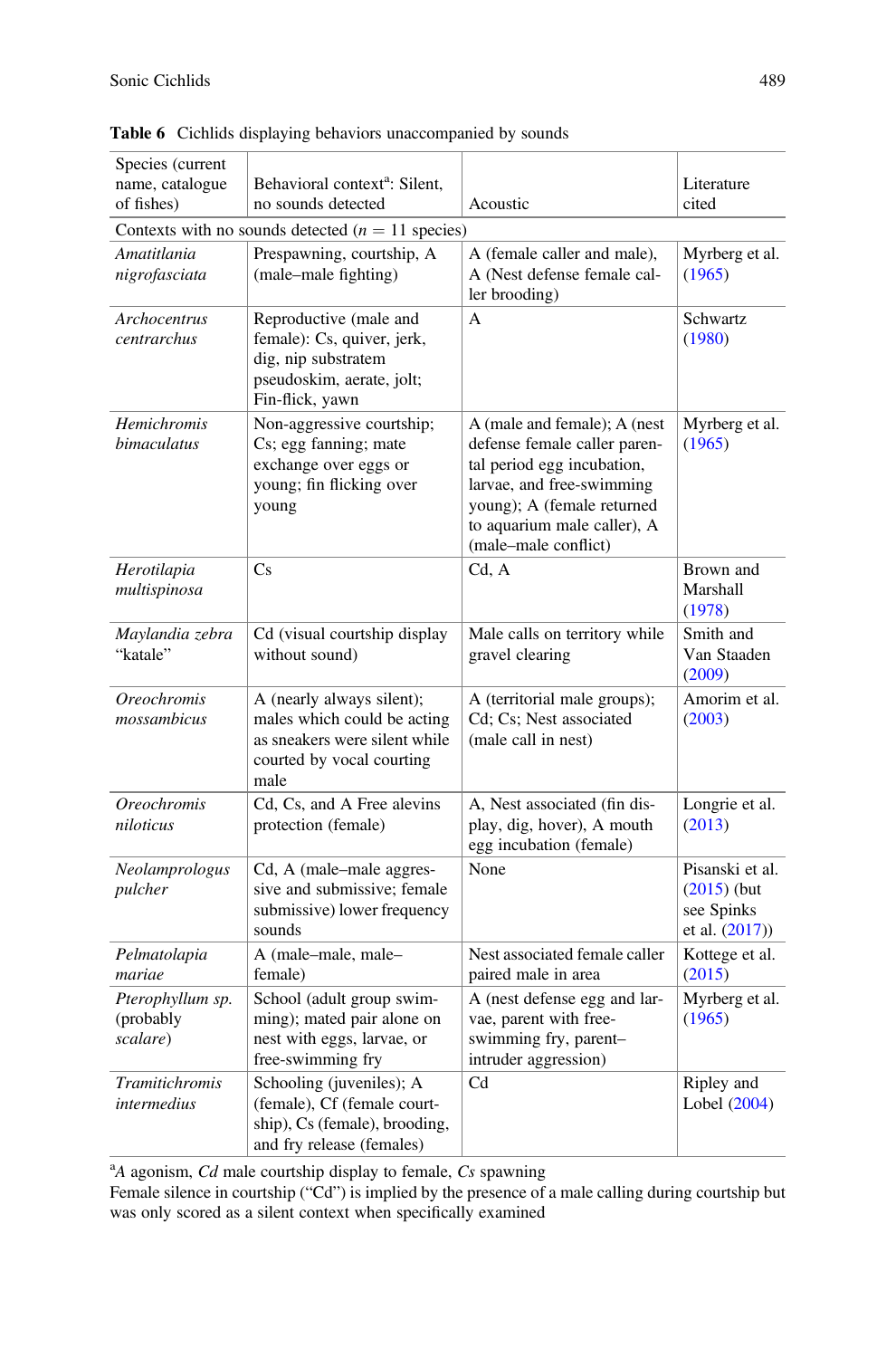Smith 2011). However, reproductive behaviors were also uncommon in the small aquarium population tested (Smith and Van Staaden 2009). Intraspecific agonistic interactions of non-territorial males and females in O. mossambicus were rarely associated with inter-pulsed sound production (Amorim et al. 2003) while territoriality was the condition under which males began calling in greater abundance. In another study, territorial O. mossambicus males were found to produce distinct agonistic "thump" and pulsed courtship sounds on nest territories in the field (McPherson 2012). More studies are required to explore this aspect of cichlid bioacoustics.

#### 7 Sound Detection and Hearing

The hearing abilities have not been measured in many cichlid species, compared to other taxa, and most of the work on the auditory system has examined ear or otolith morphology. The cichlid Sarotherodon macrocephala responds to underwater sound stimulation from 50 to 900 Hz with maximum sensitivity at 100 Hz (Fay and Popper 1975). This range of hearing sensitivity is typical for percoid type fishes without special morphological adaptations for hearing (e.g., ostariophysians, clupeids, Fay 1988; Popper and Fay 1973, 1993). The ears in both Old World Sarotherodon macrocephala and New World Aequidens pulcher are very similar to one another (Popper 1977). The otoliths of Cichlidae are diagnostic for the family (Gaemers 1984; Gaemers and Crapon de Crapona 1986). Sexual dimorphism in otoliths occurs in those haplochromine species that have a maximum male size greater than maximum female size (Gaemers and Crapon de Crapona 1986). The auditory sensitivity of the Malawi cichlid, Tramitichromis intermedius is correlated with the frequency range of sounds it produces during aggression and courtship (Ripley et al. 2002). The acoustic cichlid Astatotilapia burtoni's hearing is sensitive to its own call acoustic traits (Maruska et al. 2012) as is the hearing in Labidochromis caeruleus (Higgs et al. 2011). The peak hearing sensitivity of Tramitochromis intermedius corresponds with the dominant frequency of its courtship calls (Ripley et al. 2002).

Auditory psychophysiological data support the notion that fishes, in general, have peak auditory sensitivity below 1000 Hz (Fay 1988; Popper and Fay 1993). The fish's central (brain) and peripheral (ear) auditory systems are fully capable of processing: l) sound amplitude fluctuation with respect to both sensitivity and pattern discrimination and 2) sound source localization in azimuth and elevation (Fay 1988; Popper and Fay 1993). The response by females to pulsed courtship calls for mate selection has been demonstrated experimentally for a pomacentrid and is implicated in other fishes (Gerald 1971; Fine et al. 1977; Myrberg et al. 1978, 1986; Myrberg and Spires 1980; Schwarz 1985; Spanier 1979). That a cichlid can detect and learn response to sound has been demonstrated in Oreochromis aureus, which was behaviorally conditioned to associate a buzzer sound to being fed. Acoustic interaction between sexes is also suggested by results, which indicated that the courtship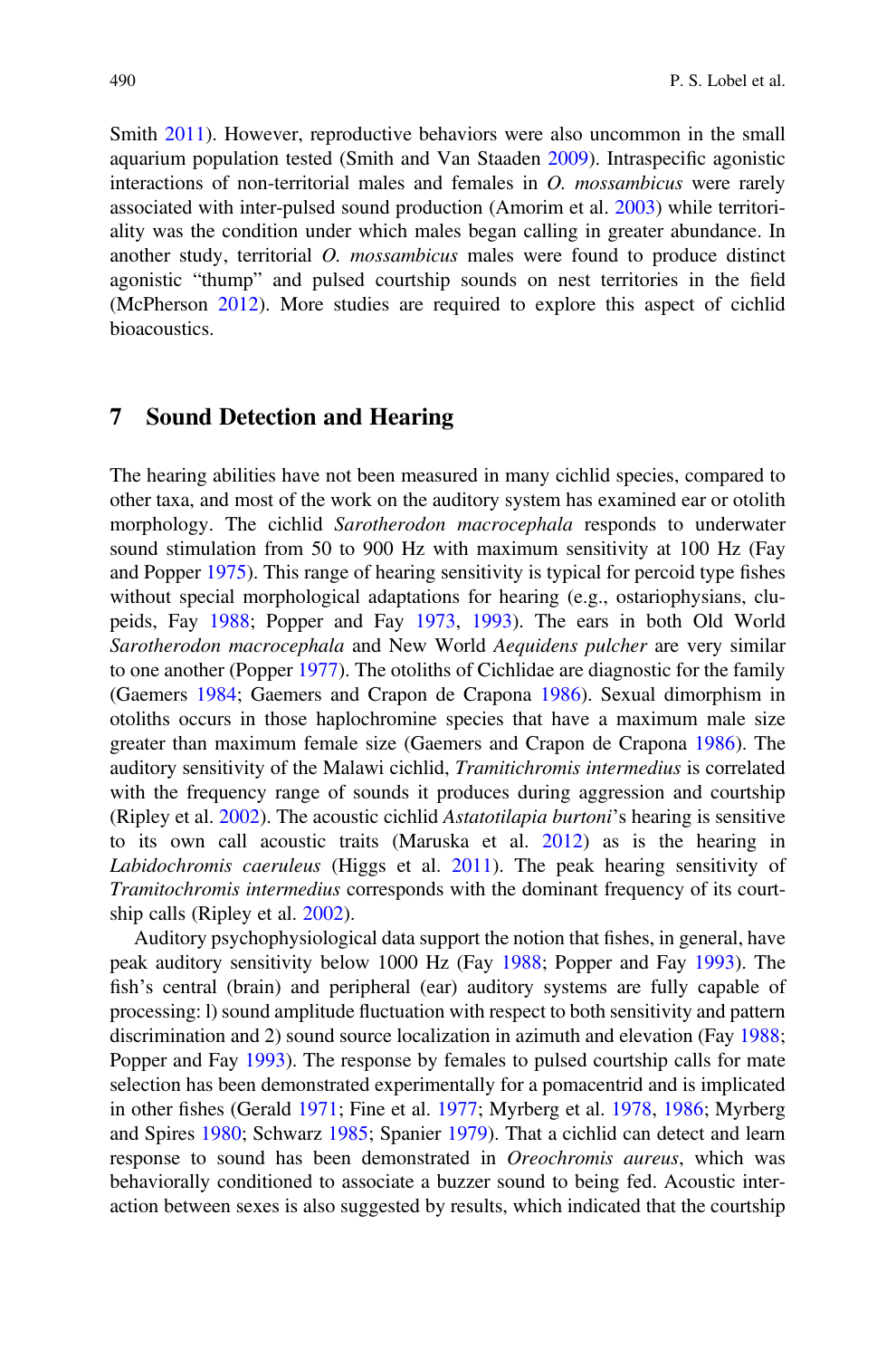sound produced by male Oreochromis mossambicus (syn. Sarotherodon, Tilapia mossambica) facilitated oviposition in females (Marshall 1972). Auditory plasticity in male and female Astatotilapia burtoni has been examined and could influence how social sounds are detected through the reproductive cycle (Maruska and Fernald 2010).

Lateral line systems of fishes are sensitive to water displacement as well as near field and likely low-frequency sound. Both the lateral line and the ear are innervated by the VIIIth cranial nerve (see Webb et al. 2021). Various cichlid genera possess at least eight trunk canal patterns (Webb 1990). Another potential sensory adaptation, which is very poorly understood, may involve enlarged sensory pores in the mandible. These pores are apparently linked to the lateral line and presumably, may have a role associated with enhanced sound detection (Konings 1995). This feature has been identified in the genera Aulonocara, Tramitichromis, and related species (Konings 1995; Turner 1996). How these lateral line and sensory pore patterns may be related to a cichlid's response to sounds is not known. The suggestion is that these mandibular pores function to detect sounds or vibrations produced by invertebrate prey moving beneath the sand (Janssen 1990; Konings 1995). The role of lateral line cues in fish communication is an emerging topic of study (Butler and Maruska 2015, 2016; Weeg and Bass 2000; Weeg et al. 2005).

### 7.1 Background Noise Interference

Background noises due to pumps, filters, lights, and echoes in aquarium settings make it difficult to conduct critical experiments in small aquaria on how cichlid fishes produce and respond to sounds (Nelissen 1991). Acoustic recordings and playbacks made in an aquarium may be potentially misleading when interpreting specific acoustic characteristics of fish sounds because of reflections and reverberations against the walls (Akamatsu et al. 2002; Hawkins 1973). The type of aquarium wall materials may also have an impact on sound recordings (Parmentier et al. 2014).

Background noises (e.g., aquarium pumps and filters) sometimes appear as dark horizontal bands in sonograms (Nelissen 1978) and can mask part or all of a fish's sound, making analysis difficult (Rowland 1978). The effects of constant aquarium noise on a cichlid's development and behavior may also be a concern. Damage to fishes' hearing can result from excessive noise (Banner and Hyatt 1973; Cox et al. 1987; Ha 1985; Popper and Clarke 1976). Experiments have shown that environmental noise reduces behavioral activity levels in a cichlid and could therefore also impact its acoustic display activity (Slabbekoorn et al. 2012).

The influence of aquarium noises on fish hearing and communication is important to determine from three perspectives. First, how such noise affects acoustic recordings is an analytical issue. Second, it is a potential problem when interpreting behavior in an aquarium because we do not know how this noise may directly interfere by masking fish communication. Third, the direct effect on hearing and the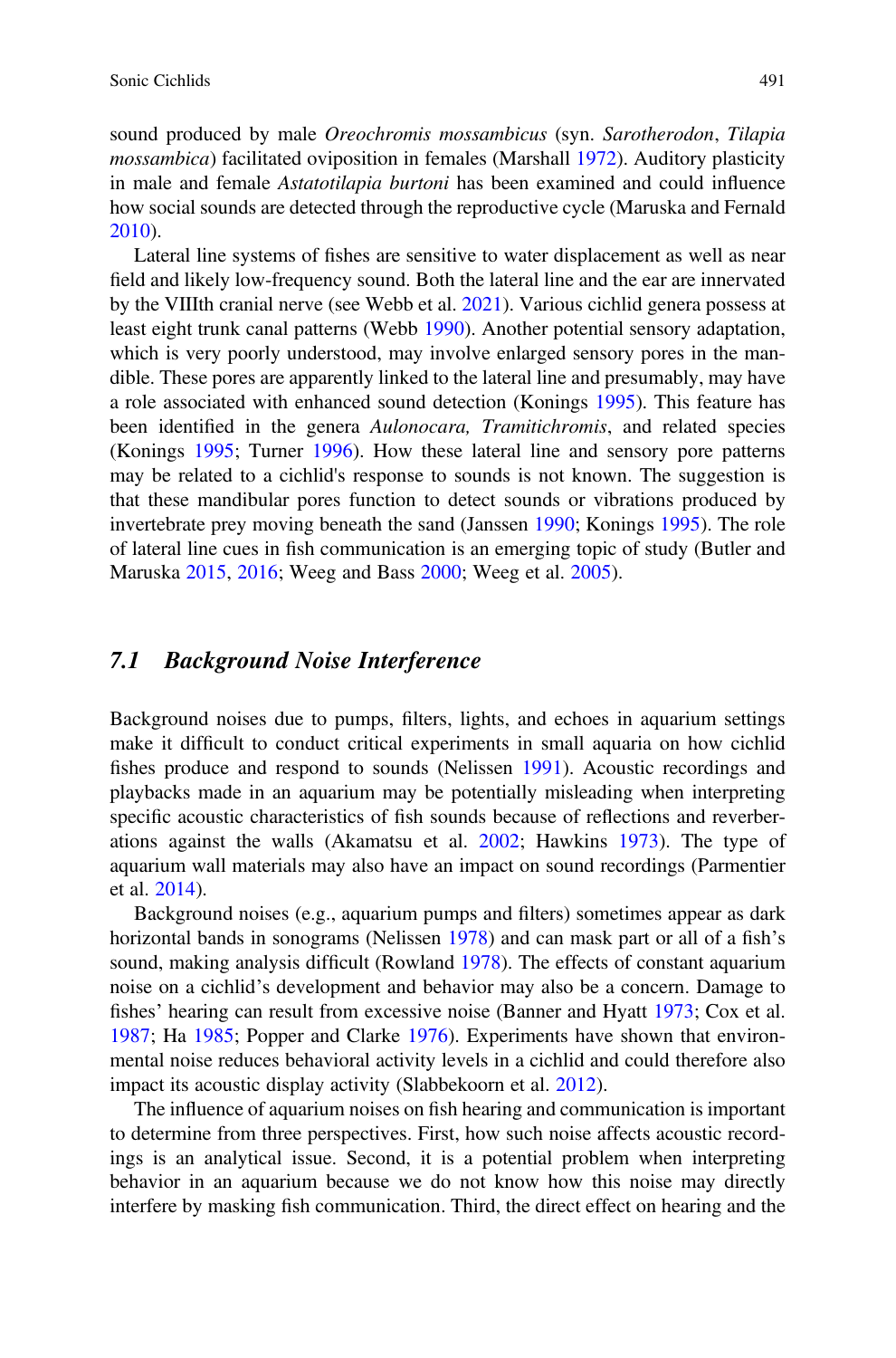development of hearing as fish are raised in captivity is an obvious concern. It is possible that fishes housed in high noise aquaculture and aquarium systems may have their hearing adversely impacted.

#### 8 Future Directions

Two alternative (but mutually compatible) hypotheses have been proposed to explain rapid and extensive speciation of cichlids, one based on morphological plasticity and the other on sexual selection by female mate choice (Greenwood 1991). Morphological plasticity is inherent in cichlids and enables rapid anatomical changes, especially in the feeding mechanism of which the pharyngeal jaws are a key component (Liem 1973, 1991; Greenwood 1973, 1991). Alternatively, sexual selection is based upon female choice between variants in male features, most notably coloration (Dominey 1984; Seehausen et al. 1999) and bower (nest) height and shape (Stauffer and Kellogg 1996). The hypothesis debate is based, in part, upon the premise that anatomical changes in the pharyngeal jaws are not affected by sexual selection (Greenwood 1991). If, however, the pharyngeal apparatus is important for sound production as well as feeding, then some features of the morphology may be linked to sexual selection (as related to sound production) as well as trophic specialization. For female choice to function on this basis, different pharyngeal morphologies would be expected to produce sounds with different qualities. Preliminary observations of individual pulse waveforms among cichlids and pomacentrids reveal such differences. The evidence available to date indicates that sound production is an integral part of cichlid behavior, including courtship. However, before its role in the speciation process can be evaluated, the role of sound communication in mate selection needs to be determined. Darwin (1874; pp. 366–367) argued, "It is almost certain that in [fishes] sound producing instruments have, at least in some cases, been developed through sexual selection as a means for bringing the sexes together." This hypothesis remains to be rigorously tested and although data is accumulating that suggests sounds do play an essential role in mate selection among cichlids, however, acoustics may not be the prime driver alone. Coincident signals of colors, fins and swimming, and odors may also be required to reinforce a female's choice of a mate. Most simply, sound with behavior could serve to be an initial attention attracting display without any deeper content to the acoustic signal. These hypotheses are ready for experimental testing.

Acoustic signals are involved in much of the social and reproductive behavior of many animals, and the behavioral influence of sounds has been extensively studied in these terrestrial groups. In contrast, research, to date, on the acoustic communication of fishes has primarily focused on the description of sounds, sonic morphology, and definition of the contexts in which sounds are produced. Progress in the field of fish bioacoustics has lagged behind that of terrestrial systems mainly due to limitations of technology and the logistical difficulty of research in the underwater environment. Recent advancements have provided better tools to successfully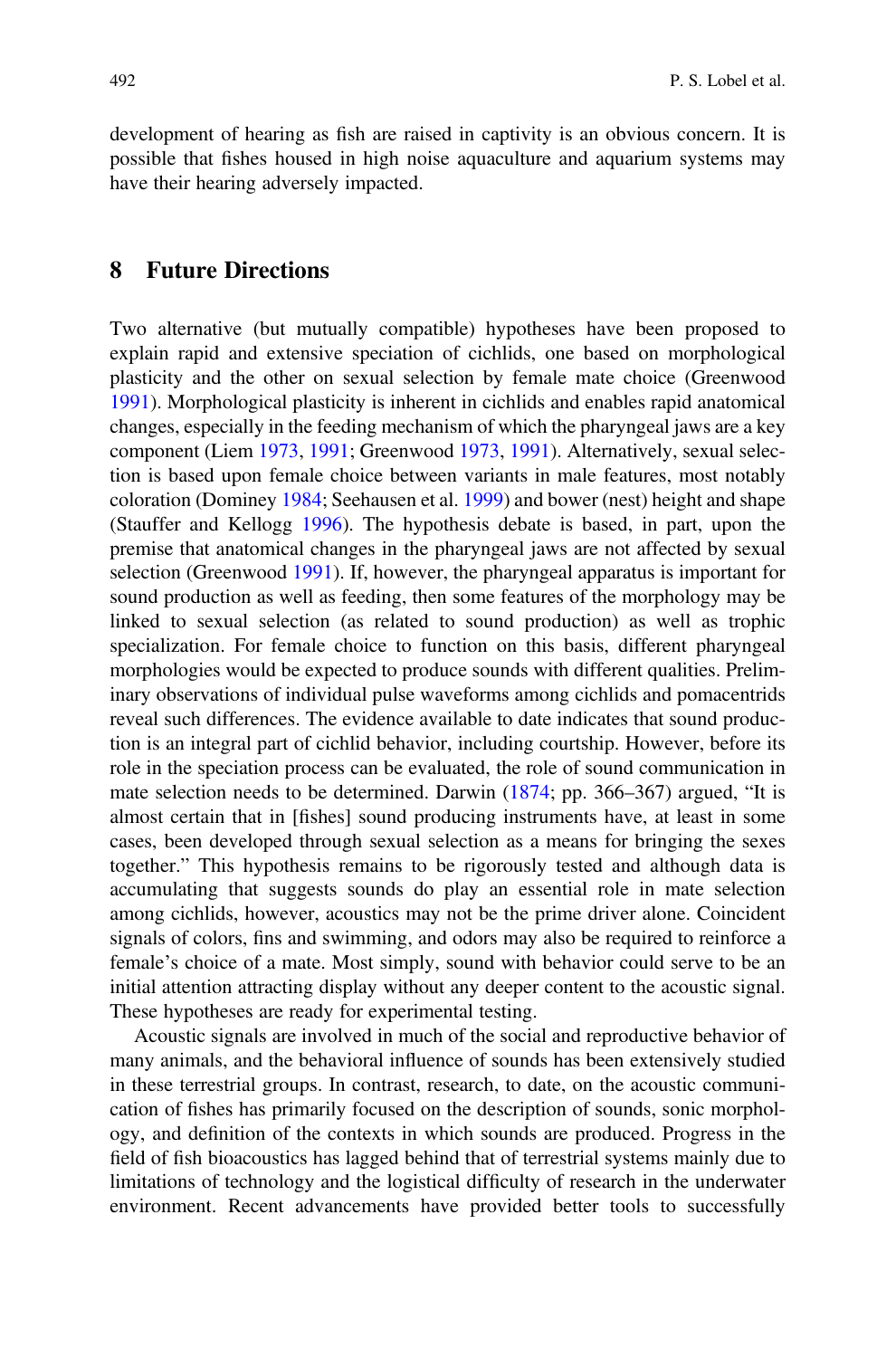conduct such studies and the number of fishes discovered making sounds has grown enormously in the last few decades (Rosenthal and Lobel 2006; Webb et al. 2008). Although it is now known that many fishes make sounds, only a limited number of studies have experimentally examined the behavioral significance of these sounds by using audio playback (Ladich 1997; Luczkovich and Keusenkothen 2007; Lugli 1997; Lugli et al. 2004; McKibben and Bass 1998; Myrberg et al. 1986; Myrberg and Riggio 1985; Rollo and Higgs 2008; Winn 1972; Yan and Popper 1991).

There is now ample evidence that cichlids, like many fishes, make distinct sounds associated with specific behaviors. The field of fish bioacoustics is making progress. However, to advance closer to the level of understanding that has been achieved in the studies of terrestrial animals, the next phase of research for fishes needs to focus on experiments using playback trials to determine on how sounds combined with visual and chemical cues are behaviorally relevant.

Acknowledgments We thank our Lab colleagues for their help and advice: Katie Mosharo, Lisa Lobel, David Mann, David Portnoy, and Janelle Morano. We also thank our many other colleagues for great discussions about cichlid sounds and evolution; especially A Bass, C Amorim, M Fine, L Kaufman, the late I Kornfield, F Ladich, G Lauder, the late K Liem, K McKaye, and J Stauffer. The cichlid literature database is part of a more extensive fish acoustics inventory lovingly maintained for decades by Ingrid Kaatz. Acoustic research in the Lobel Lab was funded by the Army Research Office (DAAG-55-98-1-0304) and the Department of Defense Legacy Resource Management Program (W912D4-06-2-0017, DACA87-01-H-0013) and the Office of Naval Research (N00014-91-J-1591 N00014-92-J-1969, MO 14-95-1-1324). Field research in Lake Malawi was funded by the World Wildlife Fund - U.S. (grant No. 6129). Logistic support was provided by the Malawi Parks and Wildlife Service, Lake Malawi National Park, and the World Wildlife Fund Lake Malawi Education Center.

#### **References**

- Akamatsu T, Okumura T, Novarini N et al (2002) Empirical refinements applicable to the recording of fish sounds in small tanks. J Acoust Soc Am 112(6):3073–3082
- Albertson RC, Kocher TD (2006) Genetic and developmental basis of cichlid trophic diversity. Heredity 97:211–221
- Albertson RC et al (1999) Phylogeny of a rapidly evolving clade: the cichlid fishes of Lake Malawi, East Africa. Proc Natl Acad Sci 96:5107–5110. <https://doi.org/10.1073/pnas.96.9.5107>
- Albertson RC, Streelman JT, Kocher TD (2003) Genetic basis of adaptive shape differences in the cichlid head. J Hered 94:291–301
- Albrecht H (1966) 2o. Tilapia mariae (Cichlidae) Kampf zweier Maenchen Encyclopedia Cinomatographica Film No. E603 1964
- Alexander RM (1966) Physical aspects of swimbladder function. Biol Rev 41:141–176. [https://doi.](https://doi.org/10.1111/j.1469-185X.1966.tb01542.x) [org/10.1111/j.1469-185X.1966.tb01542.x](https://doi.org/10.1111/j.1469-185X.1966.tb01542.x)
- Amorim MCP, Almada VC (2005) The outcome of male-male encounters affects subsequent sound production during courtship in the cichlid fish Oreochromis mossambicus. Anim Behav 69:595–601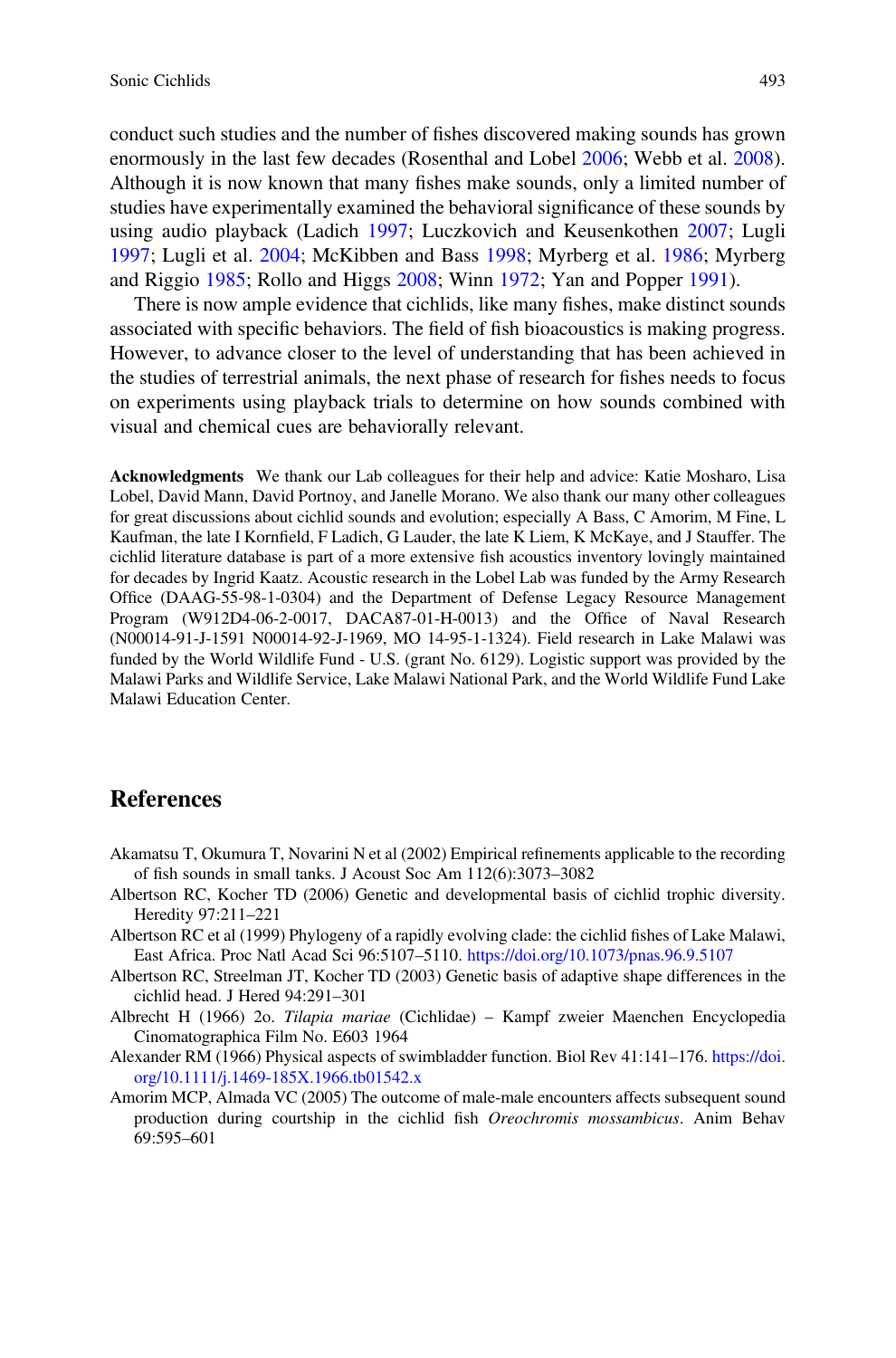- Amorim MCP, Fonseca PJ, Almada VC (2003) Sound production during courtship and spawning of Oreochromis mossambicus: male-female and male-male interactions. J Fish Biol 62:658–672
- Amorim MCP, Knight ME, Stratoudakis Y et al (2004) Differences in sounds made by courting males of three closely related Lake Malawi cichlid species. J Fish Biol 65:1358–1371
- Amorim MCP, Simoes JM, Fonseca PJ et al (2008) Species differences in courtship acoustic signals among five Lake Malawi cichlid species (Pseudotropheus spp.). J Fish Biol 72:1355–1368
- Baerends GP, Baerends-van Roon JM (1950) An introduction to the study of the ethology of the cichlid fishes Behaviour. Suppl 1: III–VII, 1–243
- Banner A, Hyatt M (1973) Effects of noise on eggs and larvae of two estuarine fishes. Trans Am Fish Soc 102:134–136
- Barlow GW (2000) The cichlid fishes: nature's grand experiment in evolution. Perseus Publishing, Cambridge
- Bass AH, Andersen K (1991) Inter- and intrasexual dimorphisms in the vocal control system of a teleost fish: motor axon number and size. Brain Behav Evol 37:204–214
- Bass AH, Baker R (1990) Sexual dimorphisms in the vocal control-system of a teleost fish: morphology of physiologically identified neurons. J Neurobiol 21:1155–1168
- Bass AH, Ladich F (2008) Vocal-acoustic communication: from neurons to behavior. In: Popper AN, Fay RR, Webb JF (eds) Fish bioacoustics. Springer handbook on auditory research. Springer, New York, pp 253–278. [https://doi.org/10.1007/978-0-387-73029-5\\_8](https://doi.org/10.1007/978-0-387-73029-5_8)
- Bauer J (1963) Lautaeusserungen bei Tilapia nilotica. Aquarium Terrarium Zeitschrift 16:171–172
- Baylis JR (1974) The behavior and ecology of Herotilapia multispinosa. Z Tierspychol 34:115–146
- Bertucci F, Beauchaud M, Attia J et al (2010) Sounds modulate males' aggressiveness in a cichlid fish. Ethology 1116:1179–1188
- Bertucci F, Attia J, Beauchaud M et al (2012a) Sounds produced by the cichlid fish Metriaclima zebra allow reliable estimation of size and provide information on individual identity. J Fish Biol 80:752–766
- Bertucci F, Scaion D, Beauchaud M et al (2012b) Ontogenesis of agonistic vocalizations in the cichlid fish Metriaclima zebra. C R Biologies 335:529–534
- Bertucci F, Attia J, Beauchaud M et al (2013) The relevance of temporal cues in a fish sounds: a first experimental investigation using modified signals in cichlids. Anim Cogn 16:45–54
- Betancur-R R, Wiley EO, Arratia G et al (2017) Phylogenetic classification of bony fishes. BMC Evol Biol 17:162
- Blais J, Plenderleith M, Rico C et al (2009) Assortative mating among Lake Malawi cichlid fish populations is not simply predictable from male nuptial colour. BMC Evol Biol 9:53. [https://doi.](https://doi.org/10.1186/1471-2148-9-53) [org/10.1186/1471-2148-9-53](https://doi.org/10.1186/1471-2148-9-53)
- Blaxter JHS (1981) The swimbladder and hearing. In: WN Tavolga, AN Popper and RR Fay (eds). Hearing and sound communication in fishes. Springer-Verlag, New York, pp 61–70
- Bisazza A, Marin G (1991) Male size and female mate choice in the eastern mosquitofish. Copeia 1991:728–733
- Bolgan M, Amorim MCP, Fonseca PJ et al (2018) Acoustic complexity of vocal fish communities: a field and controlled validation. Sci Rep 8:10559. <https://doi.org/10.1038/s41598-018-28771-6>
- Bradbury JW, Vehrencamp SL (1998) Principles of animal communication Sinauer Associates, Inc, Sunderland
- Brantley RK, Tseng J, Bass AH (1993) The ontogeny of intersexual and intrasexual vocal muscle dimorphisms in a sound-producing fish. Brain Behav Evol 42:336–349
- Brown DH, Marshall JA (1978) Reproductive behaviour of the rainbow cichlid, Herotilapia multispinosa (Pisces, Cichlidae). Behaviour 68:299–322
- Burress ED (2016) Ecological diversification associated with the pharyngeal jaw diversity of Neotropical cichlid fishes. J Anim Ecol 85:302–313. <https://doi.org/10.1111/1365-2656.12457>
- Butler JM, Maruska KP (2015) The mechanisensory lateral line is used to assess opponent s and mediate aggressive behaviors during territorial interactions in an African cichlid fish. J Exp Biol 218:3284–3294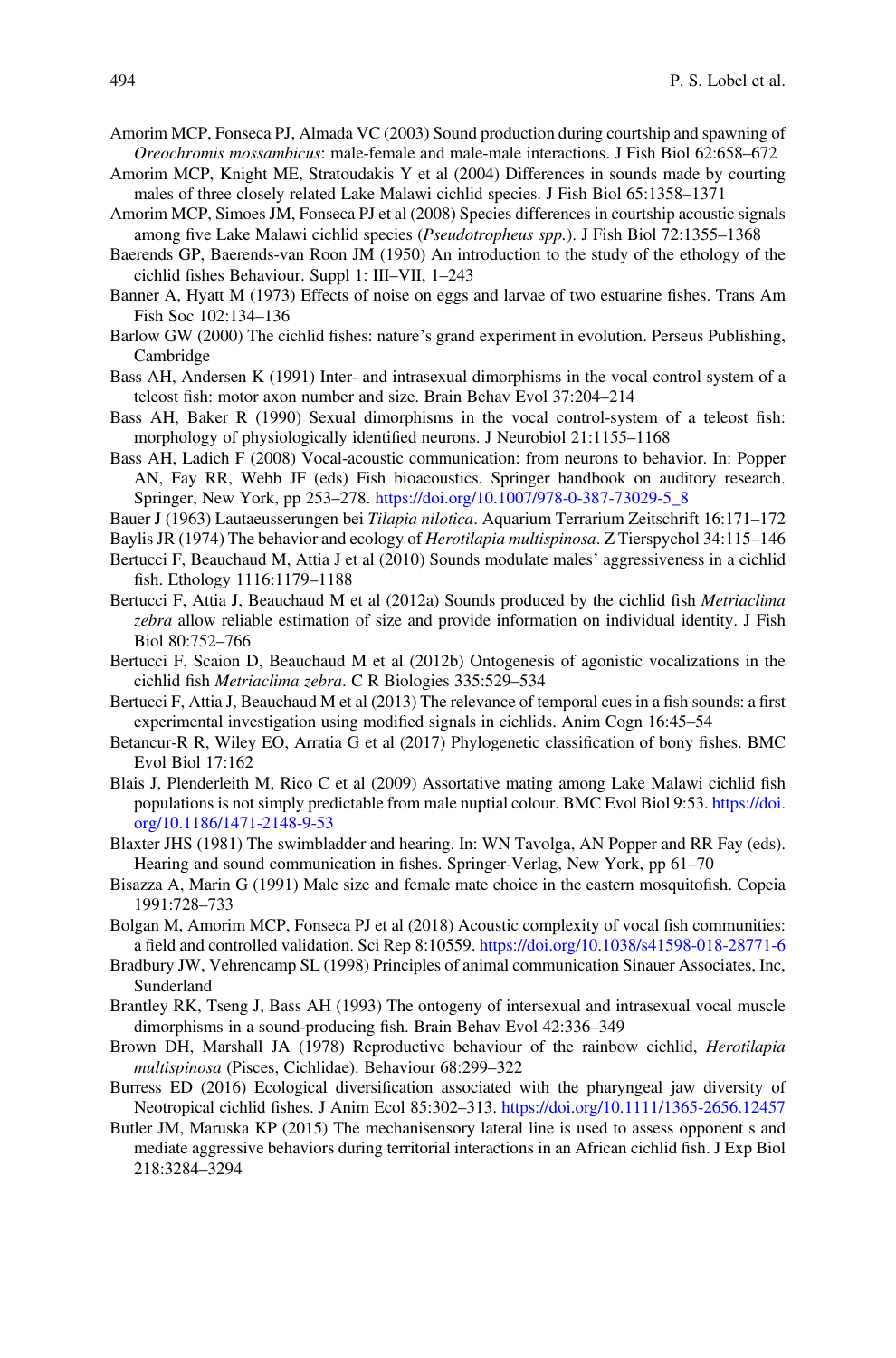- Butler JM, Maruska KP (2016) The mechanisensroy lateraline system mediates activation of socially-relevant brain regions during territorial interactions. Front Behav Neurosci 10:93. <https://doi.org/10.3389/fnbeh.2016.00093>
- Casciotta JR, Arratia G (1993) Jaws and teeth of American cichlids (Pisces: Labroidei). J Morphol 217:1–36
- Chien AK (1973) Reproductive behaviour of the angelfish Pterophyllum scalare (Pisces: Cichlidae) II. Influence of male stimuli upon the spawning rate of females. Anim Behav 21(3):457–463
- Claes G, De Vree F (1991) Kinematics of the pharyngeal jaws during feeding in Oreochromis niloticus. J Morphol 208:227–245
- Clay CS, Medwin H (1977) Acoustical oceanography: principles and applications. John Wiley & Sons, New York
- Connaughton MA, Fine ML, Taylor MH (2002) Weakfish sonic muscle: influence of size, temperature and season. J Exp Biol 205:2183–2188
- Couldridge VCK, Alexander GJ (2002) Color patterns and species recognition in four closely related species of Lake Malawi cichlid. Behav Ecol 13:59–64
- Cox M, Rogers P, Popper AN, Saidel WM (1987) Anatomical effects of intense tone stimulation in the goldfish ear: dependence on soundpressure level and frequency. J Acoust Soc Am Suppl 1 (81):57
- Danley PD, Husemann M, Chetta J (2012) Acoustic diversity in Lake Malawi's rock-dwelling cichlids. Environ Biol Fish 93:23–30
- Darwin C (1874) The descent of man, 2nd edn. Caldwell Publications, New York
- Demski LS, Gerald JW, Popper AN (1973) Central and peripheral mechanisms of teleost sound production. Am Zool 13:1141–1167
- Dominey WJ (1984) Effects of sexual selection and life history on speciation: species flocks in African cichlids and Hawaiian Drosophila. In: AA Echelle, I Cornfield (eds) Evolution of fish species flocks. University of Maine at Orono Press, Orono, pp 231–250
- Echelle AA, Kornfield I (eds) (1984) Evolution of fish species flocks. University of Maine at Orono Press, Orono
- Egger B, Obermuller B, Eigner E et al (2008) Assortative mating preferences between colour morphs of the endemic Lake Tanganyika cichlid genus *Tropheus*. Hydrobiologia 615:37–48
- Estramil N, Bouton N, Verzijden MN et al (2014) Cichlids respond to conspecific sounds but females exhibit no phonotaxis without the presence of live males. Ecol Freshw Fish 23:305–312
- Ewing AW (1989) Mechanisms of sound production. In: AW Ewing (ed) Arthropod bioacoustics, neurobiology and behavior, Edinburgh University Press, pp 16–57
- Fange R (1966) Physiology of the swimbladder. Physiol Rev 46:299–322
- Fay RR (1988) Hearing in vertebrates: a psychophysics data book. Hill-Fay Associates, Winnetka
- Fay RR, Popper AN (1975) Modes of stimulation of the teleost ear. Exper Biol 62:379–387
- Fernald RD (1975) Fast body turns in a cichlid fish. Nature 258:228–229
- Fine ML, McElroy D, Rafi J et al (1996) Lateralization of pectoral stridulation sound production in the channel catfish. Physiol Behav 60:753–757
- Fine ML, Winn HE, Joset L, Perkins PJ (1977) Temporal aspects of calling behavior in the oyster toadfish Opsanus tau. Fish Bull 75(4):871–874
- Fryer G, Iles TD (1972) The cichild fishes of the Great Lakes of Africa: their biology and evolution. Oliver and Boyd, Edinburgh
- Gaemers PAM (1984) Taxonomic position of the cichlidae (Pisces, Perciformes) as demonstrated the morphology of their otoliths. Neth J Zool 34:566–595
- Gaemers PAM, Crapon de Crapona MD (1986) Sexual dimorphism in otoliths of Haplochromines (Pisces, Cichlidae). Ann Musee Roy Afr Centr Soc Zool 251:151–155
- Galis F, Metz JAJ (1998) Why are there so many cichlid species? Trends Ecol Evol 13:1–2
- Gerald JW (1971) Sound production during courtship in six species of sunfish (Centrarchidae). Evolution 25:75–87
- Greenwood PH (1973) Morphology, endemism and speciation in African cichlid fishes. Verh Dtsch Zool Ges 66:115–124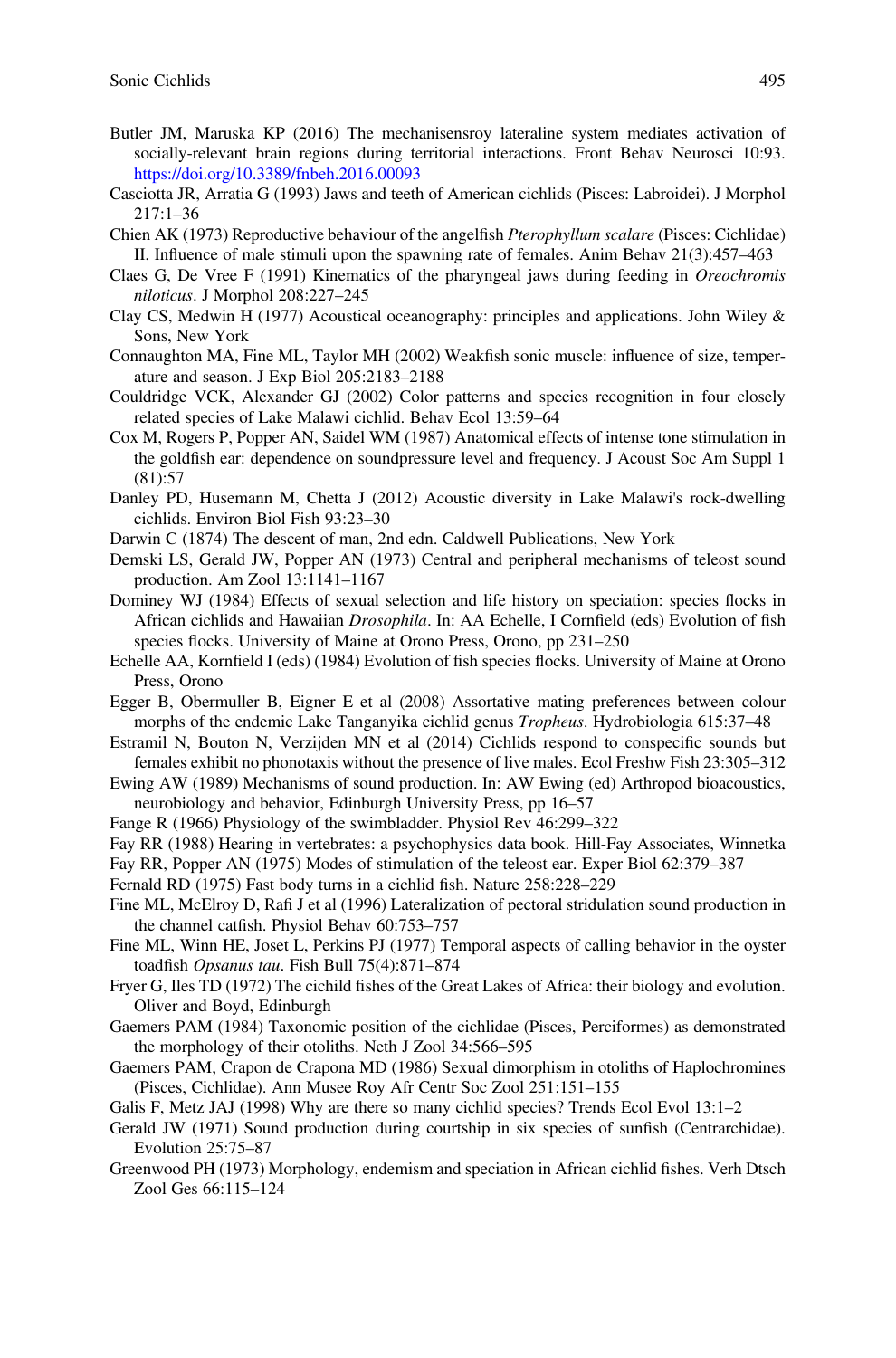- Greenwood PH (1991) Speciation. In: Keenleyside MHA (ed) Cichlid fishes—behaviour, ecology, and evolution. Chapman and Hall, London, pp 86–102
- Guest WC, Lasswell JL (1978) A note on courtship behavior and sound production of red drum. Copeia 1978:337–338
- Ha SJ (1985) Evidence of temporal hearing loss (temporary threshold shift) in fish subjected to laboratory ambient noise. Proc Penn Acad Sci 59:78
- Hallacher LE (1974) The comparative morphology of extrinsic gasbladder musculature in the scorpionfish genus Sebastes (Pisces: Scorpaenidae). Proc Calif Acad Sci 40:59-86
- Hawkins AD (1973) The sensitivity of fish to sounds. Oceanogr Mar Biol 11:291–340
- Hawkins AD (1986) Underwater sound and fish behaviour. In: Pitcher T (ed) Behavior of teleost fishes. Chapman & Hall, London, pp 129–169
- Hawkins AD, Myrberg AA (1983) Hearing and sound communication underwater. In: Lewis B (ed) Bioacoustics: a comparative approach. Academic Press, London
- Hedrick AV (1986) Female preferences for male calling bout duration in a field cricket. Behav Ecol Sociobiol 19:73–77
- Hert E (1990) Factors in habitat Pseudotropheus aurora (Pisces: Cichlidae), an introduced species to a species-rich community of Lake Malawi. J Fish Biol 36:853–865
- Higgs DM, Barkley AN, Radford CA (2011) Acoustic communication in the electric yellow cichlid, Labidochromis caeruleus. J Acoust Soc Am 129:2435
- Hirata NR, Fernald RD (1975) Non-intentional sound production in a cichlid fish (Hemichromis burtoni, Gunther). Exp Dermatol 31:299–300
- Huysseune A (1995) Phenotypic plasticity in the lower pharyngeal jaw dentition of Astatoreochromis alluaudi (Teleostei: Cichlidae). Arch Oral Biol 40:1005–1014
- Janssen J (1990) Localization of substrate vibrations by the mottled Sculpin (Cottus bairdi). Copeia 1990:349. <https://doi.org/10.2307/1446340>
- Kaatz IM (2002) Multiple sound producing mechanisms in teleost fishes and hypotheses regarding their behavioural significance. Bioacoustics 12(2/3):230–233
- Kaatz IM, Stewart DJ, Rice AN, Lobel PS (2010) Differences in pectoral fin spine morphology between vocal and silent clades of catfishes (order Siluriformes): ecomorphological implications. Curr Zool 56:73–89
- Kaatz IM, Rice AA, Lobel PS (2017) How fishes use sound: quiet to loud and simple to complex signaling. In: Farrell AP (ed) Reference model in life science: encyclopedia of fish physiology: from genome to environment. Elsevier, Amsterdam, pp 1–12
- Kasumyan AO (2008) Sounds and sound production in fishes. J Ichthyol 48:981–1030
- Kasumyan AO (2009) Acoustic signaling in fish. J Ichthyol 49:963–1020
- Kaufman LS, Liem KF (1982) Fishes of the suborder Labroidei (Pisces: Perciformes): phylogeny, ecology and evolutionary significance. Breviora 472:1–19
- Keenleyside MHA (1991) Cichlid fishes; behviour, ecology and evolution. Chapman and Hall, London
- Kidd MR, Danley PD, Kocher TD (2006) A direct assay of female choice in cichlids: all the eggs in one basket. J Fish Biol 68:373–384
- Kihslinger RL, Klimley AP (2002) Species identity and the temporal characteristics of fish acoustic signals. J Comp Psychol 116:210–214
- Knapp R, Marchaterre MA, Bass AH (1999) Early development of the motor and premotor circuitry of a sexually dimorphic vocal pathway in a teleost fish. J Neurobiol 38:475–490
- Knapp RA, Warner RR (1991) Male parental care and female choice in the bicolor damselfish, Stegastes partitus: bigger is not always better. Anim Behav 41:747–756
- Knight ME, Turner GF (2004) Laboratory mating trials indicate incipient speciation by sexual selection among populations of the cichlid fish Pseudotropheus zebra from Lake Malawi. P Roy Soc Lond B Biol 271:675–680
- Kocher TD (2004) Adaptive evolution and explosive speciation: the cichlid fish model. Nature Rev Genet 5:288–298
- Konings A (1995) Malawi cichlids in their natural environment habitat. Cichlid Press, St. Leon Rot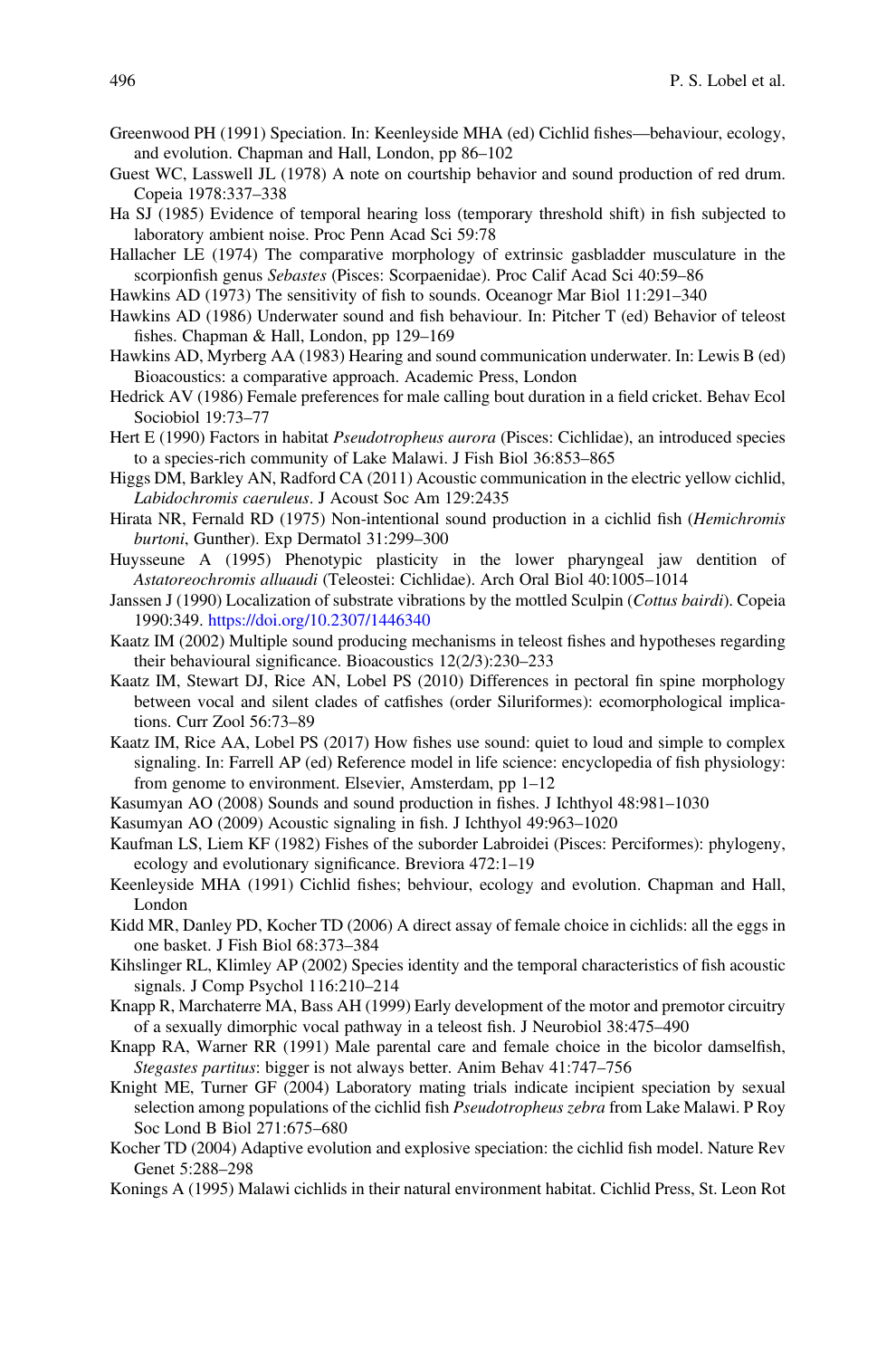- Konstantinova NG, Nikol'skii ID, Termen LS (1979) Acoustic and electric activity of Tilapia mossambica (Cichlidae, Pisces). Mosc Univ Biol Sci Bull 34:35–39
- Kornfield I, Smith PF (2000) African cichlid fishes: model systems for evolutionary biology. Annu Rev Ecol Syst 31:163–196
- Kottege N, Jurdak R, Kroon F et al (2015) Automated detection of broadband clicks for freshwater fish using spectro-temporal features. J Acoust Soc Am 137(5):2502–2511
- Ladich F (1997) Agonistic behaviour and significance of sounds in vocalizing fish. Mar Freshw Behav Physiol 29:87–108
- Ladich F (2015) Sound communication in fishes. Springer, Wien
- Ladich F, Popper AN (2001) Comparison of the inner ear ultrastructure between teleost fishes using different channels for communication. Hearing Res 154:62–72
- Lanzing WJR (1974) Sound production in the cichlid Tilapia mossambica Peters. J Fish Biol 6:341–347
- Lanzing WJR, Higginbotham DR (1976) Scanning microscopy of pharyngeal and oral teeth of the teleost Tilapia mossambica (Peters). Hydrobiologia 48:137–139. [https://doi.org/10.1007/](https://doi.org/10.1007/bf00040166) [bf00040166](https://doi.org/10.1007/bf00040166)
- Lauder GV, Liem KF (1983) Patterns of diversity and evolution in ray-finned fishes. In: Northcutt RG, Davis RE (eds) Fish neurobiology. University of Michigan, Ann Arbor, pp 1–24
- Liem KF (1973) Evolutionary strategies and morphological innovations: cichlid pharyngeal jaws. Syst Zool 22:425–441
- Liem KF (1978) Modulatory multiplicity in the functional repertoire of the feeding mechanism in cichlid fishes. I Piscivores. J Morph 158:323–360
- Liem KF (1979) Modulatory multiplicity in the feeding mechanism in cichlid fishes, as exemplified by the invertebrate pickers of Lake Tanganyika. J Zool 189:93–125
- Liem KF (1991) A functional approach to the development of the head of teleosts: implications on constructional morphology and constraints. In: Schmidt-Kittler N, Vogel K (eds) Constructional morphology and evolution. Springer Verlag, Berlin, pp 231–249
- Liem KF, Greenwood PH (1981) A functional approach to the phylogeny of the pharyngognath teleosts. Am Zool 21:83–101
- Liem KF, Osse JWM (1975) Biological versatility, evolution, and food resource exploitation in African cichlid fishes. Am Zool 15:427–454
- Lindseth AV, Lobel PS (2018) Underwater soundscape monitoring and fish bioacoustics: a review. Aust Fish 2018(3):36
- Lobel PS (1998) Possible species specific courtship sounds by two sympatric cichlid fishes in Lake Malawi, Africa. Environ Biol Fish 52:443–452
- Lobel PS (2001) Acoustic behavior of cichlid fishes. J Aquaric Aquat Sci 9:167–186
- Lobel PS, Kerr LM (1999) Courtship sounds of the Pacific Damselfish, Abudefduf sordidus (Pomacentridae). Biol Bull 197:242–244
- Lobel PS, Mann DA (1995) Spawning sounds of the damselfish, Dascyllus albisella (Pomacentridae), and relationship to male size. Bioacoustics 6:187–198
- Lobel PS, Kaatz IM, Rice AN (2010) Acoustical behavior of coral reef fishes. In: Cole KS (ed) Reproduction and sexuality in marine fishes. University of California Press, Berkeley, pp 307–348
- Longrie N, Fine ML, Parmentier E (2008) Innate sound production in the cichlid Oreochromis niloticus. J Zool 275:413–417
- Longrie N, Wassenbergh SV, Vandewalle P et al (2009) Potential mechanism of sound production in Oreochromis niloticus (Cichlidae). J Exp Biol 212:3395–3402
- Longrie N, Poncin P, Denoel M et al (2013) Behaviours associated with acoustic communication in Nile Tilapia (Oreochromis niloticus). PLoS One 8:e61467
- Luczkovich JJ, Keusenkothen M (2007) Behavior and sound production by longspine squirrelfish Holocentrus rufus during playback of predator and conspecific sounds. In: Pollack N, Godfrey J (eds) Diving for science. Dauphin Island, Alaska: Proceedings of the Amer Academy of Underwater Sciences 26th Symposium. pp 127–134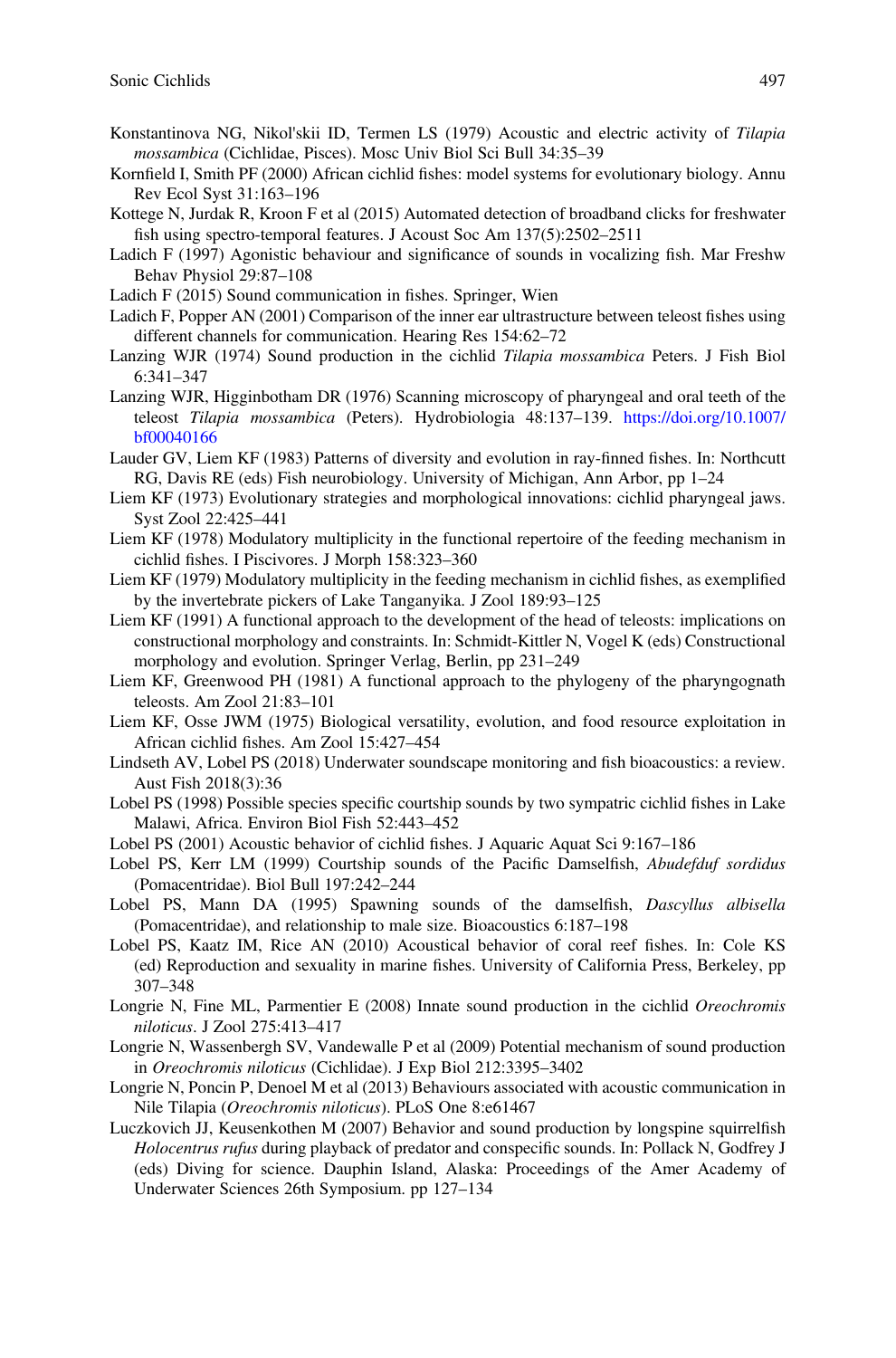- Lugli M (1997) Response of male goby, Padagobius martensii, to aggressive sound playback following pre-experimental visual stimulation. Behaviour 134:1175–1188
- Lugli M, Pavan G, Toricelli P (2004) The response of the male freshwater goby to natural and synthetic male courtship sound playback following exposure to different female sexual stimuli. Ethol Ecol Evol 16:55–70
- Mann DA, Lobel PS (1995) Passive acoustic detection of spawning sounds produced by the damselfish, Dascyllus albisella (Pomacentridae). Bioacoustics 6:199–213
- Mann DA, Lobel PS (1997) Propagation of damselfish (Pomacentridae) courtship sounds. J Acoust Soc Am 101(No. 6):3783–3791
- Mann DA, Lobel PS (1998) Acoustic behavior of the damselfish *Dascyllus albisella*: behavioral and geographic variation. Environ Biol Fish 51(No. 4):421–428
- Maan ME Seehausen O, Soderberg L et al (2004) Intraspecific sexual selection on a speciation trait, male coloration, in the Lake Victoria cichlid Pundamilia nyererei. Proc R Soc Lond B 271:2445–2452
- Magnhagen, C, Kvamemo L (1989) Big is better: the importance of size for reproductive success in male Pomatoschistus minutus (Pallas, Pisces, Gobiidae). J Fish Biol 35:755-763
- Marshall NB (1962) The biology of sound-producing fishes. Symp Zool S 7:45–60
- Marshall JA (1971) Sound production by Tilapia mossambica (Pisce: Cichlidae). Am Zool 11:632
- Marshall JA (1972) Influence of male sound production on oviposition in female Tilapia mossambica (Pisces, Cichlidae). Am Zool 12:633–664
- Maruska KP, Fernald RD (2010) Steroid receptor experession in the fish inner ear varies with sex, social status, and reproductive status. BMC Neurosci 11:58
- Maruska KP, Fernald RD (2012) Contextual chemosensory urine signaling in an African cichlid. J Exp Biol 215:68–74
- Maruska KP, Ung US, Fernald RD (2012) The African cichlid fish Astatotilapia burtoni uses acoustic communication for reproduction: sound production, hearing and behavioral significance. PLoS One 7:e37612
- McKibben JR, Bass AH (1998) Behavioral assessment of acoustic parameters relevant to signal recognition and preference in a vocal fish. J Acoust Soc Am 104:3520–3533
- McPherson G (2012) Acoustic modification of tilapia behaviour. In: Proceedings of Acoustics 2012: Acoustic, development and the environment. Australian Acoustical Society, Freemantle, Australia, pp 1–8. [https://www.acoustics.asn.au/conference\\_proceedings/AAS2012/papers/](https://www.acoustics.asn.au/conference_proceedings/AAS2012/papers/p114.pdf) [p114.pdf](https://www.acoustics.asn.au/conference_proceedings/AAS2012/papers/p114.pdf)
- Moulton JM (1960) Swimming sounds and the schooling of fishes. Biol Bull 119:210–223
- Myrberg AA (1980) Fish bioacoustics: its relevance to the not so silent world. Environ Biol Fish 5 (4):297–304
- Myrberg AA Jr (1981) Sound communication and interception in fishes. In: Tavolga WN, Popper AN, Fay RR (eds) Hearing and sound communication in fishes. Proceedings in life sciences. Springer, New York
- Myrberg AA Jr (1997) Sound production by a coral reef fish (*Pomacentrus partitus*): evidence for a vocal, territorial "keep-out" signal. B Mar Sci 60:1017–1025
- Myrberg AA Jr, Spires JY (1980) Hearing in damselfishes: an analysis of signal detection among closely related species. J Comp Physiol 140:135–144
- Myrberg AA Jr, Riggio RJ (1985) Acoustically mediated individual recognition by a coral reef fish. Anim Behav 33:411–416
- Myrberg AA Jr, Kramer E, Heinecke P (1965) Sound production by cichlid fishes. Science 149:555–558
- Myrberg AA Jr, Spanier E, Ha SJ (1978) Temporal patterning in acoustical communication. In: Reese ES, Lighter FJ (eds) Contrast in Behavior: Wiley-Interscience Pub. pp 137–179
- Myrberg AA Jr, Mohler M, Catala JD (1986) Sound production by males of a coral reef fish (Pomacentrus partitus): its significance to females. Anim Behav 34:913–923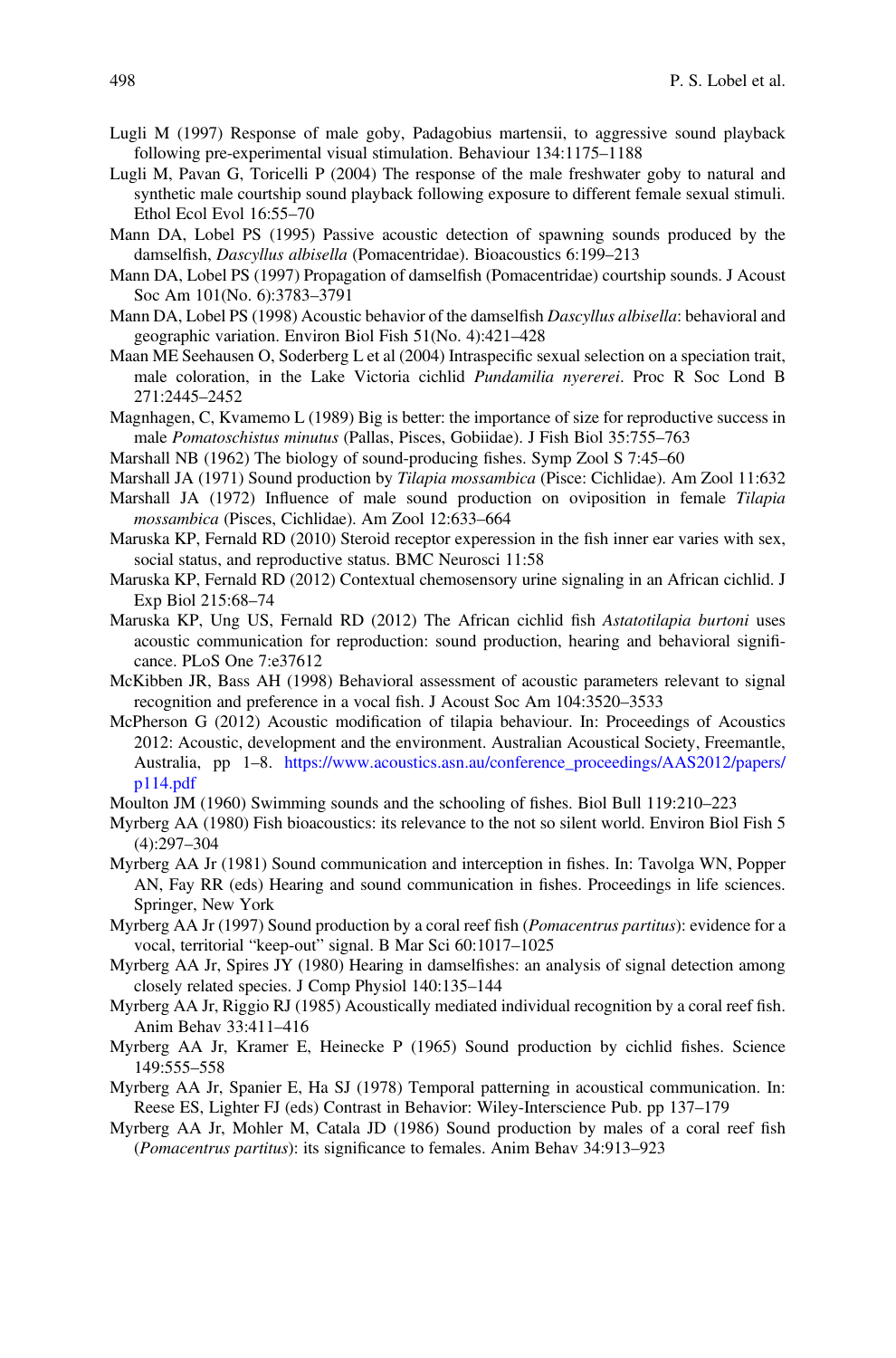- Myrberg AA Jr, Ha SJ, Shamblott MJ (1993) The sounds of the bicolor damselfish (*Pomacentrus* partitus): predictors of body size and a spectral basis for individual recognition and assessment. J Acoust Soc Am 94:3067–3070
- Nelissen M (1975) Sound production by Simochromis diagramma (Guenther) (Pisces, Cichlidae). Acta Zool Path Antverpiensia 61:19–24
- Nelissen MHJ (1977) Sound production by *Haplochromis burtoni* (Gunther) and Tropheus morii Boulenger (Pisces, Cichlidae). Annales Soc r Zool Belg 106:155–166
- Nelissen MHJ (1978) Sound production by some Tanganyikan cichlid fishes and a hypothesis for the evolution of their communication mechanisms. Behaviour 64:137–147
- Nelissen MHJ (1991) Communication, pp 225-240 In: A Keenleyside (ed.) Cichlid Fishes: Behavior, Ecology and Evolution, Chapman & Hall, London
- Nobel GK, Curtis B (1939) The social behavior of the jewel fish, Hemichromis bimaculatus gill. Am Mus Nat Hist (B) 76:1–46
- Noonan KC (1983) Female mate choice in the cichlid fish *Cichlasoma nigrofasciatum*. Anim Behav 31:1005–1010
- Olivier D, Frederich B, Herrel A et al (2015) A morphological novelty for feeding and sound production in the yellowtail clownfish. J Exp Zool 323(4):227–238
- Olivier D, Gajdzik L, Parmentier E et al (2017) Evolution and diversity of ram-suction feeding in damselfishes (Pomacentridae). Org Divers Evol 17:497–508
- Parmentier E, Diogo R (2006) Evolutionary trends of swimbladder sound mechanisms in some teleost fishes. In: Ladich F, Collin SP, Moller P, Kapoor BG (eds) Communication in fishes, vol 1. Science Publishers, Enfield, pp 45–70
- Parmentier E, Fine M (2016) Fish sound production: insights. AL RASe, editor. Vertebrate sound production and acoustic communication. Springer handb Aud Res 53: 19–49
- Parmentier E, Colleye O, Fine ML, Frédérich B, Vandewalle P, Herrel A (2007) Sound production in the clownfish Amphiprion clarkii. Science 316:1006
- Parmentier E, Fabri G, Kaatz I (2010) Functional study of the pectoral spine stridulation mechanism in different mochokid catfishes. J Exp Biol 213:1107–1114. <https://doi.org/10.1242/jeb.039461>
- Parmentier E, Tock J, Falguière JC et al (2014) Sound production in Sciaenops ocellatus: preliminary study for the development of acoustic cues in aquaculture. Aquaculture 432:204–211
- Pisanski K, Marsh-Rollo SE, Balshine S (2015) Courting and fighting quietly: a lack of acoustic signals in a cooperative Tanganyikan cichlid fish. Hydrobiologia 748:87–97
- Plenderleith M, van Oosterhout C, Robinson RL et al (2005) Female preference for conspecific males based on olfactory cues in a Lake Malawi cichlid fish. Biol Lett 1:411–414
- Popper AN (1977) A scanning electron microscopic study of the sacculus and lagena in the ears of fifteen species of teleost fishes. J Morph 153:397–418
- Popper AN, Clarke NI (1976) The auditory system of the goldfish fish Carassius auratus: effects of intense acoustic stimulation, Comp Biochem Physiol 53A:11–18
- Popper AN, Fay RR (1973) Sound detection and processing by teleost Fishes: a critical review. J Acoust Soc Am 53:1515–1529
- Popper AN, Fay RR (1993) Sound detection and processing by fish: critical review and major research questions. Brain Behav Evol 41:14–38
- Pujiyati S, Hestirianoto T, Harahap MS et al (2016) Sound production (bioacoustic) and behaviour of male fish black Tilapia (Oreochromis mossambicus) against salinity change. J Fish Livest Prod 4:3. <https://doi.org/10.4172/2332-2608.1000188>
- Raj BS (1916) Notes on the freshwater fish of Madras. Rec Ind Mus Calcutta XII:219–294
- Rice AN, Lobel PS (2002) Enzyme activities of pharyngeal jaw musculature in the cichlid Tramitichromis intermedius: implications for sound production in cichlid fishes. J Exp Biol 205:3519–3523
- Rice AN, Lobel PS (2003) The pharyngeal jaw apparatus of the Cichlidae and Pomacentridae (Teleostei: Labroidei): function in feeding and sound production. Rev Fish Biol Fish 13:433–444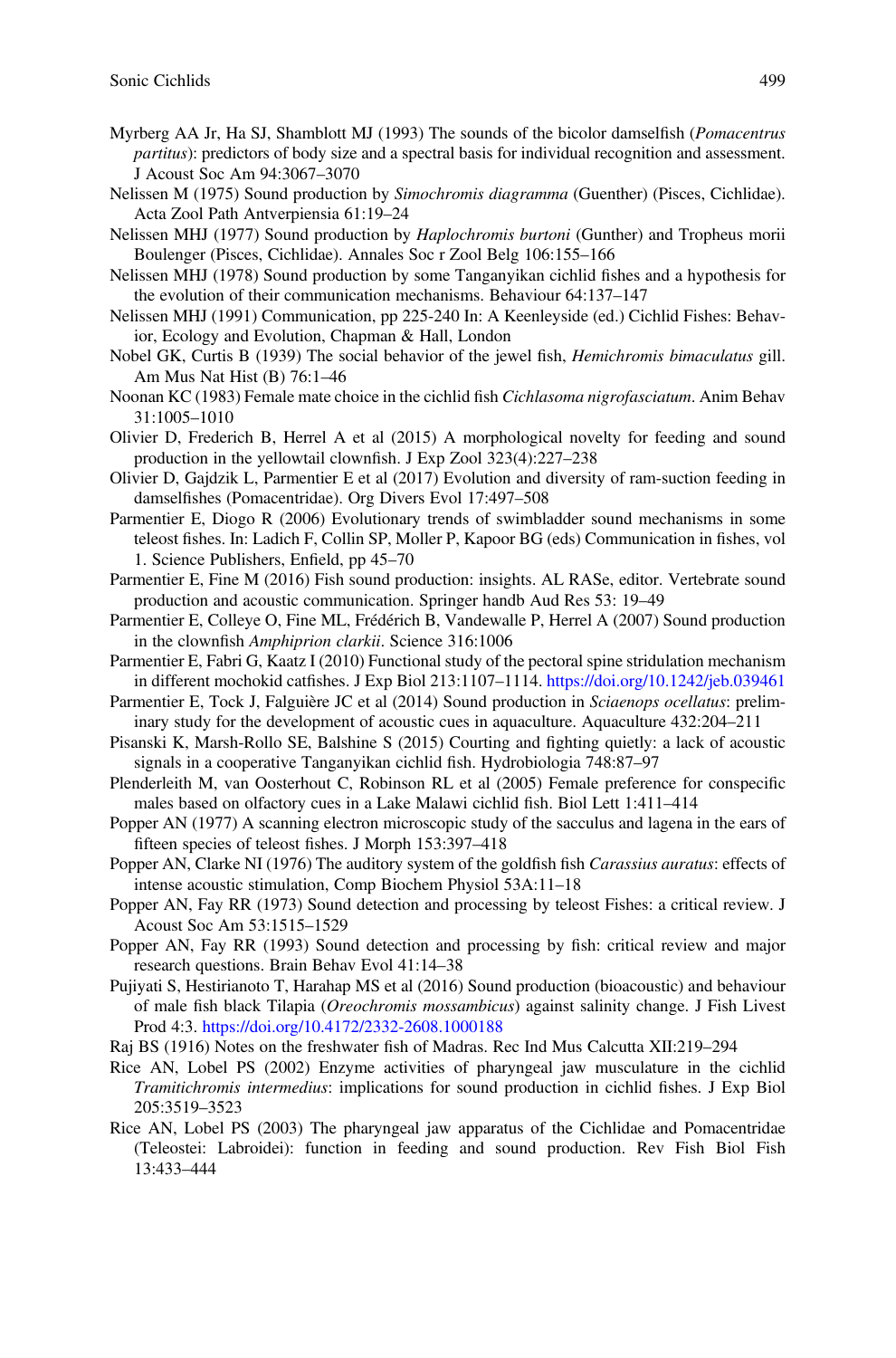- Rice AN, Portnoy DS, Kaatz IM, Lobel PS (2001) Differentiation of pharyngeal muscles on the basis of enzyme activities in the cichlid Tramitichromis intermedius. Biol Bull 201:258–260
- Rice AN, Farina SC, Makowski AJ, Kaatz IM, Lobel PS, Bemis WE, Bass AH (2020) Widespread Phylogenetic Occurrence of Fish Sound Production. manuscript
- Ripley JL, Lobel PS (2004) Correlation of acoustic and visual signals in the cihlid fish, Tramitichromis intermedius. Environ Biol Fish 71:389–394
- Ripley JL, Lobel PS (2005) Reproductive behavior of the Lake Malawi cichlid fish, Tramitichromis intermedius. Environ Biol Fish 73:171–180
- Ripley JL, Lobel PS, Yan HY (2002) Correlation of sound production with hearing sensitivity in the Lake Malawi cichlid Tramitichromis intermedius. Bioacoustics 12:238–349
- Rodman DT (1966) Sound production by the African cichlid Tilapia mossambica. Ichthyologia 38:279–280
- Rollo A, Higgs D (2008) Differential acoustic response specificity and directionality in the round goby, Neogobius melanostomus. Anim Behav 75:1903–1912
- Rosenthal GG, Lobel PS (2006) Communication. In: Sloman KA, Wilson RW, Balshine S (eds) Behavior and physiology of fishes. Academic Press, Amsterdam, pp 39–78
- Rowland WJ (1978) Sound production and associated behavior in the jewel fish, Hemichromis bimaculatus. Behaviour 64:125–136
- Rowland WJ (1999) Studying visual cues in fish behavior: a review of ethological techniques. Environ Biol Fishes 56(3):285–305
- Ryan MJ (1985) The tungara frog: a study in sexual selection and communication. University of Chicago Press, Chicago, IL
- Salzburger W (2009) The interaction of sexually and naturally selected traits in the adaptive radiations of cichlid fishes. Mol Ecol 18:169–185
- Salzburger W, Meyer A (2004) The species flocks of east African cichlid fishes: recent advances in molecular phylogenetics and population genetics. Naturwissenschaften 91(6):277–290
- Salzburger W, Niederstätter H, Brandstätter A et al (2006) Colour-assortative mating among populations of Tropheus moorii, a cichlid fish from Lake Tanganyika, East Africa. P Roy Soc B Biol 273:257–266
- Scholz K, Ladich F (2006) Sound production, hearing and possible interception under ambient noise conditions in the topmouth minnow *Pseudorasbora parva*. J Fish Biol 69:892–906. <https://doi.org/10.1111/j.1095-8649.2006.01168.x>
- Schwarz AL (1974a) Sound production and associated behavior in a cichlid fish, *Cichlasoma* centrarchus, I. Male-male interactions. Zeitschrift fur Tierpsychologie 35:147–156
- Schwarz AL (1974b) The inhibition of aggressive behavior by sound in a cichlid fish, Cichlasoma centrarchus. Zeitschriftfiir Tierpsychologie 35:508–517
- Schwarz AL (1980) Sound production and associated behavior in a cichlid fish, Cichlasoma centrarchus, II Breeding pairs. Environ Biol Fishes 5:335–342
- Schwarz AL (1985) Behavior of fishes in their acoustic environment. Environ Biol Fish 13:3–15
- Seehausen O, Alphen JJM van, Lande R (1999) Color polymorphism and sex ratio distortion in a cichlid fish as an incipient stage in sympatric speciation by sexual selection. Ecol Lett 2:367– 378
- Simoes JM, Duarte I, Fonseca PJ et al (2006) Acoustic behavior in Malawian cichlids. RAZPRAVE IV. RAZREDA. SAZU XLVII-3:229–236
- Simoes JM, Fonesca PJ, Turner GF et al (2008a) African cichlid Pseudotropheus spp. males moan to females during foreplay. J Fish Biol 72:2689–2694
- Simoes JM, Duarte IG, Foneseca PJ et al (2008b) Courtship and agonistic sounds by the cichlid fish Pseudotropheus zebra. J Acoust Soc Am 124:1332–1338
- Širović AD, Demer A (2009) Sounds of captive rockfishes. Copeia 2009:502–509
- Slabbekoorn H, Verzijden M, May C (2012) Cichlid courtship acoustic: signals and noise influence reproductive behavior. In: Popper AN, Hawkins A (eds) The effects of noise on aquatic life. Springer, New York, pp 407–409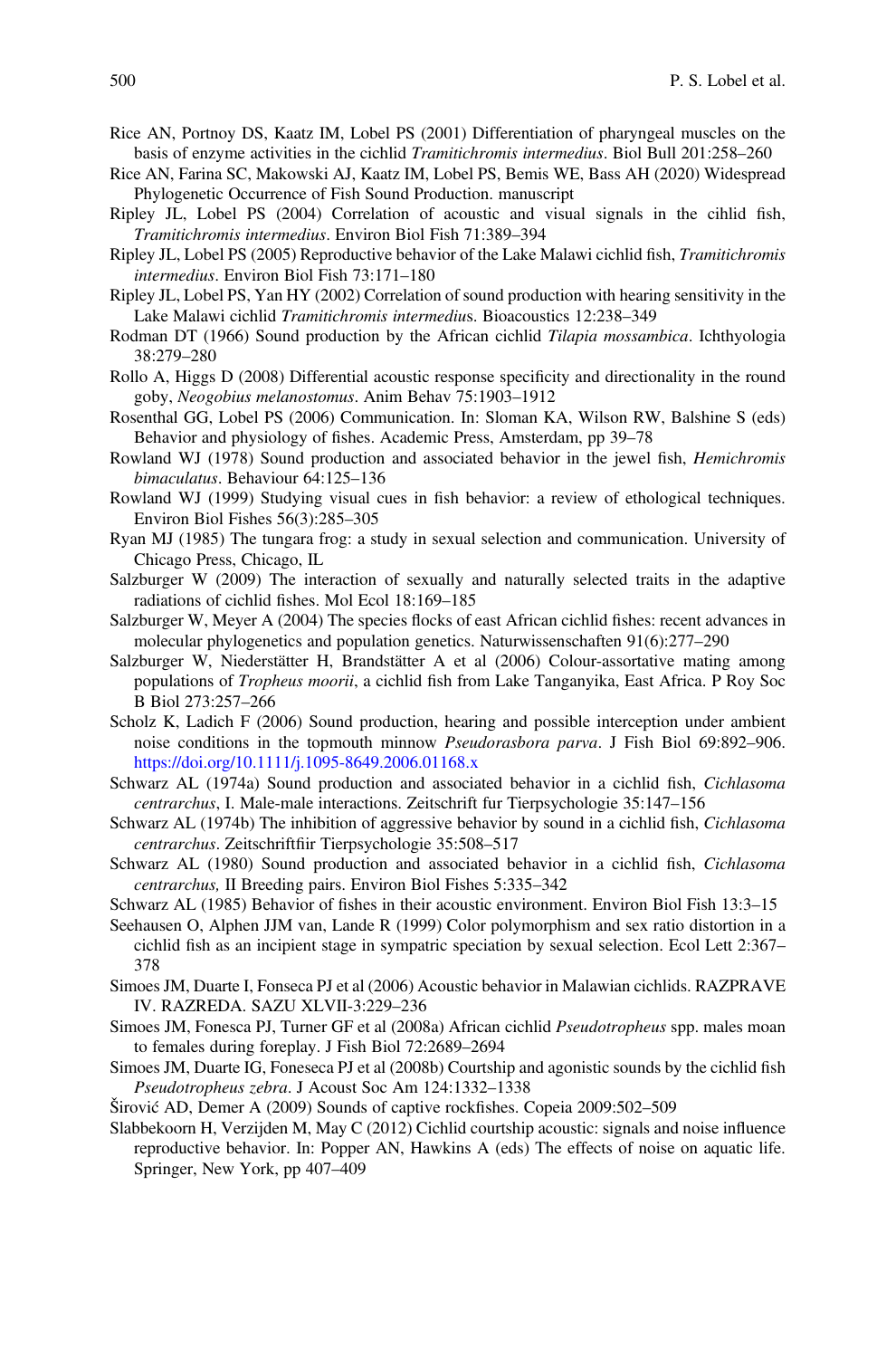- Smith AR (2007) Is acoustic communication a candidate signal for sexual selection in Malawian cichlids? MS, Bowling Green State University, Toledo, Ohio
- Smith AR, Van Staaden MJ (2009) The association of visual and acoustic courtship behaviors in African cichlid fishes. Mar Freshw Behav Phy 42:211–216
- Smits JD, Witte F, Povel GDE (1996a) Differences between inter- and intraspecific architectonic adaptations to pharyngeal mollusc crushing in cichlid fishes. Biol J Linn Soc 59:367–387
- Smits JD, Witte F, VanVeen FG (1996b) Functional changes in the anatomy of the pharyngeal jaw apparatus of Astatoreochromis alluaudi (Pisces, Cichlidae), and their effects on adjacent structures. Biol J Linn Soc 59:389–409
- Sörensen W (1894–1895) Are the extrinsic muscles of the air-bladder in some Siluroidae and the "elastic spring"' apparatus of others subordinate to the voluntary production of sounds? What is, according to our present knowledge, the function of the weberian ossicles? A contribution to the biology of fishes. J Anat Physiol 29:109–139; 205–229; 399–423; 518–552
- Spanier E (1979) Aspects of species recognition by sound in four species of damselfishes, Genus Eupomacentrus (Pisces: Pomacentridae). Z Tierpsychol 51:301–316
- Spinks RK, Muschick M, Salzburger W et al (2017) Singing above the chorus: cooperative princess cichlid fish (Neolamprologus pulcher) has high pitch. Hydrobiologia 791(1):115–125
- Stauffer JR Jr, Kellogg KA (1996) Sexual selection in Lake Malawi cichlids. The Cichlids Yearbook 6:23–28
- Stauffer JR Jr, LoVullo TJ, McKaye KR (1993) Three new sand-dwelling cichlids from Lake Malawi, Africa, with a discussion of the status of the genus Copadichromis (Teleostei: Cichlidae). Copeia 1993:1017–1027
- Stauffer JR Jr, Bowers NJ, Kellogg KA et al (1997) A revision of the blue-black Pseudotropheus zebra (Teleostei, Cichlidae) complex from Lake Malawi, Africa, with a description of a new genusand ten new species. P Acad Nat Sci Phila 148:189–230
- Stiassny MLJ, Jensen JS (1987) Labroid inter-relationships revisited: morphological complexity, key innovations, and the study of comparative diversity. Bull Mus Comp Zool 151:269–319
- Streelman JT, Peichel CL, Parichy DM (2007) Developmental genetics of adaptation in fishes: the case for novelty. Annual review of ecology, evolution, and systematics 38:655–681. [https://doi.](https://doi.org/10.1146/annurev.ecolsys.38.091206.095537) [org/10.1146/annurev.ecolsys.38.091206.095537](https://doi.org/10.1146/annurev.ecolsys.38.091206.095537)
- Sturmbauer C (1998) Explosive speciation in cichlid fishes of the African great lakes: a dynamic model of adaptive radiation. J Fish Biol 53:18–36
- Taylor M, Mansueti RJ (1960) Sounds produced by very young crevalle jack, Caranx hippos, from the Maryland seaside. Chesap Sci 1:115–116
- Trapani J (2003) Morphological variability in the Cuatro Cienegas cichlid, Cichlasoma minckleyi. J Fish Biol 62:276–298
- Turner GF (1996) Offshore cichlid fishes of Lake Malawi. Cichlid Press, Lauenau
- Turner GF (1999) Explosive speciation of African cichlid fishes. In: Magurran AEM, May RM (eds) Evolution of biological diversity. Oxford University Press, Oxford, pp 113–129
- Turner GF, Seehausen O, Knight ME et al (2001) How many species of cichlid fishes are there in African lakes? Mol Ecol 10:793–806
- Urick RJ (1983) Principles of underwater sound, 3rd edn, McGraw-Hill, California Peninsula Publishing, Los Altos
- Van Staaden MJ, Smith A (2011) Cutting the Gordian knot: complex signaling in African cichlids is more than multimodal. Current Zool 57:237–252
- Verzijden MN, Heusden J, Bouton N et al (2010) Sounds of male Lake Victoria cichlids vary within and between species and affect female mate preferences. Behav Ecol 21(3):548–555
- Wainwright PC, Smith WL, Price SA, Tang KL, Sparks JS, Ferry LA, Kuhn KL, Eytan RI, Near TJ (2012) The evolution of pharyngognathy: a phylogenetic and functional appraisal of the pharyngeal jaw key innovation in labroid fishes and beyond. Syst Biol 61:1001–1027. [https://](https://doi.org/10.1093/sysbio/sys060) [doi.org/10.1093/sysbio/sys060](https://doi.org/10.1093/sysbio/sys060)
- Walsh PJ, Bedolla C, Mommsen TP (1987) Reexamination of metabolic potential in the toadfish sonic muscle. J Exp Zool 241:133–136